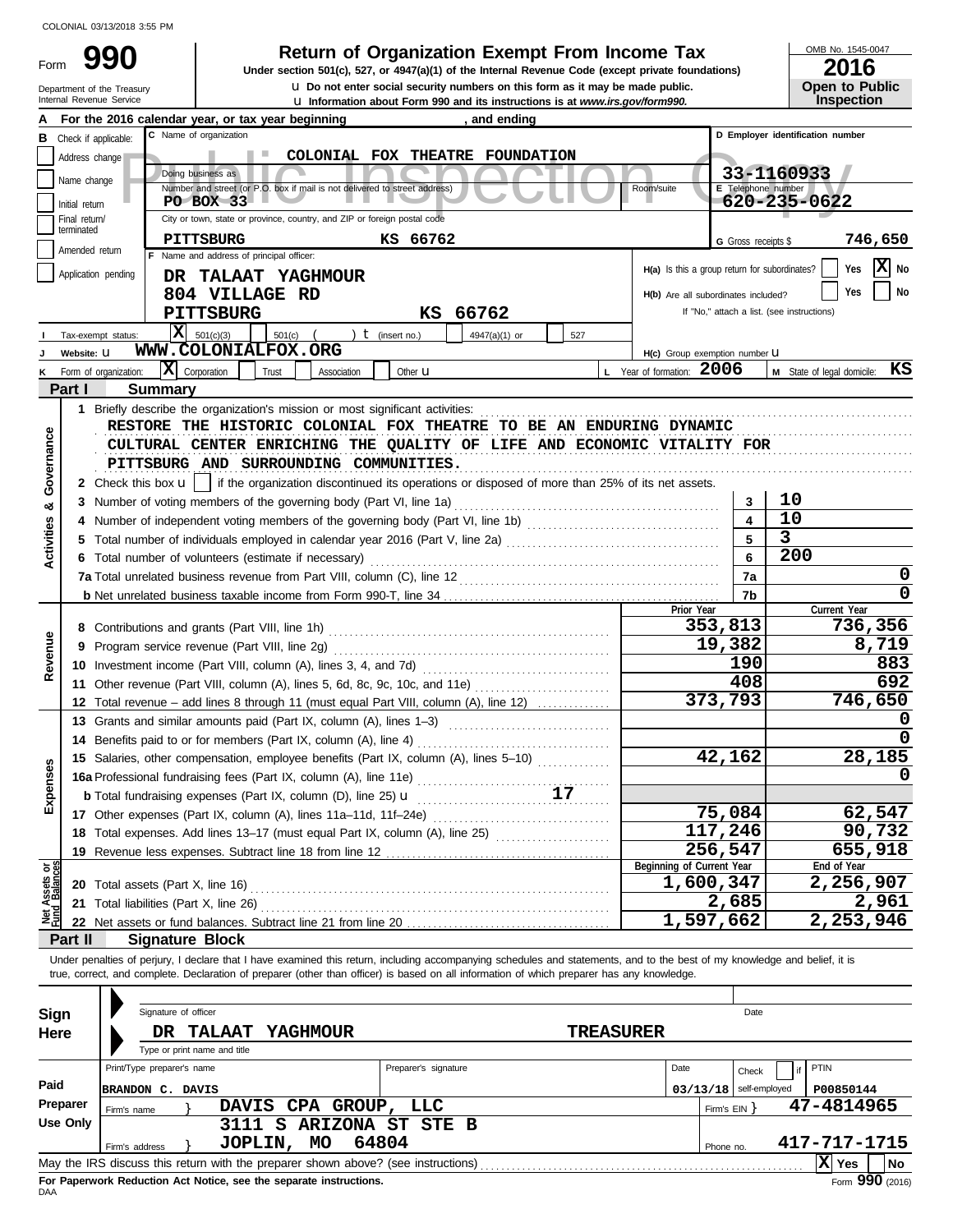|              | Form 990 (2016) COLONIAL FOX THEATRE FOUNDATION                                                                                                                                                                                                                                                                                                               |                                                     | 33-1160933                                                                                                                                                                                                                                                                | Page 2                |
|--------------|---------------------------------------------------------------------------------------------------------------------------------------------------------------------------------------------------------------------------------------------------------------------------------------------------------------------------------------------------------------|-----------------------------------------------------|---------------------------------------------------------------------------------------------------------------------------------------------------------------------------------------------------------------------------------------------------------------------------|-----------------------|
|              | Part III                                                                                                                                                                                                                                                                                                                                                      | <b>Statement of Program Service Accomplishments</b> |                                                                                                                                                                                                                                                                           |                       |
|              |                                                                                                                                                                                                                                                                                                                                                               |                                                     |                                                                                                                                                                                                                                                                           | X                     |
| 1            | Briefly describe the organization's mission:                                                                                                                                                                                                                                                                                                                  |                                                     |                                                                                                                                                                                                                                                                           |                       |
|              | SEE SCHEDULE O                                                                                                                                                                                                                                                                                                                                                |                                                     |                                                                                                                                                                                                                                                                           |                       |
|              | . <del>.</del>                                                                                                                                                                                                                                                                                                                                                |                                                     |                                                                                                                                                                                                                                                                           |                       |
|              |                                                                                                                                                                                                                                                                                                                                                               |                                                     |                                                                                                                                                                                                                                                                           |                       |
|              |                                                                                                                                                                                                                                                                                                                                                               |                                                     |                                                                                                                                                                                                                                                                           |                       |
| $\mathbf{2}$ | Did the organization undertake any significant program services during the year which were not listed on the                                                                                                                                                                                                                                                  |                                                     |                                                                                                                                                                                                                                                                           | Yes $\overline{X}$ No |
|              | prior Form 990 or 990-EZ?<br>If "Yes," describe these new services on Schedule O.                                                                                                                                                                                                                                                                             |                                                     |                                                                                                                                                                                                                                                                           |                       |
| 3            | Did the organization cease conducting, or make significant changes in how it conducts, any program                                                                                                                                                                                                                                                            |                                                     |                                                                                                                                                                                                                                                                           |                       |
|              | services?                                                                                                                                                                                                                                                                                                                                                     |                                                     |                                                                                                                                                                                                                                                                           | Yes $X$ No            |
|              | If "Yes," describe these changes on Schedule O.                                                                                                                                                                                                                                                                                                               |                                                     |                                                                                                                                                                                                                                                                           |                       |
| 4            | Describe the organization's program service accomplishments for each of its three largest program services, as measured by                                                                                                                                                                                                                                    |                                                     |                                                                                                                                                                                                                                                                           |                       |
|              | expenses. Section 501(c)(3) and 501(c)(4) organizations are required to report the amount of grants and allocations to others,                                                                                                                                                                                                                                |                                                     |                                                                                                                                                                                                                                                                           |                       |
|              | the total expenses, and revenue, if any, for each program service reported.                                                                                                                                                                                                                                                                                   |                                                     |                                                                                                                                                                                                                                                                           |                       |
|              |                                                                                                                                                                                                                                                                                                                                                               |                                                     |                                                                                                                                                                                                                                                                           |                       |
|              | 4a (Code:<br>) (Expenses \$                                                                                                                                                                                                                                                                                                                                   |                                                     | ) (Revenue \$                                                                                                                                                                                                                                                             | 8,719                 |
|              | CENTER ENRICHING THE QUALITY OF LIFE AND AND ECONOMIC VITALITY FOR<br>PITTSBURG AND SURROUNDING COMMUNITIES. TO PROMOTE, CONDUCT, AND CARRY ON<br>CHARITABLE, CULTURAL, RECREATIONAL, AND EDUCATIONAL PROGRAMS FOR THE<br>CITIZENS OF PITTSBURG, KS, AND THE SURROUNDING COMMUNITIES.<br>PROMOTE THE HISTORY AND HERITAGE OF THE COMMUNITY AND ITS LANDMARKS. |                                                     |                                                                                                                                                                                                                                                                           | ALSO TO               |
|              |                                                                                                                                                                                                                                                                                                                                                               |                                                     |                                                                                                                                                                                                                                                                           |                       |
|              |                                                                                                                                                                                                                                                                                                                                                               |                                                     |                                                                                                                                                                                                                                                                           |                       |
|              |                                                                                                                                                                                                                                                                                                                                                               |                                                     |                                                                                                                                                                                                                                                                           |                       |
|              |                                                                                                                                                                                                                                                                                                                                                               |                                                     |                                                                                                                                                                                                                                                                           |                       |
|              |                                                                                                                                                                                                                                                                                                                                                               |                                                     |                                                                                                                                                                                                                                                                           |                       |
|              | 4b (Code:                                                                                                                                                                                                                                                                                                                                                     |                                                     | ) (Expenses $\frac{1}{2}$ (Expenses $\frac{1}{2}$ molume of $\frac{1}{2}$ molume of $\frac{1}{2}$ molume of $\frac{1}{2}$ molecule $\frac{1}{2}$ molecule $\frac{1}{2}$ molecule $\frac{1}{2}$ molecule $\frac{1}{2}$ molecule $\frac{1}{2}$ molecule $\frac{1}{2}$ molec |                       |
|              |                                                                                                                                                                                                                                                                                                                                                               |                                                     |                                                                                                                                                                                                                                                                           |                       |
|              |                                                                                                                                                                                                                                                                                                                                                               |                                                     |                                                                                                                                                                                                                                                                           |                       |
|              |                                                                                                                                                                                                                                                                                                                                                               |                                                     |                                                                                                                                                                                                                                                                           |                       |
|              |                                                                                                                                                                                                                                                                                                                                                               |                                                     |                                                                                                                                                                                                                                                                           |                       |
|              |                                                                                                                                                                                                                                                                                                                                                               |                                                     |                                                                                                                                                                                                                                                                           |                       |
|              |                                                                                                                                                                                                                                                                                                                                                               |                                                     |                                                                                                                                                                                                                                                                           |                       |
|              |                                                                                                                                                                                                                                                                                                                                                               |                                                     |                                                                                                                                                                                                                                                                           |                       |
|              |                                                                                                                                                                                                                                                                                                                                                               |                                                     |                                                                                                                                                                                                                                                                           |                       |
|              |                                                                                                                                                                                                                                                                                                                                                               |                                                     |                                                                                                                                                                                                                                                                           |                       |
|              |                                                                                                                                                                                                                                                                                                                                                               |                                                     |                                                                                                                                                                                                                                                                           |                       |
|              |                                                                                                                                                                                                                                                                                                                                                               |                                                     |                                                                                                                                                                                                                                                                           |                       |
|              |                                                                                                                                                                                                                                                                                                                                                               |                                                     |                                                                                                                                                                                                                                                                           |                       |
|              |                                                                                                                                                                                                                                                                                                                                                               |                                                     |                                                                                                                                                                                                                                                                           |                       |
|              | ) (Expenses \$<br>4c (Code:                                                                                                                                                                                                                                                                                                                                   | including grants of \$                              | ) (Revenue \$                                                                                                                                                                                                                                                             |                       |
|              |                                                                                                                                                                                                                                                                                                                                                               |                                                     |                                                                                                                                                                                                                                                                           |                       |
|              |                                                                                                                                                                                                                                                                                                                                                               |                                                     |                                                                                                                                                                                                                                                                           |                       |
|              |                                                                                                                                                                                                                                                                                                                                                               |                                                     |                                                                                                                                                                                                                                                                           |                       |
|              |                                                                                                                                                                                                                                                                                                                                                               |                                                     |                                                                                                                                                                                                                                                                           |                       |
|              |                                                                                                                                                                                                                                                                                                                                                               |                                                     |                                                                                                                                                                                                                                                                           |                       |
|              |                                                                                                                                                                                                                                                                                                                                                               |                                                     |                                                                                                                                                                                                                                                                           |                       |
|              |                                                                                                                                                                                                                                                                                                                                                               |                                                     |                                                                                                                                                                                                                                                                           |                       |
|              |                                                                                                                                                                                                                                                                                                                                                               |                                                     |                                                                                                                                                                                                                                                                           |                       |
|              |                                                                                                                                                                                                                                                                                                                                                               |                                                     |                                                                                                                                                                                                                                                                           |                       |
|              |                                                                                                                                                                                                                                                                                                                                                               |                                                     |                                                                                                                                                                                                                                                                           |                       |
|              |                                                                                                                                                                                                                                                                                                                                                               |                                                     |                                                                                                                                                                                                                                                                           |                       |
|              | 4d Other program services (Describe in Schedule O.)<br>(Expenses \$                                                                                                                                                                                                                                                                                           | including grants of \$                              | (Revenue \$                                                                                                                                                                                                                                                               |                       |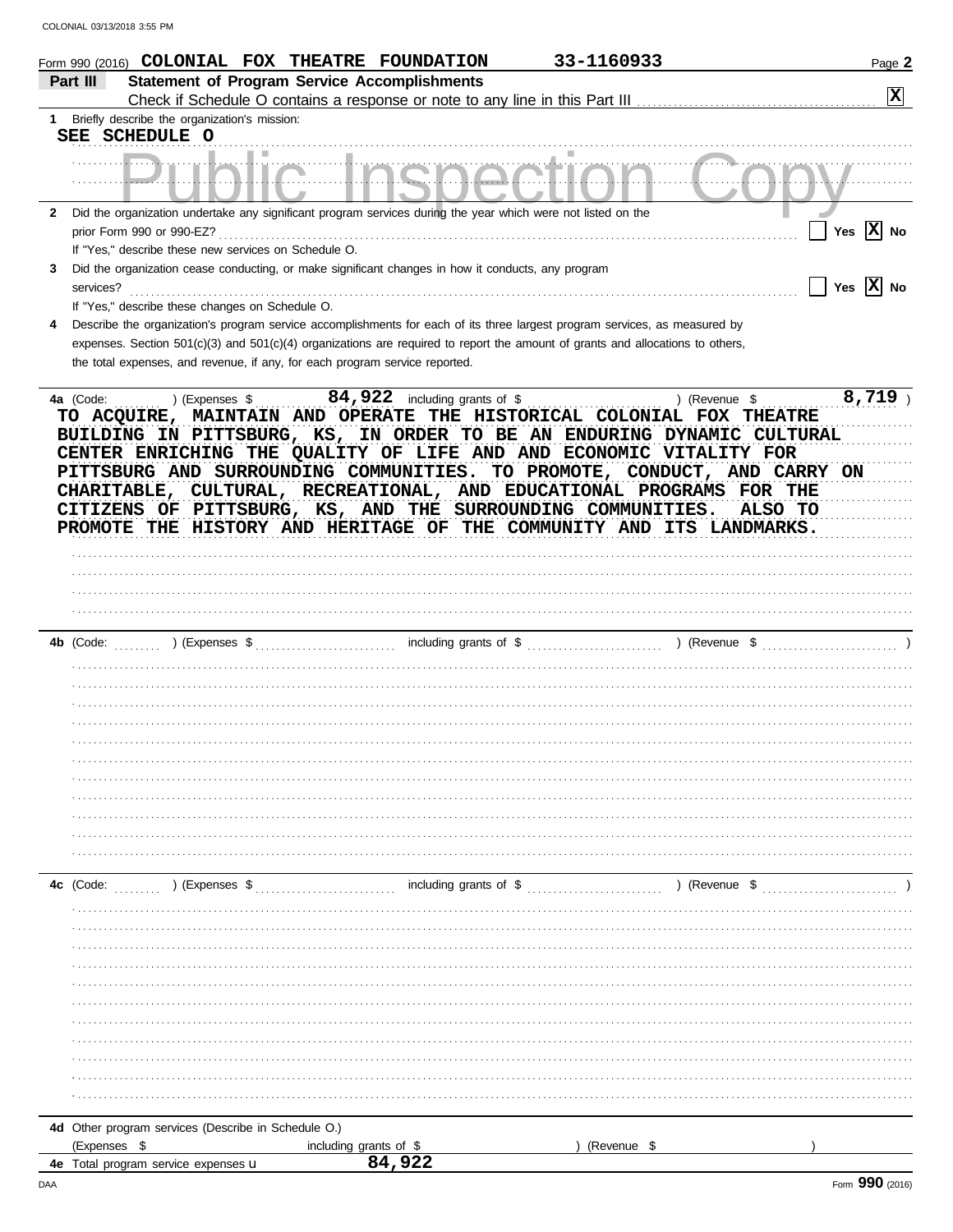| Form 990 (2016) | <b>COLONIAL FOX THEATRE</b>            |  | <b>FOUNDATION</b> | 33-1160933 | Page |
|-----------------|----------------------------------------|--|-------------------|------------|------|
| Part IV         | <b>Checklist of Required Schedules</b> |  |                   |            |      |

|     |                                                                                                                         |              | <b>Yes</b>  | No |
|-----|-------------------------------------------------------------------------------------------------------------------------|--------------|-------------|----|
| 1   | Is the organization described in section $501(c)(3)$ or $4947(a)(1)$ (other than a private foundation)? If "Yes,"       |              |             |    |
|     | complete Schedule A                                                                                                     | 1            | X           |    |
| 2   | Is the organization required to complete Schedule B, Schedule of Contributors (see instructions)?                       | $\mathbf{2}$ | $\mathbf X$ |    |
| 3   | Did the organization engage in direct or indirect political campaign activities on behalf of or in opposition to        |              |             |    |
|     | candidates for public office? If "Yes," complete Schedule C, Part I<br>AUZAU AUTAU A                                    | 3            |             | x  |
| 4   | Section 501(c)(3) organizations. Did the organization engage in lobbying activities, or have a section 501(h)           |              |             |    |
|     | election in effect during the tax year? If "Yes," complete Schedule C, Part II                                          | 4            |             | x  |
| 5   | Is the organization a section $501(c)(4)$ , $501(c)(5)$ , or $501(c)(6)$ organization that receives membership dues,    |              |             |    |
|     | assessments, or similar amounts as defined in Revenue Procedure 98-19? If "Yes," complete Schedule C,                   |              |             |    |
|     | Part III                                                                                                                | 5            |             | x  |
| 6   | Did the organization maintain any donor advised funds or any similar funds or accounts for which donors                 |              |             |    |
|     | have the right to provide advice on the distribution or investment of amounts in such funds or accounts? If             |              |             |    |
|     | "Yes," complete Schedule D, Part I                                                                                      | 6            |             | x  |
| 7   | Did the organization receive or hold a conservation easement, including easements to preserve open space,               |              |             |    |
|     | the environment, historic land areas, or historic structures? If "Yes," complete Schedule D, Part II                    | 7            |             | x  |
| 8   | Did the organization maintain collections of works of art, historical treasures, or other similar assets? If "Yes,"     |              |             |    |
|     | complete Schedule D, Part III                                                                                           | 8            |             | x  |
| 9   | Did the organization report an amount in Part X, line 21, for escrow or custodial account liability, serve as a         |              |             |    |
|     | custodian for amounts not listed in Part X; or provide credit counseling, debt management, credit repair, or            |              |             |    |
|     | debt negotiation services? If "Yes," complete Schedule D, Part IV                                                       | 9            |             | x  |
| 10  | Did the organization, directly or through a related organization, hold assets in temporarily restricted                 |              |             |    |
|     | endowments, permanent endowments, or quasi-endowments? If "Yes," complete Schedule D, Part V                            | 10           |             | x  |
| 11  | If the organization's answer to any of the following questions is "Yes," then complete Schedule D, Parts VI,            |              |             |    |
|     | VII, VIII, IX, or X as applicable.                                                                                      |              |             |    |
| a   | Did the organization report an amount for land, buildings, and equipment in Part X, line 10? If "Yes,"                  |              |             |    |
|     | complete Schedule D, Part VI                                                                                            | 11a          | x           |    |
| b   | Did the organization report an amount for investments—other securities in Part X, line 12 that is 5% or more            |              |             |    |
|     | of its total assets reported in Part X, line 16? If "Yes," complete Schedule D, Part VII                                | 11b          |             | X  |
| c   | Did the organization report an amount for investments—program related in Part X, line 13 that is 5% or more             |              |             |    |
|     | of its total assets reported in Part X, line 16? If "Yes," complete Schedule D, Part VIII                               | 11c          |             | x  |
| d   | Did the organization report an amount for other assets in Part X, line 15 that is 5% or more of its total assets        |              |             |    |
|     | reported in Part X, line 16? If "Yes," complete Schedule D, Part IX                                                     | 11d          |             | X  |
|     | Did the organization report an amount for other liabilities in Part X, line 25? If "Yes," complete Schedule D, Part X   | 11e          |             | X  |
| f   | Did the organization's separate or consolidated financial statements for the tax year include a footnote that addresses |              |             |    |
|     | the organization's liability for uncertain tax positions under FIN 48 (ASC 740)? If "Yes," complete Schedule D, Part X  | 11f          |             | X  |
|     | 12a Did the organization obtain separate, independent audited financial statements for the tax year? If "Yes," complete |              |             |    |
|     |                                                                                                                         | 12a          |             | X  |
| b   | Was the organization included in consolidated, independent audited financial statements for the tax year? If            |              |             |    |
|     | "Yes," and if the organization answered "No" to line 12a, then completing Schedule D, Parts XI and XII is optional      | 12b          |             | X  |
| 13  |                                                                                                                         | 13           |             | X  |
| 14a | Did the organization maintain an office, employees, or agents outside of the United States?                             | 14a          |             | X  |
| b   | Did the organization have aggregate revenues or expenses of more than \$10,000 from grantmaking,                        |              |             |    |
|     | fundraising, business, investment, and program service activities outside the United States, or aggregate               |              |             |    |
|     | foreign investments valued at \$100,000 or more? If "Yes," complete Schedule F, Parts I and IV [[[[[[[[[[[[[[[          | 14b          |             | X. |
| 15  | Did the organization report on Part IX, column (A), line 3, more than \$5,000 of grants or other assistance to or       |              |             |    |
|     | for any foreign organization? If "Yes," complete Schedule F, Parts II and IV                                            | 15           |             | X  |
| 16  | Did the organization report on Part IX, column (A), line 3, more than \$5,000 of aggregate grants or other              |              |             |    |
|     | assistance to or for foreign individuals? If "Yes," complete Schedule F, Parts III and IV                               | 16           |             | X  |
| 17  | Did the organization report a total of more than \$15,000 of expenses for professional fundraising services on          |              |             |    |
|     |                                                                                                                         | 17           |             | X. |
| 18  | Did the organization report more than \$15,000 total of fundraising event gross income and contributions on             |              |             |    |
|     | Part VIII, lines 1c and 8a? If "Yes," complete Schedule G, Part II                                                      | 18           |             | X  |
| 19  | Did the organization report more than \$15,000 of gross income from gaming activities on Part VIII, line 9a?            |              |             |    |
|     |                                                                                                                         | 19           |             | X  |

**19 X**

## Form **990** (2016)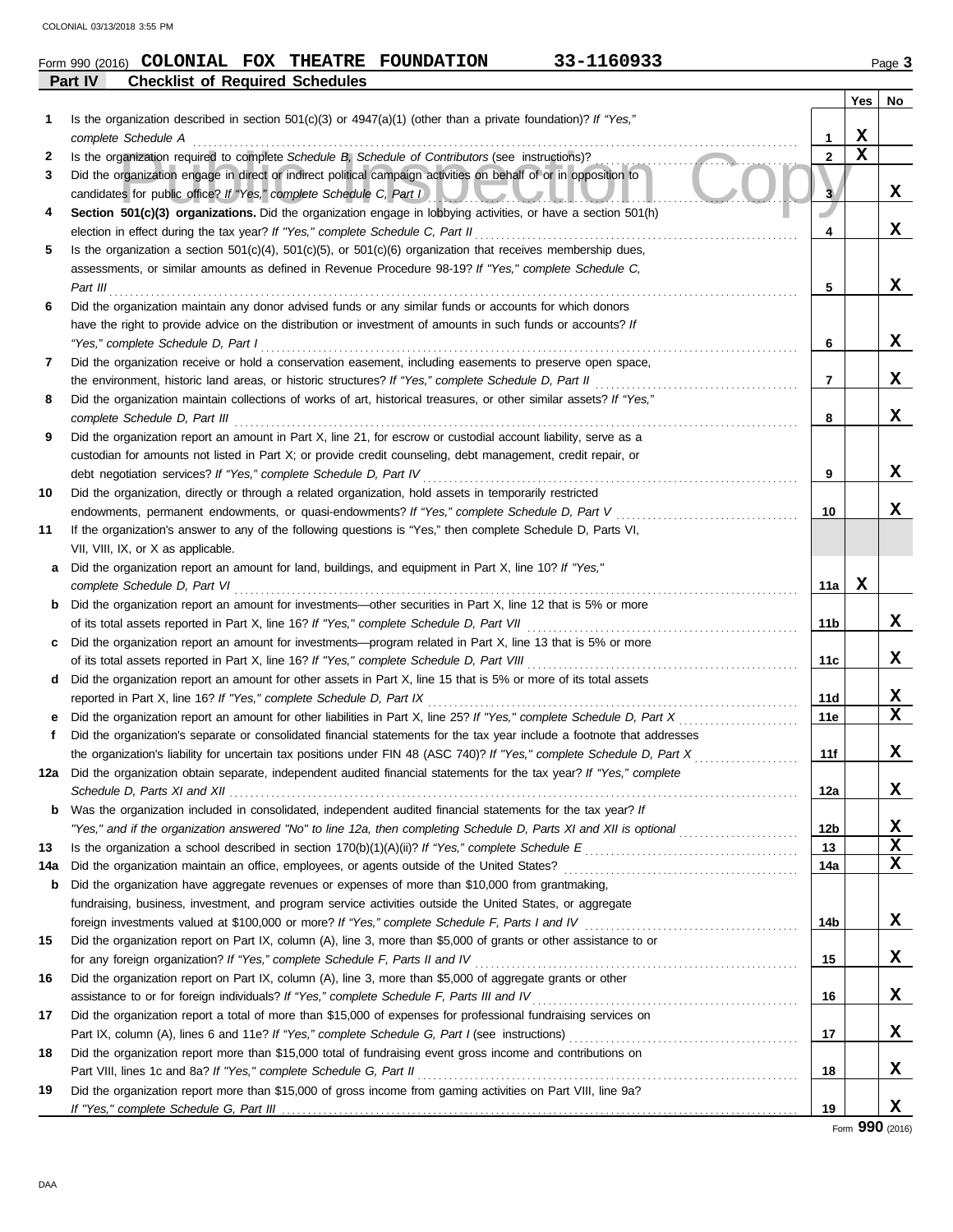DAA

|     | Part IV<br><b>Checklist of Required Schedules (continued)</b>                                                    |     |     |                  |
|-----|------------------------------------------------------------------------------------------------------------------|-----|-----|------------------|
|     |                                                                                                                  |     | Yes | No               |
| 20a | Did the organization operate one or more hospital facilities? If "Yes," complete Schedule H                      | 20a |     | X                |
| b   |                                                                                                                  | 20b |     |                  |
| 21  | Did the organization report more than \$5,000 of grants or other assistance to any domestic organization or      |     |     |                  |
|     | domestic government on Part IX, column (A), line 1? If "Yes," complete Schedule I, Parts I and II                | 21  |     | x                |
| 22  | Did the organization report more than \$5,000 of grants or other assistance to or for domestic individuals on    |     |     |                  |
|     | Part IX, column (A), line 2? If "Yes," complete Schedule I, Parts I and III                                      | 22  |     | X                |
| 23  | Did the organization answer "Yes" to Part VII, Section A, line 3, 4, or 5 about compensation of the              |     |     |                  |
|     | organization's current and former officers, directors, trustees, key employees, and highest compensated          |     |     |                  |
|     | employees? If "Yes," complete Schedule J                                                                         | 23  |     | x                |
| 24a | Did the organization have a tax-exempt bond issue with an outstanding principal amount of more than              |     |     |                  |
|     | \$100,000 as of the last day of the year, that was issued after December 31, 2002? If "Yes," answer lines 24b    |     |     |                  |
|     | through 24d and complete Schedule K. If "No," go to line 25a                                                     | 24a |     | x                |
| b   |                                                                                                                  | 24b |     |                  |
| с   | Did the organization maintain an escrow account other than a refunding escrow at any time during the year        |     |     |                  |
|     | to defease any tax-exempt bonds?                                                                                 | 24c |     |                  |
| d   |                                                                                                                  | 24d |     |                  |
| 25a | Section 501(c)(3), 501(c)(4), and 501(c)(29) organizations. Did the organization engage in an excess benefit     |     |     |                  |
|     | transaction with a disqualified person during the year? If "Yes," complete Schedule L, Part I                    | 25a |     | X                |
| b   | Is the organization aware that it engaged in an excess benefit transaction with a disqualified person in a prior |     |     |                  |
|     | year, and that the transaction has not been reported on any of the organization's prior Forms 990 or 990-EZ?     |     |     |                  |
|     | If "Yes," complete Schedule L, Part I                                                                            | 25b |     | X                |
| 26  | Did the organization report any amount on Part X, line 5, 6, or 22 for receivables from or payables to any       |     |     |                  |
|     | current or former officers, directors, trustees, key employees, highest compensated employees, or                |     |     |                  |
|     | disqualified persons? If "Yes," complete Schedule L, Part II                                                     | 26  |     | X                |
| 27  | Did the organization provide a grant or other assistance to an officer, director, trustee, key employee,         |     |     |                  |
|     | substantial contributor or employee thereof, a grant selection committee member, or to a 35% controlled          |     |     |                  |
|     | entity or family member of any of these persons? If "Yes," complete Schedule L, Part III                         | 27  |     | x                |
| 28  | Was the organization a party to a business transaction with one of the following parties (see Schedule L,        |     |     |                  |
|     | Part IV instructions for applicable filing thresholds, conditions, and exceptions):                              |     |     |                  |
| а   | A current or former officer, director, trustee, or key employee? If "Yes," complete Schedule L, Part IV          | 28a |     | X                |
| b   | A family member of a current or former officer, director, trustee, or key employee? If "Yes," complete           |     |     |                  |
|     | Schedule L. Part IV                                                                                              | 28b |     | X.               |
| c   | An entity of which a current or former officer, director, trustee, or key employee (or a family member thereof)  |     |     |                  |
|     | was an officer, director, trustee, or direct or indirect owner? If "Yes," complete Schedule L, Part IV           | 28c |     | X<br>$\mathbf x$ |
| 29  |                                                                                                                  | 29  |     |                  |
|     | Did the organization receive contributions of art, historical treasures, or other similar assets, or qualified   |     |     |                  |
|     |                                                                                                                  | 30  |     | X                |
| 31  | Did the organization liquidate, terminate, or dissolve and cease operations? If "Yes," complete Schedule N,      |     |     |                  |
|     | Part $I$                                                                                                         | 31  |     | X                |
| 32  | Did the organization sell, exchange, dispose of, or transfer more than 25% of its net assets? If "Yes,"          |     |     |                  |
|     | complete Schedule N, Part II                                                                                     | 32  |     | X.               |
| 33  | Did the organization own 100% of an entity disregarded as separate from the organization under Regulations       |     |     | x                |
|     | sections 301.7701-2 and 301.7701-3? If "Yes," complete Schedule R, Part I                                        | 33  |     |                  |
| 34  | Was the organization related to any tax-exempt or taxable entity? If "Yes," complete Schedule R, Parts II, III,  |     |     |                  |
|     | or IV, and Part V, line 1                                                                                        | 34  |     | X<br>$\mathbf x$ |
| 35a |                                                                                                                  | 35a |     |                  |
| b   | If "Yes" to line 35a, did the organization receive any payment from or engage in any transaction with a          |     |     |                  |
|     |                                                                                                                  | 35b |     |                  |
| 36  | Section 501(c)(3) organizations. Did the organization make any transfers to an exempt non-charitable             |     |     |                  |
|     | related organization? If "Yes," complete Schedule R, Part V, line 2                                              | 36  |     | x                |
| 37  | Did the organization conduct more than 5% of its activities through an entity that is not a related organization |     |     |                  |
|     | and that is treated as a partnership for federal income tax purposes? If "Yes," complete Schedule R,             |     |     | x                |
|     | Part VI                                                                                                          | 37  |     |                  |
| 38  | Did the organization complete Schedule O and provide explanations in Schedule O for Part VI, lines 11b and       |     |     |                  |
|     | 19? Note. All Form 990 filers are required to complete Schedule O.                                               | 38  | X   |                  |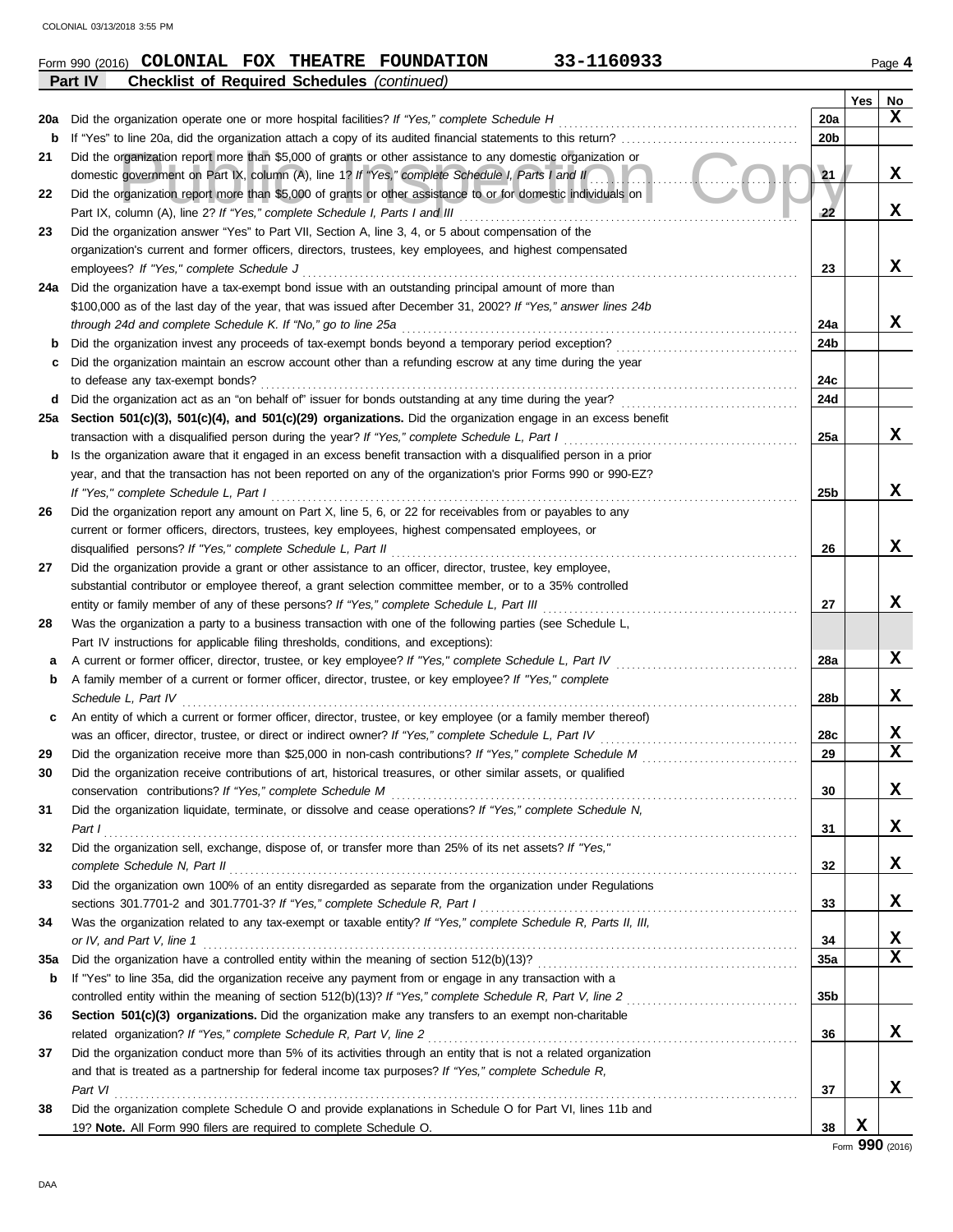|         | 33-1160933<br>Form 990 (2016) COLONIAL FOX THEATRE FOUNDATION                                                                                                                                       |                |             | Page 5 |
|---------|-----------------------------------------------------------------------------------------------------------------------------------------------------------------------------------------------------|----------------|-------------|--------|
|         | Statements Regarding Other IRS Filings and Tax Compliance<br>Part V                                                                                                                                 |                |             |        |
|         |                                                                                                                                                                                                     |                |             |        |
|         |                                                                                                                                                                                                     |                | Yes         | No     |
| 1а      | 3<br>Enter the number reported in Box 3 of Form 1096. Enter -0- if not applicable<br>1a<br>$\overline{0}$                                                                                           |                |             |        |
| b       | 1 <sub>b</sub><br>Enter the number of Forms W-2G included in line 1a. Enter -0- if not applicable                                                                                                   |                |             |        |
| c       | Did the organization comply with backup withholding rules for reportable payments to vendors and                                                                                                    |                | $\mathbf x$ |        |
|         | reportable gaming (gambling) winnings to prize winners? [11] The contract of the contract of the contract of the<br>Enter the number of employees reported on Form W-3, Transmittal of Wage and Tax | 1 <sub>c</sub> |             |        |
| 2a      | 3<br>Statements, filed for the calendar year ending with or within the year covered by this return<br>2a                                                                                            |                |             |        |
| b       | If at least one is reported on line 2a, did the organization file all required federal employment tax returns?                                                                                      | 2b             | X           |        |
|         | Note. If the sum of lines 1a and 2a is greater than 250, you may be required to e-file (see instructions)                                                                                           |                |             |        |
| За      | Did the organization have unrelated business gross income of \$1,000 or more during the year?                                                                                                       | За             |             | X      |
| b       | If "Yes," has it filed a Form 990-T for this year? If "No" to line 3b, provide an explanation in Schedule O                                                                                         | 3 <sub>b</sub> |             |        |
| 4а      | At any time during the calendar year, did the organization have an interest in, or a signature or other authority                                                                                   |                |             |        |
|         | over, a financial account in a foreign country (such as a bank account, securities account, or other financial                                                                                      |                |             |        |
|         | account)?                                                                                                                                                                                           | 4a             |             | x      |
| b       | If "Yes," enter the name of the foreign country: u                                                                                                                                                  |                |             |        |
|         | See instructions for filing requirements for FinCEN Form 114, Report of Foreign Bank and Financial Accounts                                                                                         |                |             |        |
|         | (FBAR).                                                                                                                                                                                             |                |             |        |
| 5a      | Was the organization a party to a prohibited tax shelter transaction at any time during the tax year?                                                                                               | 5a             |             | X      |
| b       | Did any taxable party notify the organization that it was or is a party to a prohibited tax shelter transaction?                                                                                    | 5 <sub>b</sub> |             | x      |
| c       | If "Yes" to line 5a or 5b, did the organization file Form 8886-T?                                                                                                                                   | 5c             |             |        |
| 6а      | Does the organization have annual gross receipts that are normally greater than \$100,000, and did the                                                                                              |                |             |        |
|         | organization solicit any contributions that were not tax deductible as charitable contributions?                                                                                                    | 6а             |             | x      |
| b       | If "Yes," did the organization include with every solicitation an express statement that such contributions or                                                                                      |                |             |        |
| 7       | gifts were not tax deductible?<br>Organizations that may receive deductible contributions under section 170(c).                                                                                     | 6b             |             |        |
| a       | Did the organization receive a payment in excess of \$75 made partly as a contribution and partly for goods                                                                                         |                |             |        |
|         | and services provided to the payor?                                                                                                                                                                 | 7а             |             | x      |
| b       | If "Yes," did the organization notify the donor of the value of the goods or services provided?                                                                                                     | 7b             |             |        |
| c       | Did the organization sell, exchange, or otherwise dispose of tangible personal property for which it was                                                                                            |                |             |        |
|         | required to file Form 8282? $\ldots$ , $\ldots$ , $\ldots$ , $\ldots$ , $\ldots$ , $\ldots$                                                                                                         | 7c             |             | x      |
| d       | <b>7d</b>                                                                                                                                                                                           |                |             |        |
|         | Did the organization receive any funds, directly or indirectly, to pay premiums on a personal benefit contract?                                                                                     | 7e             |             | X      |
|         | Did the organization, during the year, pay premiums, directly or indirectly, on a personal benefit contract?                                                                                        | 7f             |             | X      |
|         | If the organization received a contribution of qualified intellectual property, did the organization file Form 8899 as required?                                                                    | 7g             |             |        |
|         | If the organization received a contribution of cars, boats, airplanes, or other vehicles, did the organization file a Form 1098-C?                                                                  | 7 <sub>h</sub> |             |        |
| 8       | Sponsoring organizations maintaining donor advised funds. Did a donor advised fund maintained by the                                                                                                |                |             |        |
|         | sponsoring organization have excess business holdings at any time during the year?                                                                                                                  | 8              |             |        |
| 9       | Sponsoring organizations maintaining donor advised funds.                                                                                                                                           |                |             |        |
| a       | Did the sponsoring organization make any taxable distributions under section 4966?                                                                                                                  | 9а             |             |        |
| b       | Did the sponsoring organization make a distribution to a donor, donor advisor, or related person?                                                                                                   | 9b             |             |        |
| 10      | Section 501(c)(7) organizations. Enter:                                                                                                                                                             |                |             |        |
| а       | 10a<br>10 <sub>b</sub>                                                                                                                                                                              |                |             |        |
| b       | Gross receipts, included on Form 990, Part VIII, line 12, for public use of club facilities<br>Section 501(c)(12) organizations. Enter:                                                             |                |             |        |
| 11<br>а | 11a<br>Gross income from members or shareholders                                                                                                                                                    |                |             |        |
| b       | Gross income from other sources (Do not net amounts due or paid to other sources                                                                                                                    |                |             |        |
|         | 11 <sub>b</sub><br>against amounts due or received from them.)                                                                                                                                      |                |             |        |
| 12a     | Section 4947(a)(1) non-exempt charitable trusts. Is the organization filing Form 990 in lieu of Form 1041?                                                                                          | 12a            |             |        |
| b       | 12 <sub>b</sub><br>If "Yes," enter the amount of tax-exempt interest received or accrued during the year                                                                                            |                |             |        |
| 13      | Section 501(c)(29) qualified nonprofit health insurance issuers.                                                                                                                                    |                |             |        |
| а       | Is the organization licensed to issue qualified health plans in more than one state?                                                                                                                | 13a            |             |        |
|         | Note. See the instructions for additional information the organization must report on Schedule O.                                                                                                   |                |             |        |
| b       | Enter the amount of reserves the organization is required to maintain by the states in which                                                                                                        |                |             |        |
|         | 13 <sub>b</sub>                                                                                                                                                                                     |                |             |        |
| c       | 13 <sub>c</sub><br>Enter the amount of reserves on hand                                                                                                                                             |                |             |        |
| 14a     | Did the organization receive any payments for indoor tanning services during the tax year?                                                                                                          | 14a            |             | X      |
|         |                                                                                                                                                                                                     | 14b            |             |        |

DAA Form **990** (2016)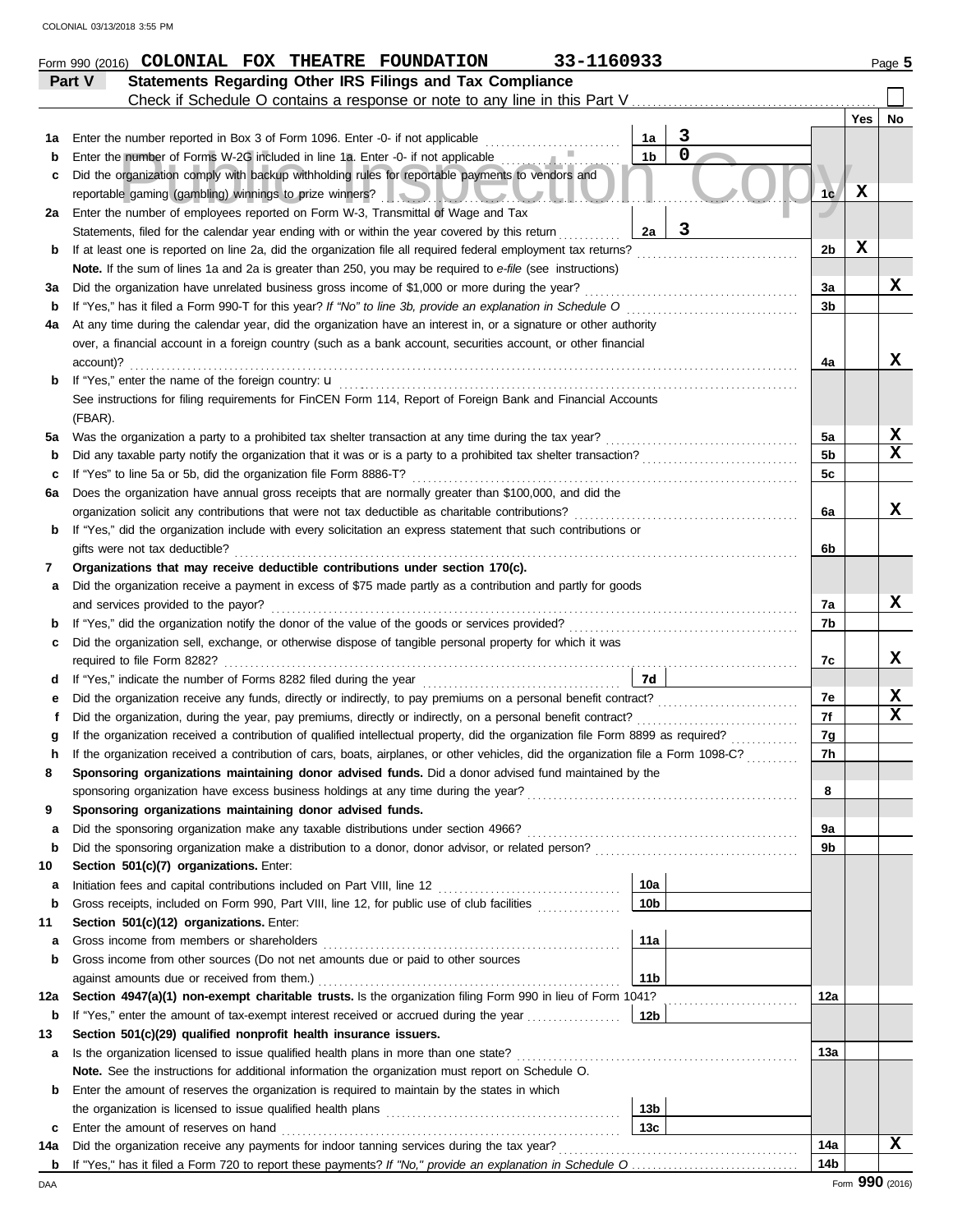|     | 33-1160933<br>Form 990 (2016) COLONIAL FOX THEATRE FOUNDATION                                                                       |                         |                 | Page 6      |
|-----|-------------------------------------------------------------------------------------------------------------------------------------|-------------------------|-----------------|-------------|
|     | Part VI<br>Governance, Management, and Disclosure For each "Yes" response to lines 2 through 7b below, and for a "No"               |                         |                 |             |
|     | response to line 8a, 8b, or 10b below, describe the circumstances, processes, or changes in Schedule O. See instructions.           |                         |                 |             |
|     |                                                                                                                                     |                         |                 | <b>IX</b>   |
|     | Section A. Governing Body and Management                                                                                            |                         |                 |             |
|     |                                                                                                                                     |                         | Yes             | No          |
| 1a  | 10<br>1a<br>Enter the number of voting members of the governing body at the end of the tax year                                     |                         |                 |             |
|     | If there are material differences in voting rights among members of the governing body, or                                          |                         |                 |             |
|     | if the governing body delegated broad authority to an executive committee or similar                                                |                         |                 |             |
|     | committee, explain in Schedule O.                                                                                                   |                         |                 |             |
| b   | 10<br>1b<br>Enter the number of voting members included in line 1a, above, who are independent                                      |                         |                 |             |
| 2   | Did any officer, director, trustee, or key employee have a family relationship or a business relationship with                      |                         |                 |             |
|     | any other officer, director, trustee, or key employee?                                                                              | $\mathbf{2}$            |                 | X           |
| 3   | Did the organization delegate control over management duties customarily performed by or under the direct                           |                         |                 |             |
|     | supervision of officers, directors, or trustees, or key employees to a management company or other person?                          | 3                       |                 | X           |
| 4   | Did the organization make any significant changes to its governing documents since the prior Form 990 was filed?                    | $\overline{\mathbf{4}}$ |                 | $\mathbf x$ |
| 5   | Did the organization become aware during the year of a significant diversion of the organization's assets?                          | 5                       |                 | $\mathbf x$ |
| 6   | Did the organization have members or stockholders?                                                                                  | 6                       | X               |             |
| 7a  | Did the organization have members, stockholders, or other persons who had the power to elect or appoint                             |                         |                 |             |
|     | one or more members of the governing body?                                                                                          | 7a                      | X               |             |
| b   | Are any governance decisions of the organization reserved to (or subject to approval by) members,                                   |                         |                 |             |
|     | stockholders, or persons other than the governing body?                                                                             | 7b                      | X               |             |
| 8   | Did the organization contemporaneously document the meetings held or written actions undertaken during the year by the following:   |                         |                 |             |
| а   | The governing body?                                                                                                                 | 8a                      | X               |             |
| b   | Each committee with authority to act on behalf of the governing body?                                                               | 8b                      | X               |             |
| 9   | Is there any officer, director, trustee, or key employee listed in Part VII, Section A, who cannot be reached at                    |                         |                 |             |
|     |                                                                                                                                     | 9                       |                 | x           |
|     | <b>Section B. Policies</b> (This Section B requests information about policies not required by the Internal Revenue Code.)          |                         |                 |             |
|     |                                                                                                                                     |                         | Yes             | No          |
| 10a | Did the organization have local chapters, branches, or affiliates?                                                                  | 10a                     |                 | x           |
| b   | If "Yes," did the organization have written policies and procedures governing the activities of such chapters,                      |                         |                 |             |
|     |                                                                                                                                     | 10b                     |                 |             |
| 11a | Has the organization provided a complete copy of this Form 990 to all members of its governing body before filing the form?         | 11a                     | X               |             |
| b   | Describe in Schedule O the process, if any, used by the organization to review this Form 990.                                       |                         |                 |             |
| 12a | Did the organization have a written conflict of interest policy? If "No," go to line 13                                             | 12a                     | X               |             |
| b   | Were officers, directors, or trustees, and key employees required to disclose annually interests that could give rise to conflicts? | 12 <sub>b</sub>         | $\mathbf x$     |             |
| c   | Did the organization regularly and consistently monitor and enforce compliance with the policy? If "Yes,"                           |                         |                 |             |
|     | describe in Schedule O how this was done                                                                                            | 12c                     | X               |             |
| 13  | Did the organization have a written whistleblower policy?                                                                           | 13                      | $\mathbf x$     |             |
| 14  | Did the organization have a written document retention and destruction policy?                                                      | 14                      | X               |             |
| 15  | Did the process for determining compensation of the following persons include a review and approval by                              |                         |                 |             |
|     | independent persons, comparability data, and contemporaneous substantiation of the deliberation and decision?                       |                         |                 |             |
| а   | The organization's CEO, Executive Director, or top management official                                                              | 15a                     |                 | x           |
| b   | Other officers or key employees of the organization                                                                                 | 15b                     |                 | x           |
|     | If "Yes" to line 15a or 15b, describe the process in Schedule O (see instructions).                                                 |                         |                 |             |
| 16a | Did the organization invest in, contribute assets to, or participate in a joint venture or similar arrangement                      |                         |                 |             |
|     | with a taxable entity during the year?                                                                                              | 16a                     |                 | x           |
| b   | If "Yes," did the organization follow a written policy or procedure requiring the organization to evaluate its                      |                         |                 |             |
|     | participation in joint venture arrangements under applicable federal tax law, and take steps to safeguard the                       |                         |                 |             |
|     |                                                                                                                                     | 16b                     |                 |             |
|     | <b>Section C. Disclosure</b>                                                                                                        |                         |                 |             |
| 17  | List the states with which a copy of this Form 990 is required to be filed $\mathbf u$<br><b>NONE</b>                               |                         |                 |             |
| 18  | Section 6104 requires an organization to make its Forms 1023 (or 1024 if applicable), 990, and 990-T (Section 501(c)(3)s only)      |                         |                 |             |
|     | available for public inspection. Indicate how you made these available. Check all that apply.                                       |                         |                 |             |
|     | $ \mathbf{X} $ Upon request<br>Another's website<br>Own website<br>Other (explain in Schedule O)                                    |                         |                 |             |
| 19  | Describe in Schedule O whether (and if so, how) the organization made its governing documents, conflict of interest policy, and     |                         |                 |             |
|     | financial statements available to the public during the tax year.                                                                   |                         |                 |             |
| 20  | State the name, address, and telephone number of the person who possesses the organization's books and records: <b>u</b>            |                         |                 |             |
|     | WHEELER & MITCHELSON, CHTD.<br><b>4TH &amp; BROADWAY</b>                                                                            |                         |                 |             |
|     | 66762<br>кs<br><b>PITTSBURG</b>                                                                                                     | 620-231-4650            |                 |             |
| DAA |                                                                                                                                     |                         | Form 990 (2016) |             |
|     |                                                                                                                                     |                         |                 |             |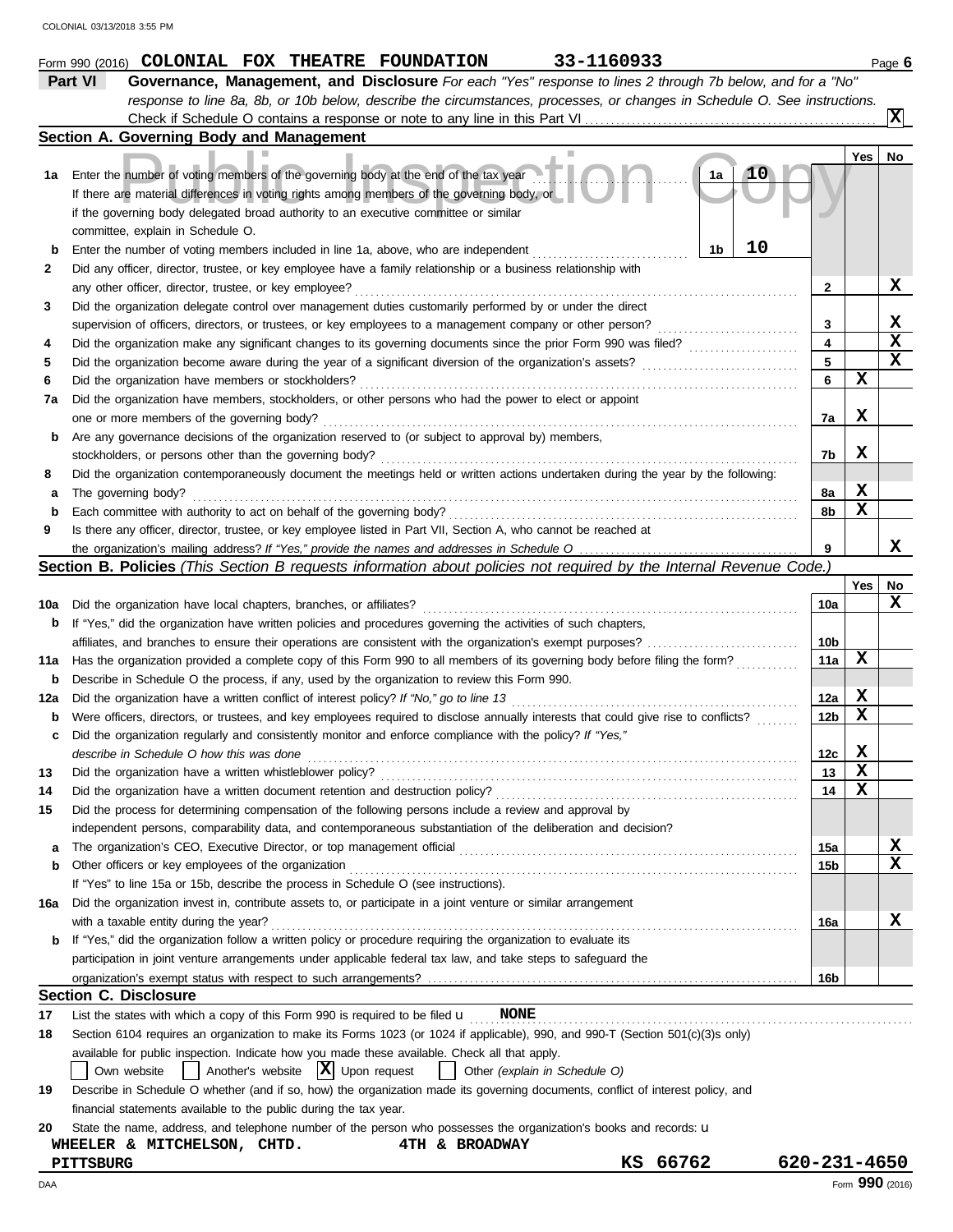#### his table for all persons required to be listed. Report compensation for the calendar year ending with or within the<br>ax year.<br>Fithe organization's **current** officers, directors, trustees (whether individuals or organizatio **Section A. Independent Contractors Part VII Compensation of Officers, Directors, Trustees, Key Employees, Highest Compensated Employees, and Form 990 (2016) COLONIAL FOX THEATRE FOUNDATION** 33-1160933 Page 7 **Officers, Directors, Trustees, Key Employees, and Highest Compensated Employees 1a** Complete this table for all persons required to be listed. Report compensation for the calendar year ending with or within the ■ List all of the organization's **current** officers, directors, trustees (whether individuals or organizations), regardless of amount of compensation. Enter -0- in columns (D), (E), and (F) if no compensation was paid. organization's tax year. Check if Schedule O contains a response or note to any line in this Part VII

● List all of the organization's **current** key employees, if any. See instructions for definition of "key employee."

■ List the organization's five **current** highest compensated employees (other than an officer, director, trustee, or key employee)<br> **•** Pregiund reportable compensation (Box 5 of Ferm W 2 and/or Box 7 of Ferm 1000 MISC) o

who received reportable compensation (Box 5 of Form W-2 and/or Box 7 of Form 1099-MISC) of more than \$100,000 from the organization and any related organizations.

■ List all of the organization's **former** officers, key employees, and highest compensated employees who received more than<br> **•** 00.000 of reportable compensation from the examization and any related erganizations \$100,000 of reportable compensation from the organization and any related organizations.

■ List all of the organization's **former directors or trustees** that received, in the capacity as a former director or trustee of the practization more than \$10,000 of reportable compensation from the organization and any organization, more than \$10,000 of reportable compensation from the organization and any related organizations. List persons in the following order: individual trustees or directors; institutional trustees; officers; key employees; highest

compensated employees; and former such persons.

Check this box if neither the organization nor any related organization compensated any current officer, director, or trustee. **X**

| (A)<br>Name and Title           | (B)<br>Average<br>hours per<br>week<br>(list any               |                                      |                         |             | (C)<br>Position | (do not check more than one<br>box, unless person is both an<br>officer and a director/trustee) |        | (D)<br>Reportable<br>compensation<br>from<br>the<br>organization | (E)<br>Reportable<br>compensation from<br>related<br>organizations<br>(W-2/1099-MISC) | (F)<br>Estimated<br>amount of<br>other<br>compensation<br>from the |
|---------------------------------|----------------------------------------------------------------|--------------------------------------|-------------------------|-------------|-----------------|-------------------------------------------------------------------------------------------------|--------|------------------------------------------------------------------|---------------------------------------------------------------------------------------|--------------------------------------------------------------------|
|                                 | hours for<br>related<br>organizations<br>below dotted<br>line) | Individual<br>or director<br>trustee | nstitutional<br>trustee | Officer     | Key employee    | Highest compensated<br>employee                                                                 | Former | (W-2/1099-MISC)                                                  |                                                                                       | organization<br>and related<br>organizations                       |
| $(1)$ DR GINA PINAMONTI         | 2.00                                                           |                                      |                         |             |                 |                                                                                                 |        |                                                                  |                                                                                       |                                                                    |
| <b>PRESIDENT</b>                | 0.00                                                           | $\mathbf x$                          |                         | $\mathbf x$ |                 |                                                                                                 |        | 0                                                                | 0                                                                                     | 0                                                                  |
| (2) GREG SHAW                   |                                                                |                                      |                         |             |                 |                                                                                                 |        |                                                                  |                                                                                       |                                                                    |
|                                 | 2.00                                                           |                                      |                         |             |                 |                                                                                                 |        |                                                                  |                                                                                       |                                                                    |
| <b>VICE PRESIDENT</b>           | 0.00                                                           | $\mathbf x$                          |                         | $\mathbf x$ |                 |                                                                                                 |        | 0                                                                | 0                                                                                     | 0                                                                  |
| (3) DR TALAAT YAGHMOUR          |                                                                |                                      |                         |             |                 |                                                                                                 |        |                                                                  |                                                                                       |                                                                    |
|                                 | 3.00                                                           |                                      |                         |             |                 |                                                                                                 |        |                                                                  |                                                                                       |                                                                    |
| <b>TREASURER</b>                | 0.00                                                           | $\mathbf x$                          |                         | $\mathbf x$ |                 |                                                                                                 |        | 0                                                                | 0                                                                                     | 0                                                                  |
| (4) SARAH RUNYON                |                                                                |                                      |                         |             |                 |                                                                                                 |        |                                                                  |                                                                                       |                                                                    |
|                                 | 2.00                                                           |                                      |                         |             |                 |                                                                                                 |        |                                                                  |                                                                                       |                                                                    |
| <b>SECRETARY</b>                | 0.00                                                           | $\mathbf x$                          |                         | $\mathbf x$ |                 |                                                                                                 |        | 0                                                                | 0                                                                                     | $\pmb{0}$                                                          |
| (5) BRENT CASTAGNO              |                                                                |                                      |                         |             |                 |                                                                                                 |        |                                                                  |                                                                                       |                                                                    |
|                                 | 1.00                                                           |                                      |                         |             |                 |                                                                                                 |        |                                                                  |                                                                                       |                                                                    |
| PUBLIC RELATIONS                | 0.00                                                           | X                                    |                         |             |                 |                                                                                                 |        | 0                                                                | 0                                                                                     | 0                                                                  |
| (6) JOE LEVENS                  |                                                                |                                      |                         |             |                 |                                                                                                 |        |                                                                  |                                                                                       |                                                                    |
|                                 | 1.00                                                           |                                      |                         |             |                 |                                                                                                 |        |                                                                  |                                                                                       |                                                                    |
| <b>FINANCE</b>                  | 0.00                                                           | $\mathbf x$                          |                         |             |                 |                                                                                                 |        | 0                                                                | 0                                                                                     | 0                                                                  |
| (7) CHANTAL MARJI               |                                                                |                                      |                         |             |                 |                                                                                                 |        |                                                                  |                                                                                       |                                                                    |
|                                 | 1.00                                                           |                                      |                         |             |                 |                                                                                                 |        |                                                                  |                                                                                       |                                                                    |
| PUBLIC RELATIONS                | 0.00                                                           | X                                    |                         |             |                 |                                                                                                 |        | 0                                                                | 0                                                                                     | 0                                                                  |
| (8) JEANNETTE<br>MINNIS         |                                                                |                                      |                         |             |                 |                                                                                                 |        |                                                                  |                                                                                       |                                                                    |
|                                 | 1.00                                                           |                                      |                         |             |                 |                                                                                                 |        |                                                                  |                                                                                       |                                                                    |
| <b>DEVELOPMENT</b>              | 0.00                                                           | $\mathbf x$                          |                         |             |                 |                                                                                                 |        | 0                                                                | 0                                                                                     | 0                                                                  |
| (9) RAY RYAN                    |                                                                |                                      |                         |             |                 |                                                                                                 |        |                                                                  |                                                                                       |                                                                    |
|                                 | 1.00                                                           |                                      |                         |             |                 |                                                                                                 |        |                                                                  |                                                                                       |                                                                    |
| <b>DEVELOPMENT</b>              | 0.00                                                           | X                                    |                         |             |                 |                                                                                                 |        | 0                                                                | 0                                                                                     | 0                                                                  |
| (10) SHAWNEE LORENZ             |                                                                |                                      |                         |             |                 |                                                                                                 |        |                                                                  |                                                                                       |                                                                    |
|                                 | 1.00                                                           |                                      |                         |             |                 |                                                                                                 |        |                                                                  |                                                                                       |                                                                    |
| PUBLIC RELATIONS                | 0.00                                                           | $\mathbf x$                          |                         |             |                 |                                                                                                 |        | 0                                                                | 0                                                                                     | 0                                                                  |
| <b>CORSINI</b><br>$(11)$ VONNIE |                                                                |                                      |                         |             |                 |                                                                                                 |        |                                                                  |                                                                                       |                                                                    |
|                                 | 60.00                                                          |                                      |                         |             |                 |                                                                                                 |        |                                                                  |                                                                                       |                                                                    |
| EXECUTIVE DIRECTOR              | 0.00                                                           |                                      |                         | $\mathbf x$ |                 |                                                                                                 |        | 0                                                                | 0                                                                                     | $\pmb{0}$                                                          |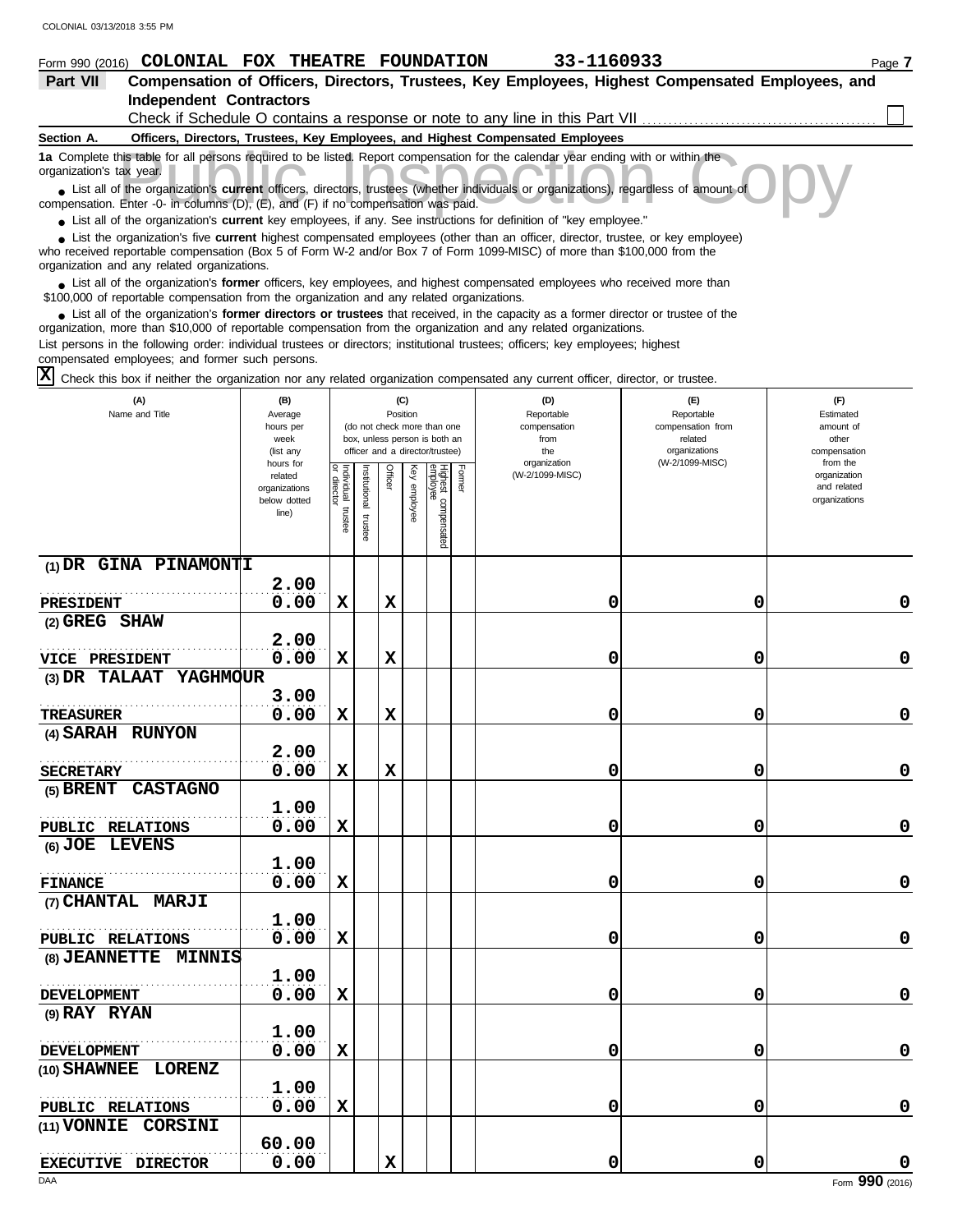|              | COLONIAL 03/13/2018 3:55 PM<br>Form 990 (2016) COLONIAL FOX THEATRE FOUNDATION                                                                                                                                                                                                                                                   |                                                                                                                                                                        |                                   |                      |                |                 |                                 |                       | 33-1160933                                                                                                                                                 |                                                                    |                                                          |                     | Page 8       |
|--------------|----------------------------------------------------------------------------------------------------------------------------------------------------------------------------------------------------------------------------------------------------------------------------------------------------------------------------------|------------------------------------------------------------------------------------------------------------------------------------------------------------------------|-----------------------------------|----------------------|----------------|-----------------|---------------------------------|-----------------------|------------------------------------------------------------------------------------------------------------------------------------------------------------|--------------------------------------------------------------------|----------------------------------------------------------|---------------------|--------------|
|              | Part VII<br>(A)<br>Name and title                                                                                                                                                                                                                                                                                                | (B)<br>(C)<br>Position<br>Average<br>(do not check more than one<br>hours per<br>box, unless person is both an<br>week<br>officer and a director/trustee)<br>(list any |                                   |                      |                |                 |                                 |                       | Section A. Officers, Directors, Trustees, Key Employees, and Highest Compensated Employees (continued)<br>(D)<br>Reportable<br>compensation<br>from<br>the | (E)<br>Reportable<br>compensation from<br>related<br>organizations | (F)<br>Estimated<br>amount of<br>other<br>compensation   |                     |              |
|              |                                                                                                                                                                                                                                                                                                                                  | hours for<br>related<br>organizations<br>below dotted<br>line)                                                                                                         | Individual trustee<br>or director | nstitutional trustee | <b>Officer</b> | Ķey<br>employee | Highest compensated<br>employee | Former                | organization<br>(W-2/1099-MISC)                                                                                                                            | (W-2/1099-MISC)                                                    | from the<br>organization<br>and related<br>organizations |                     |              |
|              |                                                                                                                                                                                                                                                                                                                                  |                                                                                                                                                                        |                                   |                      |                |                 |                                 |                       |                                                                                                                                                            |                                                                    |                                                          |                     |              |
|              |                                                                                                                                                                                                                                                                                                                                  |                                                                                                                                                                        |                                   |                      |                |                 |                                 |                       |                                                                                                                                                            |                                                                    |                                                          |                     |              |
|              |                                                                                                                                                                                                                                                                                                                                  |                                                                                                                                                                        |                                   |                      |                |                 |                                 |                       |                                                                                                                                                            |                                                                    |                                                          |                     |              |
|              |                                                                                                                                                                                                                                                                                                                                  |                                                                                                                                                                        |                                   |                      |                |                 |                                 |                       |                                                                                                                                                            |                                                                    |                                                          |                     |              |
|              |                                                                                                                                                                                                                                                                                                                                  |                                                                                                                                                                        |                                   |                      |                |                 |                                 |                       |                                                                                                                                                            |                                                                    |                                                          |                     |              |
|              |                                                                                                                                                                                                                                                                                                                                  |                                                                                                                                                                        |                                   |                      |                |                 |                                 |                       |                                                                                                                                                            |                                                                    |                                                          |                     |              |
|              |                                                                                                                                                                                                                                                                                                                                  |                                                                                                                                                                        |                                   |                      |                |                 |                                 |                       |                                                                                                                                                            |                                                                    |                                                          |                     |              |
|              |                                                                                                                                                                                                                                                                                                                                  |                                                                                                                                                                        |                                   |                      |                |                 |                                 |                       |                                                                                                                                                            |                                                                    |                                                          |                     |              |
| c<br>d       | Total from continuation sheets to Part VII, Section A                                                                                                                                                                                                                                                                            |                                                                                                                                                                        |                                   |                      |                |                 |                                 | u<br>u<br>$\mathbf u$ |                                                                                                                                                            |                                                                    |                                                          |                     |              |
| $\mathbf{2}$ | Total number of individuals (including but not limited to those listed above) who received more than \$100,000 of<br>reportable compensation from the organization $\mathbf{u}$ 0                                                                                                                                                |                                                                                                                                                                        |                                   |                      |                |                 |                                 |                       |                                                                                                                                                            |                                                                    |                                                          |                     |              |
| 3<br>4       | Did the organization list any former officer, director, or trustee, key employee, or highest compensated<br>For any individual listed on line 1a, is the sum of reportable compensation and other compensation from the<br>organization and related organizations greater than \$150,000? If "Yes," complete Schedule J for such |                                                                                                                                                                        |                                   |                      |                |                 |                                 |                       |                                                                                                                                                            |                                                                    | 3<br>4                                                   | Yes                 | No<br>x<br>x |
| 5            | Did any person listed on line 1a receive or accrue compensation from any unrelated organization or individual<br>for services rendered to the organization? If "Yes," complete Schedule J for such person                                                                                                                        |                                                                                                                                                                        |                                   |                      |                |                 |                                 |                       |                                                                                                                                                            |                                                                    | 5                                                        |                     | X            |
| 1            | Section B. Independent Contractors<br>Complete this table for your five highest compensated independent contractors that received more than \$100,000 of                                                                                                                                                                         |                                                                                                                                                                        |                                   |                      |                |                 |                                 |                       |                                                                                                                                                            |                                                                    |                                                          |                     |              |
|              | compensation from the organization. Report compensation for the calendar year ending with or within the organization's tax year.                                                                                                                                                                                                 | (A)<br>Name and business address                                                                                                                                       |                                   |                      |                |                 |                                 |                       |                                                                                                                                                            | (B)<br>Description of services                                     |                                                          | (C)<br>Compensation |              |
|              |                                                                                                                                                                                                                                                                                                                                  |                                                                                                                                                                        |                                   |                      |                |                 |                                 |                       |                                                                                                                                                            |                                                                    |                                                          |                     |              |
|              |                                                                                                                                                                                                                                                                                                                                  |                                                                                                                                                                        |                                   |                      |                |                 |                                 |                       |                                                                                                                                                            |                                                                    |                                                          |                     |              |
|              |                                                                                                                                                                                                                                                                                                                                  |                                                                                                                                                                        |                                   |                      |                |                 |                                 |                       |                                                                                                                                                            |                                                                    |                                                          |                     |              |
|              |                                                                                                                                                                                                                                                                                                                                  |                                                                                                                                                                        |                                   |                      |                |                 |                                 |                       |                                                                                                                                                            |                                                                    |                                                          |                     |              |
| 2            | Total number of independent contractors (including but not limited to those listed above) who<br>received more than \$100,000 of compensation from the organization u                                                                                                                                                            |                                                                                                                                                                        |                                   |                      |                |                 |                                 |                       |                                                                                                                                                            | 0                                                                  |                                                          |                     |              |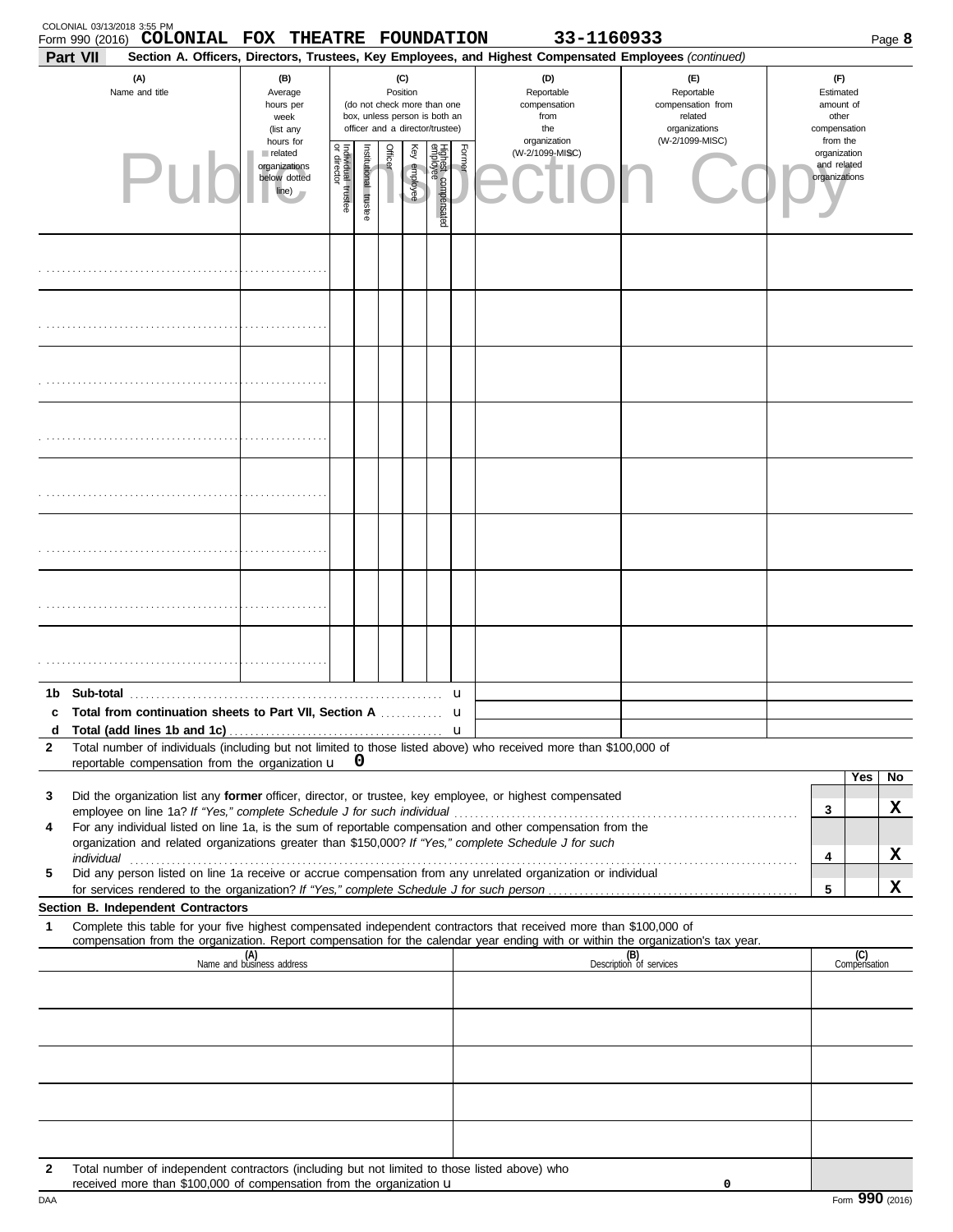# **Form 990 (2016) COLONIAL FOX THEATRE FOUNDATION** 33-1160933 Page 9

|                                                           |     |                                                                                                                                   | . .                                                              |                                  |  |                         | (A)<br>Total revenue | (B)<br>Related or<br>exempt<br>function<br>ш<br>revenue | (C)<br>Unrelated<br>business<br>revenue | (D)<br>Revenue<br>excluded from tax<br>under sections<br>512-514 |
|-----------------------------------------------------------|-----|-----------------------------------------------------------------------------------------------------------------------------------|------------------------------------------------------------------|----------------------------------|--|-------------------------|----------------------|---------------------------------------------------------|-----------------------------------------|------------------------------------------------------------------|
| Contributions, Gifts, Grants<br>and Other Similar Amounts |     | 1a Federated campaigns<br><b>b</b> Membership dues<br>c Fundraising events<br>d Related organizations                             | .                                                                | 1a<br>1 <sub>b</sub><br>1c<br>1d |  |                         |                      |                                                         |                                         |                                                                  |
|                                                           |     | <b>e</b> Government grants (contributions)<br>f All other contributions, gifts, grants,<br>and similar amounts not included above | <b>g</b> Noncash contributions included in lines 1a-1f:          | 1e<br>1f<br>\$                   |  | 250,466<br>485,890<br>. |                      |                                                         |                                         |                                                                  |
|                                                           |     |                                                                                                                                   |                                                                  |                                  |  |                         | 736,356              |                                                         |                                         |                                                                  |
| Service Revenue                                           | 2a  |                                                                                                                                   | PROGRAM SERVICE REVENUE                                          |                                  |  | Busn. Code<br>711110    | 8,719                | 8,719                                                   |                                         |                                                                  |
|                                                           | b   |                                                                                                                                   |                                                                  |                                  |  |                         |                      |                                                         |                                         |                                                                  |
|                                                           | c   |                                                                                                                                   |                                                                  |                                  |  |                         |                      |                                                         |                                         |                                                                  |
|                                                           | d   |                                                                                                                                   |                                                                  |                                  |  |                         |                      |                                                         |                                         |                                                                  |
|                                                           | е   |                                                                                                                                   |                                                                  |                                  |  |                         |                      |                                                         |                                         |                                                                  |
| Program                                                   | Ť.  |                                                                                                                                   | All other program service revenue                                |                                  |  |                         |                      |                                                         |                                         |                                                                  |
|                                                           | a   |                                                                                                                                   |                                                                  |                                  |  | u                       | 8,719                |                                                         |                                         |                                                                  |
|                                                           | 3   |                                                                                                                                   | Investment income (including dividends, interest,                |                                  |  |                         |                      |                                                         |                                         |                                                                  |
|                                                           |     |                                                                                                                                   |                                                                  |                                  |  | u                       | 883                  |                                                         |                                         | 883                                                              |
|                                                           | 4   |                                                                                                                                   | Income from investment of tax-exempt bond proceeds <b>u</b>      |                                  |  |                         |                      |                                                         |                                         |                                                                  |
|                                                           | 5   |                                                                                                                                   |                                                                  |                                  |  | u                       |                      |                                                         |                                         |                                                                  |
|                                                           |     |                                                                                                                                   | (i) Real                                                         |                                  |  | (ii) Personal           |                      |                                                         |                                         |                                                                  |
|                                                           | 6a  | Gross rents                                                                                                                       |                                                                  |                                  |  |                         |                      |                                                         |                                         |                                                                  |
|                                                           | b   | Less: rental exps.                                                                                                                |                                                                  |                                  |  |                         |                      |                                                         |                                         |                                                                  |
|                                                           | c   | Rental inc. or (loss)                                                                                                             |                                                                  |                                  |  |                         |                      |                                                         |                                         |                                                                  |
|                                                           | d   |                                                                                                                                   |                                                                  |                                  |  | u                       |                      |                                                         |                                         |                                                                  |
|                                                           | 7a  | Gross amount from                                                                                                                 | (i) Securities                                                   |                                  |  | (ii) Other              |                      |                                                         |                                         |                                                                  |
|                                                           |     | sales of assets<br>other than inventory                                                                                           |                                                                  |                                  |  |                         |                      |                                                         |                                         |                                                                  |
|                                                           |     | <b>b</b> Less: cost or other                                                                                                      |                                                                  |                                  |  |                         |                      |                                                         |                                         |                                                                  |
|                                                           |     | basis & sales exps.                                                                                                               |                                                                  |                                  |  |                         |                      |                                                         |                                         |                                                                  |
|                                                           | c   | Gain or (loss)                                                                                                                    |                                                                  |                                  |  |                         |                      |                                                         |                                         |                                                                  |
|                                                           | d   |                                                                                                                                   |                                                                  |                                  |  | u                       |                      |                                                         |                                         |                                                                  |
|                                                           |     |                                                                                                                                   | 8a Gross income from fundraising events                          |                                  |  |                         |                      |                                                         |                                         |                                                                  |
| ≌<br>Other Revenu                                         |     |                                                                                                                                   | of contributions reported on line 1c).<br>See Part IV, line $18$ | a                                |  |                         |                      |                                                         |                                         |                                                                  |
|                                                           |     |                                                                                                                                   | <b>b</b> Less: direct expenses $\ldots$                          | b                                |  |                         |                      |                                                         |                                         |                                                                  |
|                                                           | c   |                                                                                                                                   | Net income or (loss) from fundraising events <b>u</b>            |                                  |  |                         |                      |                                                         |                                         |                                                                  |
|                                                           |     |                                                                                                                                   | 9a Gross income from gaming activities.                          |                                  |  |                         |                      |                                                         |                                         |                                                                  |
|                                                           |     |                                                                                                                                   | See Part IV, line $19$                                           | a l                              |  |                         |                      |                                                         |                                         |                                                                  |
|                                                           |     |                                                                                                                                   | <b>b</b> Less: direct expenses $\ldots$                          | $\mathbf b$                      |  |                         |                      |                                                         |                                         |                                                                  |
|                                                           |     |                                                                                                                                   | c Net income or (loss) from gaming activities  u                 |                                  |  |                         |                      |                                                         |                                         |                                                                  |
|                                                           |     | 10a Gross sales of inventory, less                                                                                                |                                                                  |                                  |  |                         |                      |                                                         |                                         |                                                                  |
|                                                           |     |                                                                                                                                   | returns and allowances                                           | a                                |  |                         |                      |                                                         |                                         |                                                                  |
|                                                           |     |                                                                                                                                   | <b>b</b> Less: cost of goods sold                                | $\mathbf b$                      |  |                         |                      |                                                         |                                         |                                                                  |
|                                                           |     |                                                                                                                                   | <b>c</b> Net income or (loss) from sales of inventory <b>u</b>   |                                  |  |                         |                      |                                                         |                                         |                                                                  |
|                                                           |     |                                                                                                                                   | Miscellaneous Revenue                                            |                                  |  | <b>Busn. Code</b>       |                      |                                                         |                                         |                                                                  |
|                                                           | 11a |                                                                                                                                   | $\begin{array}{c}\n\textbf{MISC}\n\end{array}$                   |                                  |  |                         | 692                  | 692                                                     |                                         |                                                                  |
|                                                           | b   |                                                                                                                                   |                                                                  |                                  |  |                         |                      |                                                         |                                         |                                                                  |
|                                                           | c   |                                                                                                                                   |                                                                  |                                  |  |                         |                      |                                                         |                                         |                                                                  |
|                                                           | d   |                                                                                                                                   |                                                                  |                                  |  |                         |                      |                                                         |                                         |                                                                  |
|                                                           | е   |                                                                                                                                   |                                                                  |                                  |  | $\mathbf{u}$            | 692                  |                                                         |                                         |                                                                  |
|                                                           | 12  |                                                                                                                                   |                                                                  |                                  |  | $\mathbf{u}$            | 746,650              | 9,411                                                   | 0                                       | 883                                                              |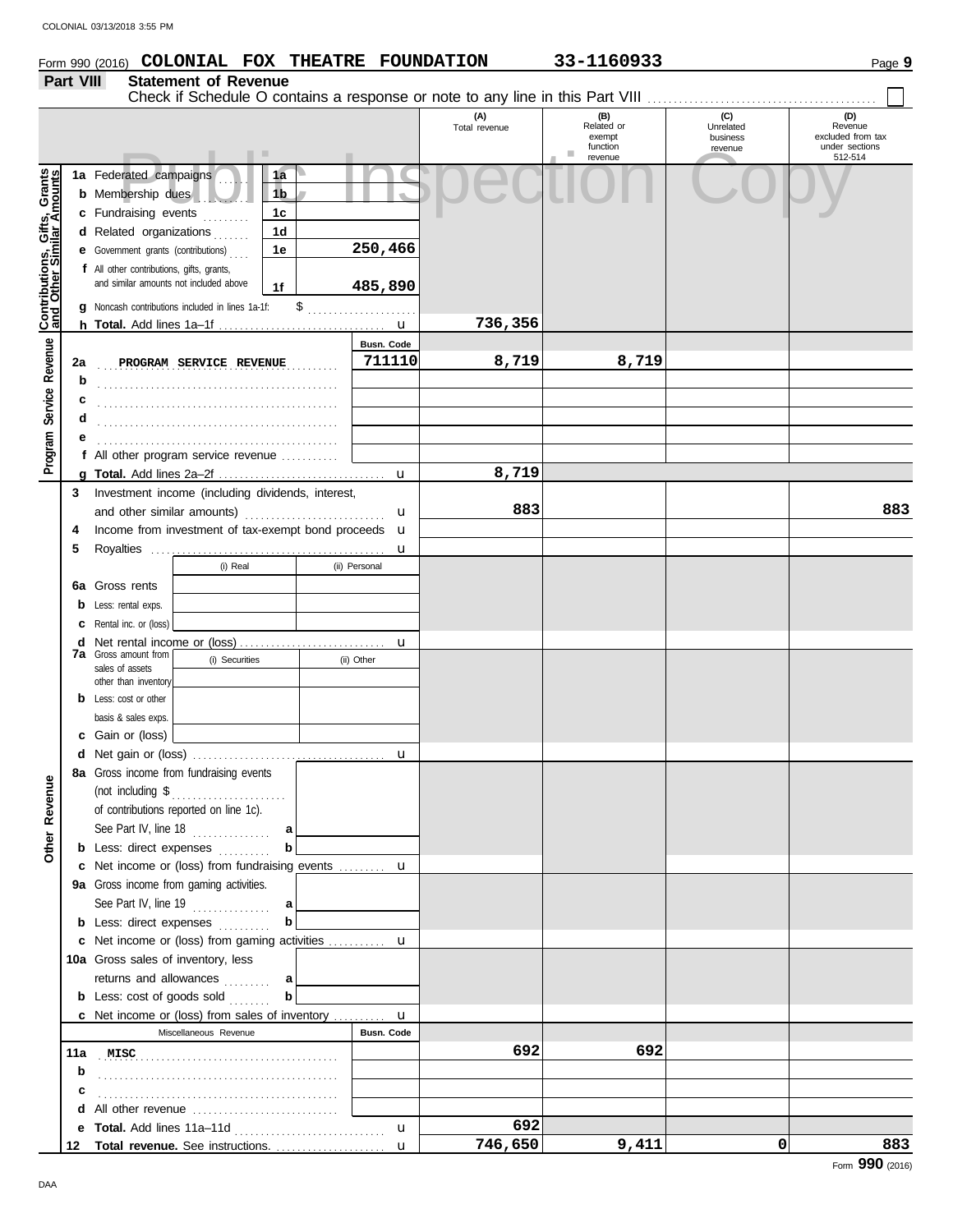#### of the assistance to domestic organizations<br>
Convernments. See Part IV, line 21<br>
The copyright of the assistance to domestic<br>
Copyright of the assistance to domestic<br>
Copyright of the assistance to domestic<br>
Copyright of t **Part IX Statement of Functional Expenses Form 990 (2016) COLONIAL FOX THEATRE FOUNDATION 33-1160933** Page 10 *Section 501(c)(3) and 501(c)(4) organizations must complete all columns. All other organizations must complete column (A). Do not include amounts reported on lines 6b, 7b, 8b, 9b, and 10b of Part VIII.* **1 2 3 4 5 6 7 8 9 10 11 a** Management . . . . . . . . . . . . . . . . . . . . . . . . . . . . . . . . . **b** Legal . . . . . . . . . . . . . . . . . . . . . . . . . . . . . . . . . . . . . . . . . **c** Accounting . . . . . . . . . . . . . . . . . . . . . . . . . . . . . . . . . . . **d** Lobbying . . . . . . . . . . . . . . . . . . . . . . . . . . . . . . . . . . . . . **e** Professional fundraising services. See Part IV, line 17 **f g** Other. (If line 11g amount exceeds 10% of line 25, column **12** Advertising and promotion . . . . . . . . . . . . . . . . . . . Grants and other assistance to domestic organizations and domestic governments. See Part IV, line 21 Grants and other assistance to domestic individuals. See Part IV, line 22 Grants and other assistance to foreign organizations, foreign governments, and foreign individuals. See Part IV, lines 15 and 16 Benefits paid to or for members . . . . . . . . . . . . . . . . Compensation of current officers, directors, trustees, and key employees . . . . . . . . . . . . . . . . . Compensation not included above, to disqualified persons (as defined under section 4958(f)(1)) and persons described in section 4958(c)(3)(B) . . . . . . . . Other salaries and wages . . . . . . . . . . . . . . . . . . . . Pension plan accruals and contributions (include section 401(k) and 403(b) employer contributions) Other employee benefits ..................... Payroll taxes . . . . . . . . . . . . . . . . . . . . . . . . . . . . . . . . . Fees for services (non-employees): Investment management fees ................ **(A) (B) (C) (D)** Management and expenses expenses (D)<br>Fundraising expenses Check if Schedule O contains a response or note to any line in this Part IX (A) amount, list line 11g expenses on Schedule O.) . . . . . . . . . **20,548 19,679 865 4 7,637 7,313 322 2 2,000 2,000 5,201 4,981 219 1 1,888 1,809 79** COLONIAL 03/13/2018 3:55 PM

| 13 |                                                                                            | 17,616 | 16,870 | 742   | 4  |
|----|--------------------------------------------------------------------------------------------|--------|--------|-------|----|
| 14 |                                                                                            | 3,704  | 3,547  | 156   | 1  |
| 15 |                                                                                            |        |        |       |    |
| 16 |                                                                                            | 19,669 | 18,837 | 828   | 4  |
| 17 | Travel <b>Executive Community</b> Travel                                                   | 53     |        | 53    |    |
| 18 | Payments of travel or entertainment expenses                                               |        |        |       |    |
|    | for any federal, state, or local public officials                                          |        |        |       |    |
| 19 | Conferences, conventions, and meetings                                                     | 237    |        | 237   |    |
| 20 | Interest                                                                                   |        |        |       |    |
| 21 |                                                                                            |        |        |       |    |
| 22 | Depreciation, depletion, and amortization                                                  | 5,253  | 5,253  |       |    |
| 23 | Insurance                                                                                  | 5,985  | 5,732  | 252   | 1  |
| 24 | Other expenses. Itemize expenses not covered                                               |        |        |       |    |
|    | above (List miscellaneous expenses in line 24e. If                                         |        |        |       |    |
|    | line 24e amount exceeds 10% of line 25, column                                             |        |        |       |    |
|    | (A) amount, list line 24e expenses on Schedule O.)                                         |        |        |       |    |
| a  | DUES & SUBSCRIPTIONS                                                                       | 941    | 901    | 40    |    |
| b  |                                                                                            |        |        |       |    |
| c  |                                                                                            |        |        |       |    |
| d  |                                                                                            |        |        |       |    |
| е  |                                                                                            |        |        |       |    |
| 25 | Total functional expenses. Add lines 1 through 24e                                         | 90,732 | 84,922 | 5,793 | 17 |
| 26 | Joint costs. Complete this line only if the                                                |        |        |       |    |
|    | organization reported in column (B) joint costs                                            |        |        |       |    |
|    | from a combined educational campaign and<br>fundraising solicitation. Check here u<br>l if |        |        |       |    |
|    |                                                                                            |        |        |       |    |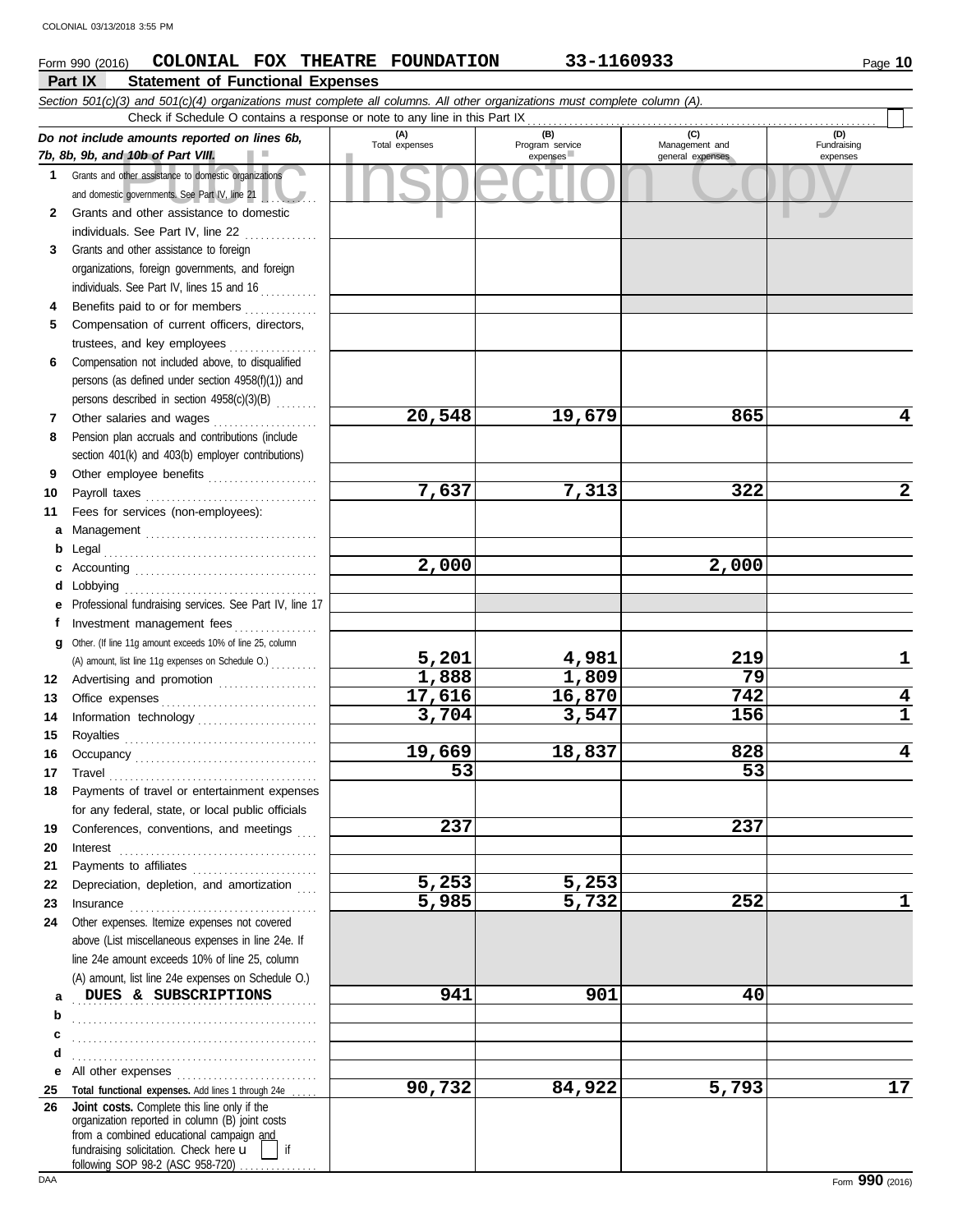### Form 990 (2016) **COLONIAL FOX THEATRE FOUNDATION** 33-1160933

### **Part X Balance Sheet**

|                     |          | Check if Schedule O contains a response or note to any line in this Part X                                                                                                                                                          |                 |                            |                          |                 |                    |
|---------------------|----------|-------------------------------------------------------------------------------------------------------------------------------------------------------------------------------------------------------------------------------------|-----------------|----------------------------|--------------------------|-----------------|--------------------|
|                     |          |                                                                                                                                                                                                                                     |                 |                            | (A)<br>Beginning of year |                 | (B)<br>End of year |
|                     | 1        | Cash-non-interest bearing                                                                                                                                                                                                           |                 | <b>Includes</b>            | 9,398                    | $\overline{1}$  | 26,525             |
|                     | 2        | Savings and temporary cash investments                                                                                                                                                                                              |                 |                            | 377,859                  | $\overline{2}$  | 344,522            |
|                     | 3        | Pledges and grants receivable, net <b>All Accepts and School and School and School and School and School and School</b>                                                                                                             |                 |                            | $\overline{3}$           |                 |                    |
|                     | 4        | Accounts receivable, net                                                                                                                                                                                                            |                 |                            |                          | 4               |                    |
|                     | 5        | Loans and other receivables from current and former officers, directors,                                                                                                                                                            |                 |                            |                          |                 |                    |
|                     |          | trustees, key employees, and highest compensated employees.                                                                                                                                                                         |                 |                            |                          |                 |                    |
|                     |          | Complete Part II of Schedule L                                                                                                                                                                                                      |                 |                            |                          | 5               |                    |
|                     | 6        | Loans and other receivables from other disqualified persons (as defined under section                                                                                                                                               |                 |                            |                          |                 |                    |
|                     |          | $4958(f)(1)$ , persons described in section $4958(c)(3)(B)$ , and contributing employers and                                                                                                                                        |                 |                            |                          |                 |                    |
|                     |          | sponsoring organizations of section 501(c)(9) voluntary employees' beneficiary                                                                                                                                                      |                 |                            |                          |                 |                    |
|                     |          | organizations (see instructions). Complete Part II of Schedule L                                                                                                                                                                    |                 |                            |                          | 6               |                    |
| Assets              | 7        |                                                                                                                                                                                                                                     |                 |                            |                          | $\overline{7}$  |                    |
|                     | 8        |                                                                                                                                                                                                                                     |                 |                            |                          | 8               |                    |
|                     | 9        | Prepaid expenses and deferred charges                                                                                                                                                                                               |                 |                            |                          | 9               |                    |
|                     |          | 10a Land, buildings, and equipment: cost or                                                                                                                                                                                         |                 |                            |                          |                 |                    |
|                     |          |                                                                                                                                                                                                                                     |                 | $\frac{1,897,397}{11,537}$ |                          |                 |                    |
|                     |          | <b>b</b> Less: accumulated depreciation                                                                                                                                                                                             | 10 <sub>b</sub> |                            | 1,213,090                | 10 <sub>c</sub> | 1,885,860          |
|                     | 11       |                                                                                                                                                                                                                                     |                 |                            |                          | 11              |                    |
|                     | 12       |                                                                                                                                                                                                                                     |                 |                            |                          | 12              |                    |
|                     | 13       |                                                                                                                                                                                                                                     |                 |                            |                          | 13              |                    |
|                     | 14       | Intangible assets                                                                                                                                                                                                                   |                 |                            |                          | 14              |                    |
|                     | 15       |                                                                                                                                                                                                                                     |                 |                            |                          | 15              |                    |
|                     | 16       | <b>Total assets.</b> Add lines 1 through 15 (must equal line 34)                                                                                                                                                                    |                 |                            | 1,600,347                | 16              | 2,256,907          |
|                     | 17       |                                                                                                                                                                                                                                     |                 |                            | $\overline{2,685}$       | 17              | 2,961              |
|                     | 18       | Grants payable <i>communication</i> and all the contract of the contract of the contract of the contract of the contract of the contract of the contract of the contract of the contract of the contract of the contract of the con |                 |                            |                          | 18              |                    |
|                     | 19       | Deferred revenue                                                                                                                                                                                                                    |                 |                            |                          | 19              |                    |
|                     | 20       |                                                                                                                                                                                                                                     |                 |                            |                          | 20              |                    |
|                     | 21       | Escrow or custodial account liability. Complete Part IV of Schedule D                                                                                                                                                               |                 |                            |                          | 21              |                    |
|                     | 22       | Loans and other payables to current and former officers, directors,                                                                                                                                                                 |                 |                            |                          |                 |                    |
| Liabilities         |          | trustees, key employees, highest compensated employees, and                                                                                                                                                                         |                 |                            |                          |                 |                    |
|                     |          | disqualified persons. Complete Part II of Schedule L                                                                                                                                                                                |                 |                            |                          | 22<br>23        |                    |
|                     | 23<br>24 | Unsecured notes and loans payable to unrelated third parties                                                                                                                                                                        |                 |                            |                          | 24              |                    |
|                     | 25       | Other liabilities (including federal income tax, payables to related third                                                                                                                                                          |                 |                            |                          |                 |                    |
|                     |          | parties, and other liabilities not included on lines 17-24). Complete Part X                                                                                                                                                        |                 |                            |                          |                 |                    |
|                     |          | of Schedule D                                                                                                                                                                                                                       |                 |                            |                          | 25              |                    |
|                     | 26       |                                                                                                                                                                                                                                     |                 |                            | 2,685                    | 26              | 2,961              |
|                     |          | Organizations that follow SFAS 117 (ASC 958), check here u                                                                                                                                                                          |                 | and                        |                          |                 |                    |
|                     |          | complete lines 27 through 29, and lines 33 and 34.                                                                                                                                                                                  |                 |                            |                          |                 |                    |
|                     | 27       | Unrestricted net assets                                                                                                                                                                                                             |                 |                            |                          | 27              |                    |
| <b>Balances</b>     | 28       |                                                                                                                                                                                                                                     |                 |                            |                          | 28              |                    |
| Fund                | 29       | Permanently restricted net assets                                                                                                                                                                                                   |                 |                            |                          | 29              |                    |
|                     |          | Organizations that do not follow SFAS 117 (ASC 958), check here u                                                                                                                                                                   |                 | 図<br>and                   |                          |                 |                    |
| $\overline{\sigma}$ |          | complete lines 30 through 34.                                                                                                                                                                                                       |                 |                            |                          |                 |                    |
| Assets              | 30       | Capital stock or trust principal, or current funds                                                                                                                                                                                  |                 | 30                         |                          |                 |                    |
|                     | 31       |                                                                                                                                                                                                                                     |                 |                            |                          | 31              |                    |
| ğ                   | 32       | Retained earnings, endowment, accumulated income, or other funds                                                                                                                                                                    |                 |                            | 1,597,662                | 32              | 2,253,946          |
|                     | 33       | Total net assets or fund balances                                                                                                                                                                                                   |                 |                            | 1,597,662                | 33              | 2,253,946          |
|                     | 34       |                                                                                                                                                                                                                                     | 1,600,347       | 34                         | 2,256,907                |                 |                    |

Form **990** (2016)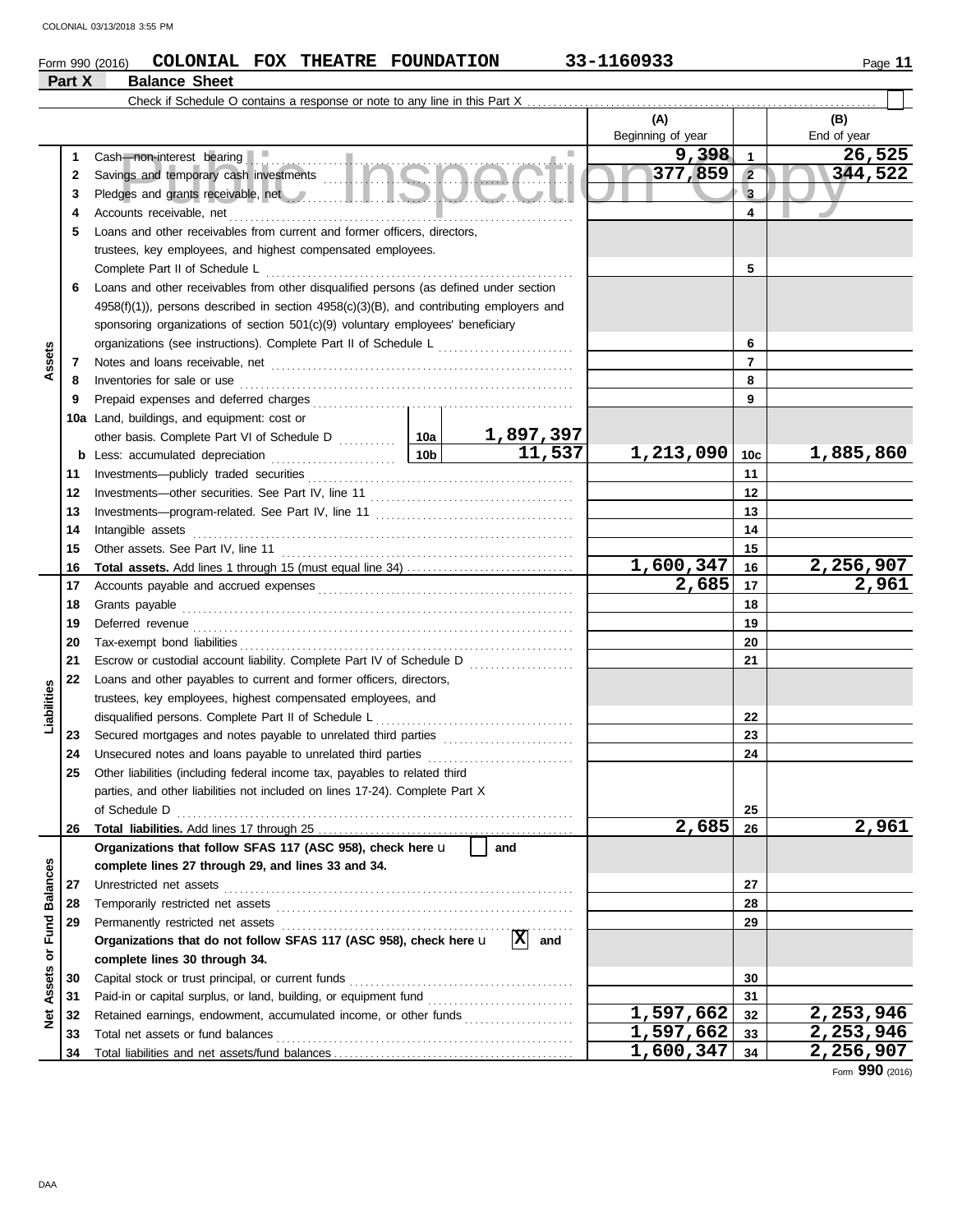|    | 33-1160933<br>Form 990 (2016) COLONIAL FOX THEATRE FOUNDATION                                                                                                           |                |                |           | Page 12 |
|----|-------------------------------------------------------------------------------------------------------------------------------------------------------------------------|----------------|----------------|-----------|---------|
|    | <b>Reconciliation of Net Assets</b><br>Part XI                                                                                                                          |                |                |           |         |
|    |                                                                                                                                                                         |                |                |           |         |
| 1  |                                                                                                                                                                         | $\mathbf{1}$   |                | 746, 650  |         |
| 2  |                                                                                                                                                                         | $\overline{2}$ |                | 90,732    |         |
| 3  |                                                                                                                                                                         | 3              |                | 655,918   |         |
| 4  | Revenue less expenses. Subtract line 2 from line 1<br>Net assets or fund balances at beginning of year (must equal Part X, line 33, column (A))<br><b>Martin Martin</b> | $\overline{4}$ |                | 1,597,662 |         |
| 5  |                                                                                                                                                                         | 5              |                |           |         |
| 6  | Donated services and use of facilities <b>constructs</b> and the service of facilities <b>constructs</b> and use of facilities                                          | 6              |                |           | 366     |
| 7  | Investment expenses                                                                                                                                                     | $\overline{7}$ |                |           |         |
| 8  | Prior period adjustments                                                                                                                                                | 8              |                |           |         |
| 9  |                                                                                                                                                                         | 9              |                |           |         |
| 10 | Net assets or fund balances at end of year. Combine lines 3 through 9 (must equal Part X, line                                                                          |                |                |           |         |
|    |                                                                                                                                                                         | 10             |                | 2,253,946 |         |
|    | <b>Financial Statements and Reporting</b><br>Part XII                                                                                                                   |                |                |           |         |
|    |                                                                                                                                                                         |                |                |           |         |
|    |                                                                                                                                                                         |                |                | Yes       | No      |
| 1. | x<br>Cash<br>Accrual<br>Other<br>Accounting method used to prepare the Form 990:                                                                                        |                |                |           |         |
|    | If the organization changed its method of accounting from a prior year or checked "Other," explain in                                                                   |                |                |           |         |
|    | Schedule O.                                                                                                                                                             |                |                |           |         |
|    | 2a Were the organization's financial statements compiled or reviewed by an independent accountant?                                                                      |                | 2a             |           | х       |
|    | If "Yes," check a box below to indicate whether the financial statements for the year were compiled or                                                                  |                |                |           |         |
|    | reviewed on a separate basis, consolidated basis, or both:                                                                                                              |                |                |           |         |
|    | Separate basis<br>Consolidated basis<br>Both consolidated and separate basis                                                                                            |                |                |           |         |
|    | <b>b</b> Were the organization's financial statements audited by an independent accountant?                                                                             |                | 2 <sub>b</sub> |           | x       |
|    | If "Yes," check a box below to indicate whether the financial statements for the year were audited on a                                                                 |                |                |           |         |
|    | separate basis, consolidated basis, or both:                                                                                                                            |                |                |           |         |
|    | Both consolidated and separate basis<br>Separate basis<br>Consolidated basis                                                                                            |                |                |           |         |
|    | c If "Yes" to line 2a or 2b, does the organization have a committee that assumes responsibility for oversight                                                           |                |                |           |         |
|    | of the audit, review, or compilation of its financial statements and selection of an independent accountant?                                                            |                | 2c             |           |         |
|    | If the organization changed either its oversight process or selection process during the tax year, explain in                                                           |                |                |           |         |
|    | Schedule O.                                                                                                                                                             |                |                |           |         |
|    | 3a As a result of a federal award, was the organization required to undergo an audit or audits as set forth in                                                          |                |                |           |         |
|    | the Single Audit Act and OMB Circular A-133?                                                                                                                            |                | За             |           | x       |
|    | <b>b</b> If "Yes," did the organization undergo the required audit or audits? If the organization did not undergo the                                                   |                |                |           |         |
|    | required audit or audits, explain why in Schedule O and describe any steps taken to undergo such audits.                                                                |                | 3 <sub>b</sub> |           |         |

Form **990** (2016)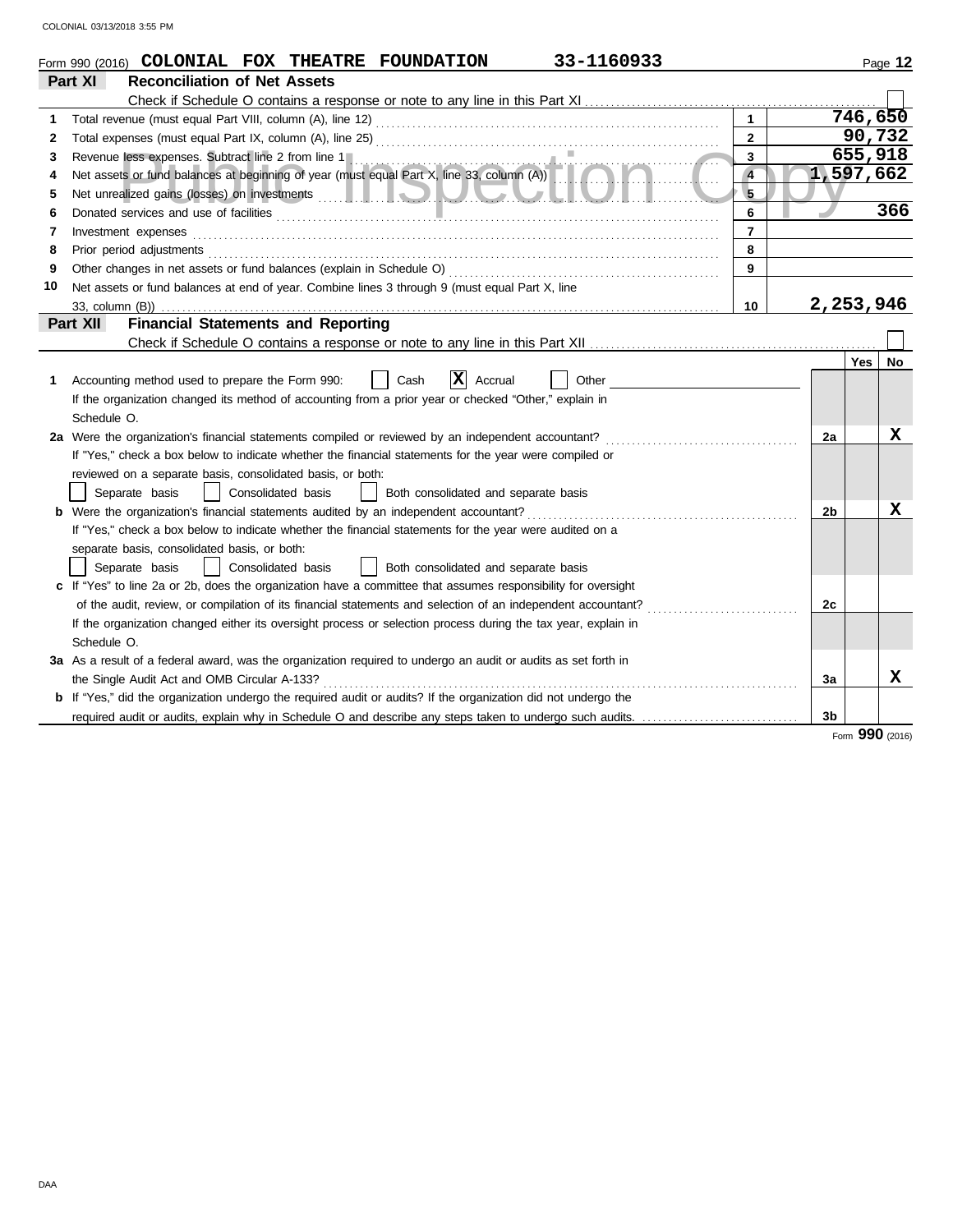| <b>SCHEDULE A</b>          |                                                                                                                       | <b>Public Charity Status and Public Support</b>                                                                                                                                                                                                                         |                          |    |                                              | OMB No. 1545-0047  |
|----------------------------|-----------------------------------------------------------------------------------------------------------------------|-------------------------------------------------------------------------------------------------------------------------------------------------------------------------------------------------------------------------------------------------------------------------|--------------------------|----|----------------------------------------------|--------------------|
| (Form 990 or 990-EZ)       |                                                                                                                       | Complete if the organization is a section 501(c)(3) organization or a section 4947(a)(1) nonexempt charitable trust.                                                                                                                                                    |                          |    |                                              | 2016               |
| Department of the Treasury |                                                                                                                       | La Attach to Form 990 or Form 990-EZ.                                                                                                                                                                                                                                   |                          |    |                                              | Open to Public     |
| Internal Revenue Service   |                                                                                                                       | <b>u</b> Information about Schedule A (Form 990 or 990-EZ) and its instructions is at www.irs.gov/form990.                                                                                                                                                              |                          |    |                                              | Inspection         |
| Name of the organization   |                                                                                                                       | COLONIAL FOX THEATRE FOUNDATION                                                                                                                                                                                                                                         |                          |    | Employer identification number<br>33-1160933 |                    |
| Part I                     |                                                                                                                       | Reason for Public Charity Status (All organizations must complete this part.) See instructions.                                                                                                                                                                         |                          |    |                                              |                    |
|                            |                                                                                                                       | The organization is not a private foundation because it is: (For lines 1 through 12, check only one box.)                                                                                                                                                               |                          |    |                                              |                    |
| 1                          |                                                                                                                       | A church, convention of churches, or association of churches described in section 170(b)(1)(A)(i).                                                                                                                                                                      |                          |    |                                              |                    |
| 2<br>3                     |                                                                                                                       | A school described in section 170(b)(1)(A)(ii). (Attach Schedule E (Form 990 or 990-EZ).)<br>A hospital or a cooperative hospital service organization described in section 170(b)(1)(A)(iii).                                                                          |                          |    |                                              |                    |
| 4                          |                                                                                                                       | A medical research organization operated in conjunction with a hospital described in section 170(b)(1)(A)(iii). Enter the hospital's name,                                                                                                                              |                          |    |                                              |                    |
| city, and state:           |                                                                                                                       |                                                                                                                                                                                                                                                                         |                          |    |                                              |                    |
| 5                          |                                                                                                                       | An organization operated for the benefit of a college or university owned or operated by a governmental unit described in                                                                                                                                               |                          |    |                                              |                    |
|                            | section 170(b)(1)(A)(iv). (Complete Part II.)                                                                         |                                                                                                                                                                                                                                                                         |                          |    |                                              |                    |
| 6<br> x<br>7               |                                                                                                                       | A federal, state, or local government or governmental unit described in section 170(b)(1)(A)(v).<br>An organization that normally receives a substantial part of its support from a governmental unit or from the general public                                        |                          |    |                                              |                    |
| 8                          | described in section 170(b)(1)(A)(vi). (Complete Part II.)                                                            | A community trust described in section 170(b)(1)(A)(vi). (Complete Part II.)                                                                                                                                                                                            |                          |    |                                              |                    |
| 9                          |                                                                                                                       | An agricultural research organization described in section 170(b)(1)(A)(ix) operated in conjunction with a land-grant college                                                                                                                                           |                          |    |                                              |                    |
| university:                |                                                                                                                       | or university or a non-land grant college of agriculture (see instructions). Enter the name, city, and state of the college or                                                                                                                                          |                          |    |                                              |                    |
| 10                         |                                                                                                                       | An organization that normally receives: (1) more than 33 1/3% of its support from contributions, membership fees, and gross                                                                                                                                             |                          |    |                                              |                    |
|                            |                                                                                                                       | receipts from activities related to its exempt functions—subject to certain exceptions, and (2) no more than 33 1/3% of its<br>support from gross investment income and unrelated business taxable income (less section 511 tax) from businesses                        |                          |    |                                              |                    |
|                            |                                                                                                                       | acquired by the organization after June 30, 1975. See section 509(a)(2). (Complete Part III.)                                                                                                                                                                           |                          |    |                                              |                    |
| 11                         |                                                                                                                       | An organization organized and operated exclusively to test for public safety. See section 509(a)(4).                                                                                                                                                                    |                          |    |                                              |                    |
| 12                         |                                                                                                                       | An organization organized and operated exclusively for the benefit of, to perform the functions of, or to carry out the purposes<br>of one or more publicly supported organizations described in section $509(a)(1)$ or section $509(a)(2)$ . See section $509(a)(3)$ . |                          |    |                                              |                    |
|                            |                                                                                                                       | Check the box in lines 12a through 12d that describes the type of supporting organization and complete lines 12e, 12f, and 12g.                                                                                                                                         |                          |    |                                              |                    |
| a                          |                                                                                                                       | Type I. A supporting organization operated, supervised, or controlled by its supported organization(s), typically by giving                                                                                                                                             |                          |    |                                              |                    |
|                            |                                                                                                                       | the supported organization(s) the power to regularly appoint or elect a majority of the directors or trustees of the<br>supporting organization. You must complete Part IV, Sections A and B.                                                                           |                          |    |                                              |                    |
| b                          |                                                                                                                       | Type II. A supporting organization supervised or controlled in connection with its supported organization(s), by having                                                                                                                                                 |                          |    |                                              |                    |
|                            |                                                                                                                       | control or management of the supporting organization vested in the same persons that control or manage the supported                                                                                                                                                    |                          |    |                                              |                    |
|                            | organization(s). You must complete Part IV, Sections A and C.                                                         |                                                                                                                                                                                                                                                                         |                          |    |                                              |                    |
| c                          |                                                                                                                       | Type III functionally integrated. A supporting organization operated in connection with, and functionally integrated with,<br>its supported organization(s) (see instructions). You must complete Part IV, Sections A, D, and E.                                        |                          |    |                                              |                    |
| d                          |                                                                                                                       | Type III non-functionally integrated. A supporting organization operated in connection with its supported organization(s)                                                                                                                                               |                          |    |                                              |                    |
|                            |                                                                                                                       | that is not functionally integrated. The organization generally must satisfy a distribution requirement and an attentiveness                                                                                                                                            |                          |    |                                              |                    |
| е                          |                                                                                                                       | requirement (see instructions). You must complete Part IV, Sections A and D, and Part V.<br>Check this box if the organization received a written determination from the IRS that it is a Type I, Type II, Type III                                                     |                          |    |                                              |                    |
|                            |                                                                                                                       | functionally integrated, or Type III non-functionally integrated supporting organization.                                                                                                                                                                               |                          |    |                                              |                    |
| f                          | Enter the number of supported organizations<br>Provide the following information about the supported organization(s). |                                                                                                                                                                                                                                                                         |                          |    |                                              |                    |
| g<br>(i) Name of supported | (ii) EIN                                                                                                              | (iii) Type of organization                                                                                                                                                                                                                                              | (iv) Is the organization |    | (v) Amount of monetary                       | (vi) Amount of     |
| organization               |                                                                                                                       | (described on lines 1-10                                                                                                                                                                                                                                                | listed in your governing |    | support (see                                 | other support (see |
|                            |                                                                                                                       | above (see instructions))                                                                                                                                                                                                                                               | document?<br>Yes         | No | instructions)                                | instructions)      |
| (A)                        |                                                                                                                       |                                                                                                                                                                                                                                                                         |                          |    |                                              |                    |
|                            |                                                                                                                       |                                                                                                                                                                                                                                                                         |                          |    |                                              |                    |
| (B)                        |                                                                                                                       |                                                                                                                                                                                                                                                                         |                          |    |                                              |                    |
| (C)                        |                                                                                                                       |                                                                                                                                                                                                                                                                         |                          |    |                                              |                    |
| (D)                        |                                                                                                                       |                                                                                                                                                                                                                                                                         |                          |    |                                              |                    |
| (E)                        |                                                                                                                       |                                                                                                                                                                                                                                                                         |                          |    |                                              |                    |
|                            |                                                                                                                       |                                                                                                                                                                                                                                                                         |                          |    |                                              |                    |
| Total                      |                                                                                                                       |                                                                                                                                                                                                                                                                         |                          |    |                                              |                    |

**For Paperwork Reduction Act Notice, see the Instructions for Form 990 or 990-EZ.**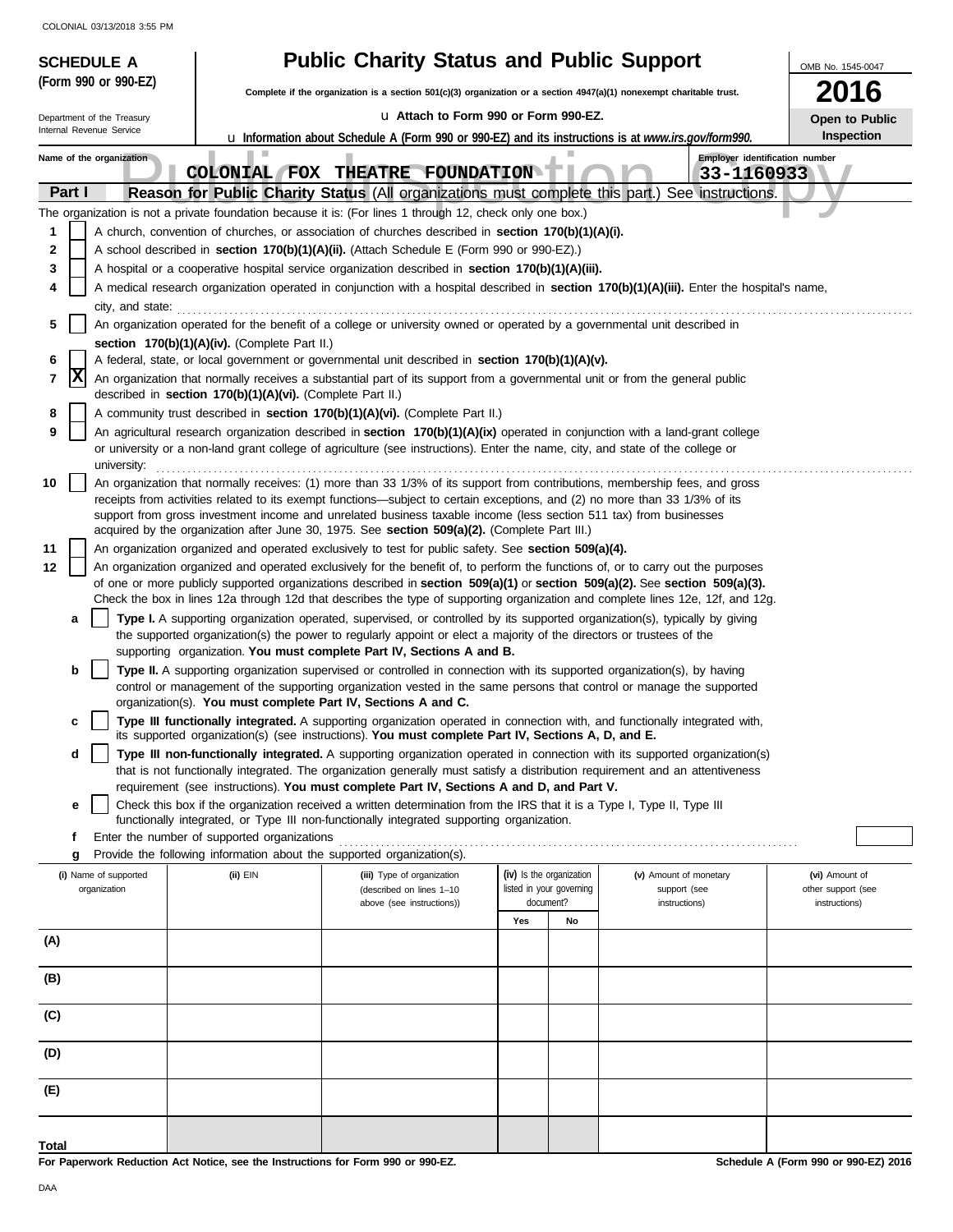| (Complete only if you checked the box on line 5, 7, or 8 of Part I or if the organization failed to qualify under<br>Part III. If the organization fails to qualify under the tests listed below, please complete Part III.)<br><b>Section A. Public Support</b><br>Calendar year (or fiscal year beginning in)<br>(a) 2012<br>$\mathbf u$<br>(b) 2013<br>$(c)$ 2014<br>$(e)$ 2016<br>(f) Total<br>(d) $2015$<br>Gifts, grants, contributions, and<br>1<br>membership fees received. (Do not<br>include any "unusual grants.")<br>303,499<br>330,112<br>141,425<br>736,356<br>1,865,205<br>353,813<br>Tax revenues levied for the<br>$\mathbf{2}$<br>organization's benefit and either paid<br>to or expended on its behalf<br>The value of services or facilities<br>3<br>furnished by a governmental unit to the<br>organization without charge<br>Total. Add lines 1 through 3<br>303,499<br>4<br>330,112<br>141,425<br>353,813<br>736,356<br>1,865,205<br>The portion of total contributions by<br>5<br>each person (other than a<br>governmental unit or publicly<br>supported organization) included on<br>line 1 that exceeds 2% of the amount<br>shown on line 11, column (f)<br>401,964<br>Public support. Subtract line 5 from line 4.<br>1,463,241<br>6<br><b>Section B. Total Support</b><br>Calendar year (or fiscal year beginning in)<br>$\mathbf{u}$<br>(a) 2012<br>(b) $2013$<br>$(c)$ 2014<br>$(d)$ 2015<br>(f) Total<br>(e) $2016$<br>Amounts from line 4<br>7<br>303,499<br>330,112<br>141,425<br>353,813<br>736,356<br>1,865,205<br>Gross income from interest, dividends,<br>8<br>payments received on securities loans,<br>rents, royalties and income from similar<br>297<br>67<br>81<br>190<br>883<br>1,518<br>$sources$<br>9<br>Net income from unrelated business<br>activities, whether or not the business<br>is regularly carried on<br>10<br>Other income. Do not include gain or<br>loss from the sale of capital assets<br>(Explain in Part VI.)<br>Total support. Add lines 7 through 10<br>11<br>1,866,723<br>12 <sub>2</sub><br>12<br>9,411<br>First five years. If the Form 990 is for the organization's first, second, third, fourth, or fifth tax year as a section $501(c)(3)$<br>13<br>$\overline{ }$<br>organization, check this box and stop here<br>Section C. Computation of Public Support Percentage<br>Public support percentage for 2016 (line 6, column (f) divided by line 11, column (f)) [[[[[[[[[[[[[[[[[[[[[[<br>14<br>14<br>78.39%<br>Public support percentage from 2015 Schedule A, Part II, line 14<br>15<br>65.54%<br>15<br>33 1/3% support test-2016. If the organization did not check the box on line 13, and line 14 is 33 1/3% or more, check this<br>16a<br>$\blacktriangleright$ $\boxed{\text{X}}$<br>box and stop here. The organization qualifies as a publicly supported organization<br>33 1/3% support test—2015. If the organization did not check a box on line 13 or 16a, and line 15 is 33 1/3% or more, check<br>b<br>this box and stop here. The organization qualifies as a publicly supported organization<br>10%-facts-and-circumstances test-2016. If the organization did not check a box on line 13, 16a, or 16b, and line 14 is<br>17а<br>10% or more, and if the organization meets the "facts-and-circumstances" test, check this box and stop here. Explain in<br>Part VI how the organization meets the "facts-and-circumstances" test. The organization qualifies as a publicly supported<br>organization<br>10%-facts-and-circumstances test-2015. If the organization did not check a box on line 13, 16a, 16b, or 17a, and line<br>b<br>15 is 10% or more, and if the organization meets the "facts-and-circumstances" test, check this box and stop here.<br>Explain in Part VI how the organization meets the "facts-and-circumstances" test. The organization qualifies as a publicly<br>supported organization<br>Private foundation. If the organization did not check a box on line 13, 16a, 16b, 17a, or 17b, check this box and see<br>18 | Schedule A (Form 990 or 990-EZ) 2016<br>Support Schedule for Organizations Described in Sections 170(b)(1)(A)(iv) and 170(b)(1)(A)(vi)<br>Part II | COLONIAL FOX THEATRE FOUNDATION |  | 33-1160933 | Page 2 |
|--------------------------------------------------------------------------------------------------------------------------------------------------------------------------------------------------------------------------------------------------------------------------------------------------------------------------------------------------------------------------------------------------------------------------------------------------------------------------------------------------------------------------------------------------------------------------------------------------------------------------------------------------------------------------------------------------------------------------------------------------------------------------------------------------------------------------------------------------------------------------------------------------------------------------------------------------------------------------------------------------------------------------------------------------------------------------------------------------------------------------------------------------------------------------------------------------------------------------------------------------------------------------------------------------------------------------------------------------------------------------------------------------------------------------------------------------------------------------------------------------------------------------------------------------------------------------------------------------------------------------------------------------------------------------------------------------------------------------------------------------------------------------------------------------------------------------------------------------------------------------------------------------------------------------------------------------------------------------------------------------------------------------------------------------------------------------------------------------------------------------------------------------------------------------------------------------------------------------------------------------------------------------------------------------------------------------------------------------------------------------------------------------------------------------------------------------------------------------------------------------------------------------------------------------------------------------------------------------------------------------------------------------------------------------------------------------------------------------------------------------------------------------------------------------------------------------------------------------------------------------------------------------------------------------------------------------------------------------------------------------------------------------------------------------------------------------------------------------------------------------------------------------------------------------------------------------------------------------------------------------------------------------------------------------------------------------------------------------------------------------------------------------------------------------------------------------------------------------------------------------------------------------------------------------------------------------------------------------------------------------------------------------------------------------------------------------------------------------------------------------------------------------------------------------------------------------------------------------------------------------------------------------------------------------------------------------------------------------------------------------------------------------------------------------|---------------------------------------------------------------------------------------------------------------------------------------------------|---------------------------------|--|------------|--------|
|                                                                                                                                                                                                                                                                                                                                                                                                                                                                                                                                                                                                                                                                                                                                                                                                                                                                                                                                                                                                                                                                                                                                                                                                                                                                                                                                                                                                                                                                                                                                                                                                                                                                                                                                                                                                                                                                                                                                                                                                                                                                                                                                                                                                                                                                                                                                                                                                                                                                                                                                                                                                                                                                                                                                                                                                                                                                                                                                                                                                                                                                                                                                                                                                                                                                                                                                                                                                                                                                                                                                                                                                                                                                                                                                                                                                                                                                                                                                                                                                                                                  |                                                                                                                                                   |                                 |  |            |        |
|                                                                                                                                                                                                                                                                                                                                                                                                                                                                                                                                                                                                                                                                                                                                                                                                                                                                                                                                                                                                                                                                                                                                                                                                                                                                                                                                                                                                                                                                                                                                                                                                                                                                                                                                                                                                                                                                                                                                                                                                                                                                                                                                                                                                                                                                                                                                                                                                                                                                                                                                                                                                                                                                                                                                                                                                                                                                                                                                                                                                                                                                                                                                                                                                                                                                                                                                                                                                                                                                                                                                                                                                                                                                                                                                                                                                                                                                                                                                                                                                                                                  |                                                                                                                                                   |                                 |  |            |        |
|                                                                                                                                                                                                                                                                                                                                                                                                                                                                                                                                                                                                                                                                                                                                                                                                                                                                                                                                                                                                                                                                                                                                                                                                                                                                                                                                                                                                                                                                                                                                                                                                                                                                                                                                                                                                                                                                                                                                                                                                                                                                                                                                                                                                                                                                                                                                                                                                                                                                                                                                                                                                                                                                                                                                                                                                                                                                                                                                                                                                                                                                                                                                                                                                                                                                                                                                                                                                                                                                                                                                                                                                                                                                                                                                                                                                                                                                                                                                                                                                                                                  |                                                                                                                                                   |                                 |  |            |        |
|                                                                                                                                                                                                                                                                                                                                                                                                                                                                                                                                                                                                                                                                                                                                                                                                                                                                                                                                                                                                                                                                                                                                                                                                                                                                                                                                                                                                                                                                                                                                                                                                                                                                                                                                                                                                                                                                                                                                                                                                                                                                                                                                                                                                                                                                                                                                                                                                                                                                                                                                                                                                                                                                                                                                                                                                                                                                                                                                                                                                                                                                                                                                                                                                                                                                                                                                                                                                                                                                                                                                                                                                                                                                                                                                                                                                                                                                                                                                                                                                                                                  |                                                                                                                                                   |                                 |  |            |        |
|                                                                                                                                                                                                                                                                                                                                                                                                                                                                                                                                                                                                                                                                                                                                                                                                                                                                                                                                                                                                                                                                                                                                                                                                                                                                                                                                                                                                                                                                                                                                                                                                                                                                                                                                                                                                                                                                                                                                                                                                                                                                                                                                                                                                                                                                                                                                                                                                                                                                                                                                                                                                                                                                                                                                                                                                                                                                                                                                                                                                                                                                                                                                                                                                                                                                                                                                                                                                                                                                                                                                                                                                                                                                                                                                                                                                                                                                                                                                                                                                                                                  |                                                                                                                                                   |                                 |  |            |        |
|                                                                                                                                                                                                                                                                                                                                                                                                                                                                                                                                                                                                                                                                                                                                                                                                                                                                                                                                                                                                                                                                                                                                                                                                                                                                                                                                                                                                                                                                                                                                                                                                                                                                                                                                                                                                                                                                                                                                                                                                                                                                                                                                                                                                                                                                                                                                                                                                                                                                                                                                                                                                                                                                                                                                                                                                                                                                                                                                                                                                                                                                                                                                                                                                                                                                                                                                                                                                                                                                                                                                                                                                                                                                                                                                                                                                                                                                                                                                                                                                                                                  |                                                                                                                                                   |                                 |  |            |        |
|                                                                                                                                                                                                                                                                                                                                                                                                                                                                                                                                                                                                                                                                                                                                                                                                                                                                                                                                                                                                                                                                                                                                                                                                                                                                                                                                                                                                                                                                                                                                                                                                                                                                                                                                                                                                                                                                                                                                                                                                                                                                                                                                                                                                                                                                                                                                                                                                                                                                                                                                                                                                                                                                                                                                                                                                                                                                                                                                                                                                                                                                                                                                                                                                                                                                                                                                                                                                                                                                                                                                                                                                                                                                                                                                                                                                                                                                                                                                                                                                                                                  |                                                                                                                                                   |                                 |  |            |        |
|                                                                                                                                                                                                                                                                                                                                                                                                                                                                                                                                                                                                                                                                                                                                                                                                                                                                                                                                                                                                                                                                                                                                                                                                                                                                                                                                                                                                                                                                                                                                                                                                                                                                                                                                                                                                                                                                                                                                                                                                                                                                                                                                                                                                                                                                                                                                                                                                                                                                                                                                                                                                                                                                                                                                                                                                                                                                                                                                                                                                                                                                                                                                                                                                                                                                                                                                                                                                                                                                                                                                                                                                                                                                                                                                                                                                                                                                                                                                                                                                                                                  |                                                                                                                                                   |                                 |  |            |        |
|                                                                                                                                                                                                                                                                                                                                                                                                                                                                                                                                                                                                                                                                                                                                                                                                                                                                                                                                                                                                                                                                                                                                                                                                                                                                                                                                                                                                                                                                                                                                                                                                                                                                                                                                                                                                                                                                                                                                                                                                                                                                                                                                                                                                                                                                                                                                                                                                                                                                                                                                                                                                                                                                                                                                                                                                                                                                                                                                                                                                                                                                                                                                                                                                                                                                                                                                                                                                                                                                                                                                                                                                                                                                                                                                                                                                                                                                                                                                                                                                                                                  |                                                                                                                                                   |                                 |  |            |        |
|                                                                                                                                                                                                                                                                                                                                                                                                                                                                                                                                                                                                                                                                                                                                                                                                                                                                                                                                                                                                                                                                                                                                                                                                                                                                                                                                                                                                                                                                                                                                                                                                                                                                                                                                                                                                                                                                                                                                                                                                                                                                                                                                                                                                                                                                                                                                                                                                                                                                                                                                                                                                                                                                                                                                                                                                                                                                                                                                                                                                                                                                                                                                                                                                                                                                                                                                                                                                                                                                                                                                                                                                                                                                                                                                                                                                                                                                                                                                                                                                                                                  |                                                                                                                                                   |                                 |  |            |        |
|                                                                                                                                                                                                                                                                                                                                                                                                                                                                                                                                                                                                                                                                                                                                                                                                                                                                                                                                                                                                                                                                                                                                                                                                                                                                                                                                                                                                                                                                                                                                                                                                                                                                                                                                                                                                                                                                                                                                                                                                                                                                                                                                                                                                                                                                                                                                                                                                                                                                                                                                                                                                                                                                                                                                                                                                                                                                                                                                                                                                                                                                                                                                                                                                                                                                                                                                                                                                                                                                                                                                                                                                                                                                                                                                                                                                                                                                                                                                                                                                                                                  |                                                                                                                                                   |                                 |  |            |        |
|                                                                                                                                                                                                                                                                                                                                                                                                                                                                                                                                                                                                                                                                                                                                                                                                                                                                                                                                                                                                                                                                                                                                                                                                                                                                                                                                                                                                                                                                                                                                                                                                                                                                                                                                                                                                                                                                                                                                                                                                                                                                                                                                                                                                                                                                                                                                                                                                                                                                                                                                                                                                                                                                                                                                                                                                                                                                                                                                                                                                                                                                                                                                                                                                                                                                                                                                                                                                                                                                                                                                                                                                                                                                                                                                                                                                                                                                                                                                                                                                                                                  |                                                                                                                                                   |                                 |  |            |        |
|                                                                                                                                                                                                                                                                                                                                                                                                                                                                                                                                                                                                                                                                                                                                                                                                                                                                                                                                                                                                                                                                                                                                                                                                                                                                                                                                                                                                                                                                                                                                                                                                                                                                                                                                                                                                                                                                                                                                                                                                                                                                                                                                                                                                                                                                                                                                                                                                                                                                                                                                                                                                                                                                                                                                                                                                                                                                                                                                                                                                                                                                                                                                                                                                                                                                                                                                                                                                                                                                                                                                                                                                                                                                                                                                                                                                                                                                                                                                                                                                                                                  |                                                                                                                                                   |                                 |  |            |        |
|                                                                                                                                                                                                                                                                                                                                                                                                                                                                                                                                                                                                                                                                                                                                                                                                                                                                                                                                                                                                                                                                                                                                                                                                                                                                                                                                                                                                                                                                                                                                                                                                                                                                                                                                                                                                                                                                                                                                                                                                                                                                                                                                                                                                                                                                                                                                                                                                                                                                                                                                                                                                                                                                                                                                                                                                                                                                                                                                                                                                                                                                                                                                                                                                                                                                                                                                                                                                                                                                                                                                                                                                                                                                                                                                                                                                                                                                                                                                                                                                                                                  |                                                                                                                                                   |                                 |  |            |        |
|                                                                                                                                                                                                                                                                                                                                                                                                                                                                                                                                                                                                                                                                                                                                                                                                                                                                                                                                                                                                                                                                                                                                                                                                                                                                                                                                                                                                                                                                                                                                                                                                                                                                                                                                                                                                                                                                                                                                                                                                                                                                                                                                                                                                                                                                                                                                                                                                                                                                                                                                                                                                                                                                                                                                                                                                                                                                                                                                                                                                                                                                                                                                                                                                                                                                                                                                                                                                                                                                                                                                                                                                                                                                                                                                                                                                                                                                                                                                                                                                                                                  |                                                                                                                                                   |                                 |  |            |        |
|                                                                                                                                                                                                                                                                                                                                                                                                                                                                                                                                                                                                                                                                                                                                                                                                                                                                                                                                                                                                                                                                                                                                                                                                                                                                                                                                                                                                                                                                                                                                                                                                                                                                                                                                                                                                                                                                                                                                                                                                                                                                                                                                                                                                                                                                                                                                                                                                                                                                                                                                                                                                                                                                                                                                                                                                                                                                                                                                                                                                                                                                                                                                                                                                                                                                                                                                                                                                                                                                                                                                                                                                                                                                                                                                                                                                                                                                                                                                                                                                                                                  |                                                                                                                                                   |                                 |  |            |        |
|                                                                                                                                                                                                                                                                                                                                                                                                                                                                                                                                                                                                                                                                                                                                                                                                                                                                                                                                                                                                                                                                                                                                                                                                                                                                                                                                                                                                                                                                                                                                                                                                                                                                                                                                                                                                                                                                                                                                                                                                                                                                                                                                                                                                                                                                                                                                                                                                                                                                                                                                                                                                                                                                                                                                                                                                                                                                                                                                                                                                                                                                                                                                                                                                                                                                                                                                                                                                                                                                                                                                                                                                                                                                                                                                                                                                                                                                                                                                                                                                                                                  |                                                                                                                                                   |                                 |  |            |        |
|                                                                                                                                                                                                                                                                                                                                                                                                                                                                                                                                                                                                                                                                                                                                                                                                                                                                                                                                                                                                                                                                                                                                                                                                                                                                                                                                                                                                                                                                                                                                                                                                                                                                                                                                                                                                                                                                                                                                                                                                                                                                                                                                                                                                                                                                                                                                                                                                                                                                                                                                                                                                                                                                                                                                                                                                                                                                                                                                                                                                                                                                                                                                                                                                                                                                                                                                                                                                                                                                                                                                                                                                                                                                                                                                                                                                                                                                                                                                                                                                                                                  |                                                                                                                                                   |                                 |  |            |        |
|                                                                                                                                                                                                                                                                                                                                                                                                                                                                                                                                                                                                                                                                                                                                                                                                                                                                                                                                                                                                                                                                                                                                                                                                                                                                                                                                                                                                                                                                                                                                                                                                                                                                                                                                                                                                                                                                                                                                                                                                                                                                                                                                                                                                                                                                                                                                                                                                                                                                                                                                                                                                                                                                                                                                                                                                                                                                                                                                                                                                                                                                                                                                                                                                                                                                                                                                                                                                                                                                                                                                                                                                                                                                                                                                                                                                                                                                                                                                                                                                                                                  |                                                                                                                                                   |                                 |  |            |        |
|                                                                                                                                                                                                                                                                                                                                                                                                                                                                                                                                                                                                                                                                                                                                                                                                                                                                                                                                                                                                                                                                                                                                                                                                                                                                                                                                                                                                                                                                                                                                                                                                                                                                                                                                                                                                                                                                                                                                                                                                                                                                                                                                                                                                                                                                                                                                                                                                                                                                                                                                                                                                                                                                                                                                                                                                                                                                                                                                                                                                                                                                                                                                                                                                                                                                                                                                                                                                                                                                                                                                                                                                                                                                                                                                                                                                                                                                                                                                                                                                                                                  |                                                                                                                                                   |                                 |  |            |        |
|                                                                                                                                                                                                                                                                                                                                                                                                                                                                                                                                                                                                                                                                                                                                                                                                                                                                                                                                                                                                                                                                                                                                                                                                                                                                                                                                                                                                                                                                                                                                                                                                                                                                                                                                                                                                                                                                                                                                                                                                                                                                                                                                                                                                                                                                                                                                                                                                                                                                                                                                                                                                                                                                                                                                                                                                                                                                                                                                                                                                                                                                                                                                                                                                                                                                                                                                                                                                                                                                                                                                                                                                                                                                                                                                                                                                                                                                                                                                                                                                                                                  |                                                                                                                                                   |                                 |  |            |        |
|                                                                                                                                                                                                                                                                                                                                                                                                                                                                                                                                                                                                                                                                                                                                                                                                                                                                                                                                                                                                                                                                                                                                                                                                                                                                                                                                                                                                                                                                                                                                                                                                                                                                                                                                                                                                                                                                                                                                                                                                                                                                                                                                                                                                                                                                                                                                                                                                                                                                                                                                                                                                                                                                                                                                                                                                                                                                                                                                                                                                                                                                                                                                                                                                                                                                                                                                                                                                                                                                                                                                                                                                                                                                                                                                                                                                                                                                                                                                                                                                                                                  |                                                                                                                                                   |                                 |  |            |        |
|                                                                                                                                                                                                                                                                                                                                                                                                                                                                                                                                                                                                                                                                                                                                                                                                                                                                                                                                                                                                                                                                                                                                                                                                                                                                                                                                                                                                                                                                                                                                                                                                                                                                                                                                                                                                                                                                                                                                                                                                                                                                                                                                                                                                                                                                                                                                                                                                                                                                                                                                                                                                                                                                                                                                                                                                                                                                                                                                                                                                                                                                                                                                                                                                                                                                                                                                                                                                                                                                                                                                                                                                                                                                                                                                                                                                                                                                                                                                                                                                                                                  |                                                                                                                                                   |                                 |  |            |        |
|                                                                                                                                                                                                                                                                                                                                                                                                                                                                                                                                                                                                                                                                                                                                                                                                                                                                                                                                                                                                                                                                                                                                                                                                                                                                                                                                                                                                                                                                                                                                                                                                                                                                                                                                                                                                                                                                                                                                                                                                                                                                                                                                                                                                                                                                                                                                                                                                                                                                                                                                                                                                                                                                                                                                                                                                                                                                                                                                                                                                                                                                                                                                                                                                                                                                                                                                                                                                                                                                                                                                                                                                                                                                                                                                                                                                                                                                                                                                                                                                                                                  |                                                                                                                                                   |                                 |  |            |        |
|                                                                                                                                                                                                                                                                                                                                                                                                                                                                                                                                                                                                                                                                                                                                                                                                                                                                                                                                                                                                                                                                                                                                                                                                                                                                                                                                                                                                                                                                                                                                                                                                                                                                                                                                                                                                                                                                                                                                                                                                                                                                                                                                                                                                                                                                                                                                                                                                                                                                                                                                                                                                                                                                                                                                                                                                                                                                                                                                                                                                                                                                                                                                                                                                                                                                                                                                                                                                                                                                                                                                                                                                                                                                                                                                                                                                                                                                                                                                                                                                                                                  |                                                                                                                                                   |                                 |  |            |        |
|                                                                                                                                                                                                                                                                                                                                                                                                                                                                                                                                                                                                                                                                                                                                                                                                                                                                                                                                                                                                                                                                                                                                                                                                                                                                                                                                                                                                                                                                                                                                                                                                                                                                                                                                                                                                                                                                                                                                                                                                                                                                                                                                                                                                                                                                                                                                                                                                                                                                                                                                                                                                                                                                                                                                                                                                                                                                                                                                                                                                                                                                                                                                                                                                                                                                                                                                                                                                                                                                                                                                                                                                                                                                                                                                                                                                                                                                                                                                                                                                                                                  |                                                                                                                                                   |                                 |  |            |        |
|                                                                                                                                                                                                                                                                                                                                                                                                                                                                                                                                                                                                                                                                                                                                                                                                                                                                                                                                                                                                                                                                                                                                                                                                                                                                                                                                                                                                                                                                                                                                                                                                                                                                                                                                                                                                                                                                                                                                                                                                                                                                                                                                                                                                                                                                                                                                                                                                                                                                                                                                                                                                                                                                                                                                                                                                                                                                                                                                                                                                                                                                                                                                                                                                                                                                                                                                                                                                                                                                                                                                                                                                                                                                                                                                                                                                                                                                                                                                                                                                                                                  |                                                                                                                                                   |                                 |  |            |        |
|                                                                                                                                                                                                                                                                                                                                                                                                                                                                                                                                                                                                                                                                                                                                                                                                                                                                                                                                                                                                                                                                                                                                                                                                                                                                                                                                                                                                                                                                                                                                                                                                                                                                                                                                                                                                                                                                                                                                                                                                                                                                                                                                                                                                                                                                                                                                                                                                                                                                                                                                                                                                                                                                                                                                                                                                                                                                                                                                                                                                                                                                                                                                                                                                                                                                                                                                                                                                                                                                                                                                                                                                                                                                                                                                                                                                                                                                                                                                                                                                                                                  |                                                                                                                                                   |                                 |  |            |        |
|                                                                                                                                                                                                                                                                                                                                                                                                                                                                                                                                                                                                                                                                                                                                                                                                                                                                                                                                                                                                                                                                                                                                                                                                                                                                                                                                                                                                                                                                                                                                                                                                                                                                                                                                                                                                                                                                                                                                                                                                                                                                                                                                                                                                                                                                                                                                                                                                                                                                                                                                                                                                                                                                                                                                                                                                                                                                                                                                                                                                                                                                                                                                                                                                                                                                                                                                                                                                                                                                                                                                                                                                                                                                                                                                                                                                                                                                                                                                                                                                                                                  |                                                                                                                                                   |                                 |  |            |        |
|                                                                                                                                                                                                                                                                                                                                                                                                                                                                                                                                                                                                                                                                                                                                                                                                                                                                                                                                                                                                                                                                                                                                                                                                                                                                                                                                                                                                                                                                                                                                                                                                                                                                                                                                                                                                                                                                                                                                                                                                                                                                                                                                                                                                                                                                                                                                                                                                                                                                                                                                                                                                                                                                                                                                                                                                                                                                                                                                                                                                                                                                                                                                                                                                                                                                                                                                                                                                                                                                                                                                                                                                                                                                                                                                                                                                                                                                                                                                                                                                                                                  |                                                                                                                                                   |                                 |  |            |        |
|                                                                                                                                                                                                                                                                                                                                                                                                                                                                                                                                                                                                                                                                                                                                                                                                                                                                                                                                                                                                                                                                                                                                                                                                                                                                                                                                                                                                                                                                                                                                                                                                                                                                                                                                                                                                                                                                                                                                                                                                                                                                                                                                                                                                                                                                                                                                                                                                                                                                                                                                                                                                                                                                                                                                                                                                                                                                                                                                                                                                                                                                                                                                                                                                                                                                                                                                                                                                                                                                                                                                                                                                                                                                                                                                                                                                                                                                                                                                                                                                                                                  |                                                                                                                                                   |                                 |  |            |        |
|                                                                                                                                                                                                                                                                                                                                                                                                                                                                                                                                                                                                                                                                                                                                                                                                                                                                                                                                                                                                                                                                                                                                                                                                                                                                                                                                                                                                                                                                                                                                                                                                                                                                                                                                                                                                                                                                                                                                                                                                                                                                                                                                                                                                                                                                                                                                                                                                                                                                                                                                                                                                                                                                                                                                                                                                                                                                                                                                                                                                                                                                                                                                                                                                                                                                                                                                                                                                                                                                                                                                                                                                                                                                                                                                                                                                                                                                                                                                                                                                                                                  |                                                                                                                                                   |                                 |  |            |        |
| instructions                                                                                                                                                                                                                                                                                                                                                                                                                                                                                                                                                                                                                                                                                                                                                                                                                                                                                                                                                                                                                                                                                                                                                                                                                                                                                                                                                                                                                                                                                                                                                                                                                                                                                                                                                                                                                                                                                                                                                                                                                                                                                                                                                                                                                                                                                                                                                                                                                                                                                                                                                                                                                                                                                                                                                                                                                                                                                                                                                                                                                                                                                                                                                                                                                                                                                                                                                                                                                                                                                                                                                                                                                                                                                                                                                                                                                                                                                                                                                                                                                                     |                                                                                                                                                   |                                 |  |            |        |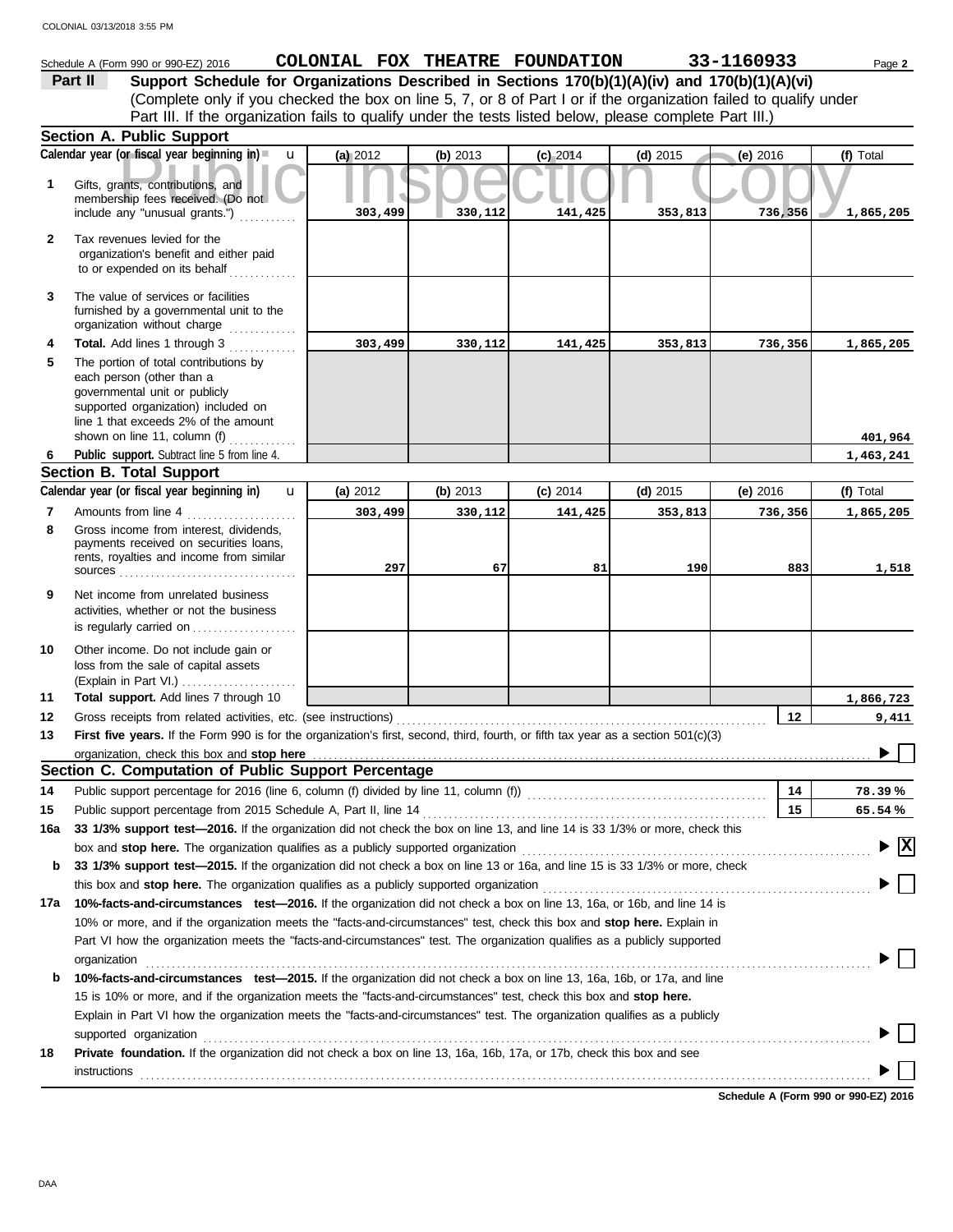|                      | Schedule A (Form 990 or 990-EZ) 2016                                                                                                     |          |          | COLONIAL FOX THEATRE FOUNDATION |            | 33-1160933 | Page 3    |
|----------------------|------------------------------------------------------------------------------------------------------------------------------------------|----------|----------|---------------------------------|------------|------------|-----------|
|                      | Support Schedule for Organizations Described in Section 509(a)(2)<br>Part III                                                            |          |          |                                 |            |            |           |
|                      | (Complete only if you checked the box on line 10 of Part I or if the organization failed to qualify under Part II.                       |          |          |                                 |            |            |           |
|                      | If the organization fails to qualify under the tests listed below, please complete Part II.)                                             |          |          |                                 |            |            |           |
|                      | <b>Section A. Public Support</b>                                                                                                         |          |          |                                 |            |            |           |
|                      | Calendar year (or fiscal year beginning in) $\blacksquare$ $\blacksquare$                                                                | (a) 2012 | (b) 2013 | $(c)$ 2014                      | (d) $2015$ | (e) 2016   | (f) Total |
| $\blacktriangleleft$ | Gifts, grants, contributions, and membership                                                                                             |          |          |                                 |            |            |           |
|                      | fees received. (Do not include any "unusual grants.")                                                                                    |          |          |                                 |            |            |           |
| $\mathbf{2}$         | Gross receipts from admissions, merchandise                                                                                              |          |          |                                 |            |            |           |
|                      | sold or services performed, or facilities                                                                                                |          |          |                                 |            |            |           |
|                      | furnished in any activity that is related to the<br>organization's tax-exempt purpose                                                    |          |          |                                 |            |            |           |
|                      |                                                                                                                                          |          |          |                                 |            |            |           |
| 3                    | Gross receipts from activities that are not an<br>unrelated trade or business under section 513                                          |          |          |                                 |            |            |           |
| 4                    | Tax revenues levied for the                                                                                                              |          |          |                                 |            |            |           |
|                      | organization's benefit and either paid                                                                                                   |          |          |                                 |            |            |           |
|                      | to or expended on its behalf                                                                                                             |          |          |                                 |            |            |           |
| 5                    | The value of services or facilities                                                                                                      |          |          |                                 |            |            |           |
|                      | furnished by a governmental unit to the                                                                                                  |          |          |                                 |            |            |           |
|                      | organization without charge                                                                                                              |          |          |                                 |            |            |           |
| 6                    | Total. Add lines 1 through 5                                                                                                             |          |          |                                 |            |            |           |
|                      | 7a Amounts included on lines 1, 2, and 3                                                                                                 |          |          |                                 |            |            |           |
|                      | received from disqualified persons                                                                                                       |          |          |                                 |            |            |           |
| b                    | Amounts included on lines 2 and 3                                                                                                        |          |          |                                 |            |            |           |
|                      | received from other than disqualified                                                                                                    |          |          |                                 |            |            |           |
|                      | persons that exceed the greater of \$5,000<br>or 1% of the amount on line 13 for the year                                                |          |          |                                 |            |            |           |
| c                    | Add lines 7a and 7b                                                                                                                      |          |          |                                 |            |            |           |
| 8                    | Public support. (Subtract line 7c from                                                                                                   |          |          |                                 |            |            |           |
|                      | line 6.) $\ldots$                                                                                                                        |          |          |                                 |            |            |           |
|                      | <b>Section B. Total Support</b>                                                                                                          |          |          |                                 |            |            |           |
|                      | Calendar year (or fiscal year beginning in)<br>$\mathbf{u}$                                                                              | (a) 2012 | (b) 2013 | $(c)$ 2014                      | (d) $2015$ | $(e)$ 2016 | (f) Total |
| 9                    | Amounts from line 6                                                                                                                      |          |          |                                 |            |            |           |
|                      |                                                                                                                                          |          |          |                                 |            |            |           |
| 10a                  | Gross income from interest, dividends,<br>payments received on securities loans, rents,                                                  |          |          |                                 |            |            |           |
|                      | royalties and income from similar sources                                                                                                |          |          |                                 |            |            |           |
| b                    | Unrelated business taxable income (less                                                                                                  |          |          |                                 |            |            |           |
|                      | section 511 taxes) from businesses                                                                                                       |          |          |                                 |            |            |           |
|                      | acquired after June 30, 1975                                                                                                             |          |          |                                 |            |            |           |
| c                    | Add lines 10a and 10b                                                                                                                    |          |          |                                 |            |            |           |
|                      |                                                                                                                                          |          |          |                                 |            |            |           |
| 11                   | Net income from unrelated business<br>activities not included in line 10b, whether                                                       |          |          |                                 |            |            |           |
|                      | or not the business is regularly carried on                                                                                              |          |          |                                 |            |            |           |
| 12                   | Other income. Do not include gain or                                                                                                     |          |          |                                 |            |            |           |
|                      | loss from the sale of capital assets                                                                                                     |          |          |                                 |            |            |           |
|                      | (Explain in Part VI.)                                                                                                                    |          |          |                                 |            |            |           |
| 13                   | Total support. (Add lines 9, 10c, 11,                                                                                                    |          |          |                                 |            |            |           |
|                      | and $12.$ )                                                                                                                              |          |          |                                 |            |            |           |
| 14                   | First five years. If the Form 990 is for the organization's first, second, third, fourth, or fifth tax year as a section 501(c)(3)       |          |          |                                 |            |            |           |
|                      | organization, check this box and stop here                                                                                               |          |          |                                 |            |            |           |
|                      | Section C. Computation of Public Support Percentage                                                                                      |          |          |                                 |            |            |           |
| 15                   |                                                                                                                                          |          |          |                                 |            | 15         | %         |
| 16                   |                                                                                                                                          |          |          |                                 |            | 16         | %         |
|                      | Section D. Computation of Investment Income Percentage                                                                                   |          |          |                                 |            |            |           |
| 17                   |                                                                                                                                          |          |          |                                 |            | 17         | %         |
| 18                   |                                                                                                                                          |          |          |                                 |            | 18         | %         |
| 19a                  | 33 1/3% support tests—2016. If the organization did not check the box on line 14, and line 15 is more than 33 1/3%, and line             |          |          |                                 |            |            | $\sim$    |
|                      |                                                                                                                                          |          |          |                                 |            |            |           |
| b                    | 33 1/3% support tests—2015. If the organization did not check a box on line 14 or line 19a, and line 16 is more than 33 1/3%, and        |          |          |                                 |            |            |           |
|                      | line 18 is not more than 33 1/3%, check this box and stop here. The organization qualifies as a publicly supported organization $\ldots$ |          |          |                                 |            |            |           |
| 20                   |                                                                                                                                          |          |          |                                 |            |            |           |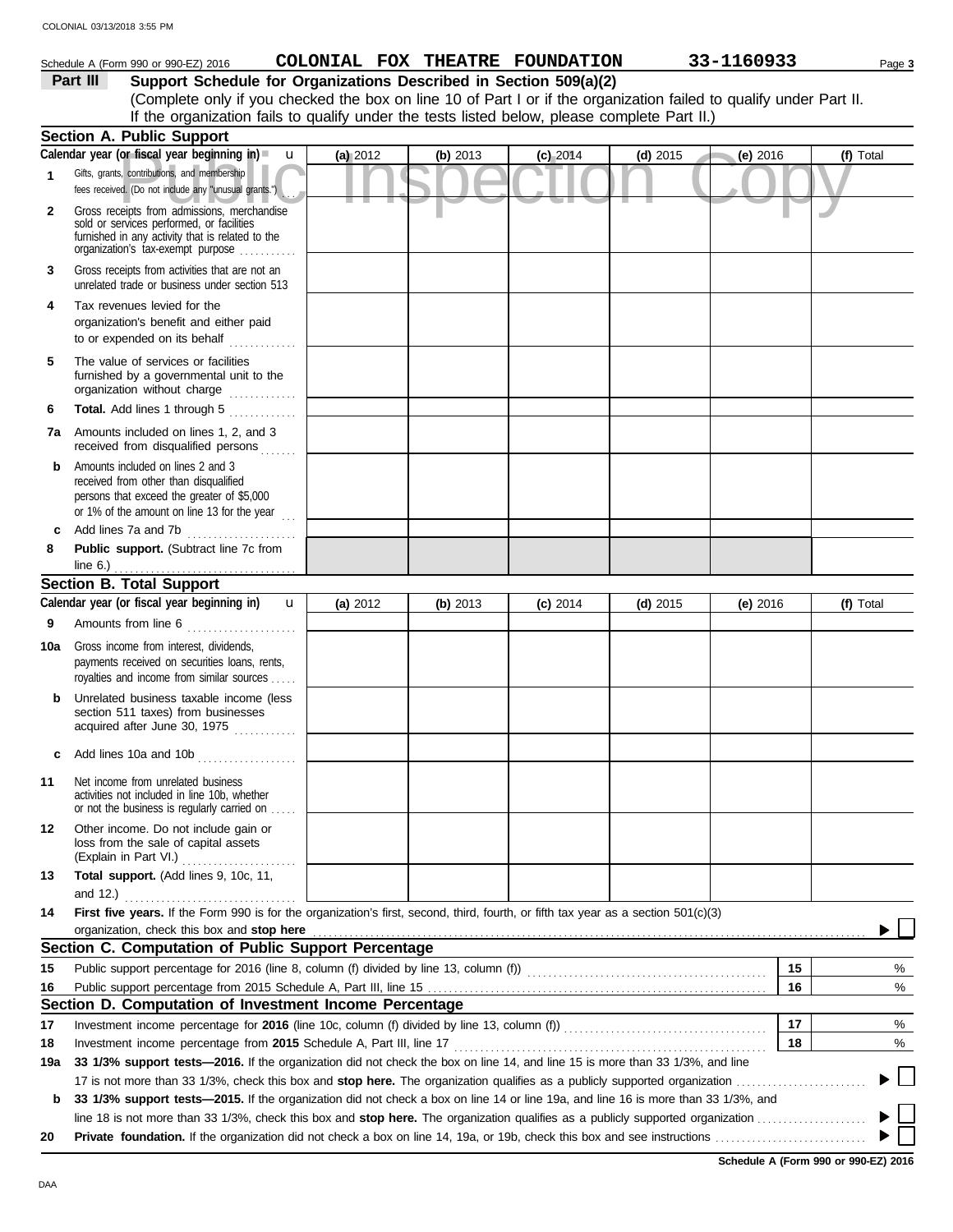|     | COLONIAL FOX THEATRE FOUNDATION<br>Schedule A (Form 990 or 990-EZ) 2016                                                                                                               | 33-1160933     |     | Page 4 |
|-----|---------------------------------------------------------------------------------------------------------------------------------------------------------------------------------------|----------------|-----|--------|
|     | Part IV<br><b>Supporting Organizations</b>                                                                                                                                            |                |     |        |
|     | (Complete only if you checked a box in line 12 on Part I. If you checked 12a of Part I, complete Sections A                                                                           |                |     |        |
|     | and B. If you checked 12b of Part I, complete Sections A and C. If you checked 12c of Part I, complete                                                                                |                |     |        |
|     | Sections A, D, and E. If you checked 12d of Part I, complete Sections A and D, and complete Part V.)                                                                                  |                |     |        |
|     | Section A. All Supporting Organizations                                                                                                                                               |                |     |        |
|     |                                                                                                                                                                                       |                | Yes | No     |
| 1   | Are all of the organization's supported organizations listed by name in the organization's governing                                                                                  |                |     |        |
|     | documents? If "No," describe in Part VI how the supported organizations are designated. If designated by                                                                              |                |     |        |
|     | class or purpose, describe the designation. If historic and continuing relationship, explain.                                                                                         | 1              |     |        |
| 2   | Did the organization have any supported organization that does not have an IRS determination of status                                                                                |                |     |        |
|     | under section $509(a)(1)$ or (2)? If "Yes," explain in Part VI how the organization determined that the supported                                                                     |                |     |        |
|     | organization was described in section 509(a)(1) or (2).                                                                                                                               | 2              |     |        |
| За  | Did the organization have a supported organization described in section $501(c)(4)$ , (5), or (6)? If "Yes," answer                                                                   |                |     |        |
|     | $(b)$ and $(c)$ below.                                                                                                                                                                | За             |     |        |
| b   | Did the organization confirm that each supported organization qualified under section $501(c)(4)$ , (5), or (6) and                                                                   |                |     |        |
|     | satisfied the public support tests under section $509(a)(2)?$ If "Yes," describe in Part VI when and how the                                                                          |                |     |        |
|     | organization made the determination.                                                                                                                                                  | 3b             |     |        |
| c   | Did the organization ensure that all support to such organizations was used exclusively for section $170(c)(2)(B)$                                                                    |                |     |        |
|     | purposes? If "Yes," explain in Part VI what controls the organization put in place to ensure such use.                                                                                | 3c             |     |        |
| 4a  | Was any supported organization not organized in the United States ("foreign supported organization")? If<br>"Yes," and if you checked 12a or 12b in Part I, answer (b) and (c) below. | 4a             |     |        |
| b   | Did the organization have ultimate control and discretion in deciding whether to make grants to the foreign                                                                           |                |     |        |
|     | supported organization? If "Yes," describe in Part VI how the organization had such control and discretion                                                                            |                |     |        |
|     | despite being controlled or supervised by or in connection with its supported organizations.                                                                                          | 4b             |     |        |
| c   | Did the organization support any foreign supported organization that does not have an IRS determination                                                                               |                |     |        |
|     | under sections $501(c)(3)$ and $509(a)(1)$ or $(2)?$ If "Yes," explain in Part VI what controls the organization used                                                                 |                |     |        |
|     | to ensure that all support to the foreign supported organization was used exclusively for section $170(c)(2)(B)$                                                                      |                |     |        |
|     | purposes.                                                                                                                                                                             | 4c             |     |        |
| 5a  | Did the organization add, substitute, or remove any supported organizations during the tax year? If "Yes,"                                                                            |                |     |        |
|     | answer (b) and (c) below (if applicable). Also, provide detail in Part VI, including (i) the names and EIN                                                                            |                |     |        |
|     | numbers of the supported organizations added, substituted, or removed; (ii) the reasons for each such action;                                                                         |                |     |        |
|     | (iii) the authority under the organization's organizing document authorizing such action; and (iv) how the action                                                                     |                |     |        |
|     | was accomplished (such as by amendment to the organizing document).                                                                                                                   | 5a             |     |        |
| b   | Type I or Type II only. Was any added or substituted supported organization part of a class already                                                                                   |                |     |        |
|     | designated in the organization's organizing document?                                                                                                                                 | 5b             |     |        |
| c   | Substitutions only. Was the substitution the result of an event beyond the organization's control?                                                                                    | 5 <sub>c</sub> |     |        |
| 6   | Did the organization provide support (whether in the form of grants or the provision of services or facilities) to                                                                    |                |     |        |
|     | anyone other than (i) its supported organizations, (ii) individuals that are part of the charitable class benefited                                                                   |                |     |        |
|     | by one or more of its supported organizations, or (iii) other supporting organizations that also support or                                                                           |                |     |        |
|     | benefit one or more of the filing organization's supported organizations? If "Yes," provide detail in Part VI.                                                                        | 6              |     |        |
| 7   | Did the organization provide a grant, loan, compensation, or other similar payment to a substantial contributor                                                                       |                |     |        |
|     | (defined in section 4958(c)(3)(C)), a family member of a substantial contributor, or a 35% controlled entity with                                                                     |                |     |        |
|     | regard to a substantial contributor? If "Yes," complete Part I of Schedule L (Form 990 or 990-EZ).                                                                                    | 7              |     |        |
| 8   | Did the organization make a loan to a disqualified person (as defined in section 4958) not described in line 7?                                                                       |                |     |        |
|     | If "Yes," complete Part I of Schedule L (Form 990 or 990-EZ).                                                                                                                         | 8              |     |        |
| 9а  | Was the organization controlled directly or indirectly at any time during the tax year by one or more                                                                                 |                |     |        |
|     | disqualified persons as defined in section 4946 (other than foundation managers and organizations described                                                                           |                |     |        |
|     | in section 509(a)(1) or (2))? If "Yes," provide detail in Part VI.                                                                                                                    | 9а             |     |        |
| b   | Did one or more disqualified persons (as defined in line 9a) hold a controlling interest in any entity in which                                                                       |                |     |        |
|     | the supporting organization had an interest? If "Yes," provide detail in Part VI.                                                                                                     | 9b             |     |        |
| c   | Did a disqualified person (as defined in line 9a) have an ownership interest in, or derive any personal benefit                                                                       |                |     |        |
|     | from, assets in which the supporting organization also had an interest? If "Yes," provide detail in Part VI.                                                                          | 9c             |     |        |
| 10a | Was the organization subject to the excess business holdings rules of section 4943 because of section                                                                                 |                |     |        |
|     | 4943(f) (regarding certain Type II supporting organizations, and all Type III non-functionally integrated<br>supporting organizations)? If "Yes," answer 10b below.                   | 10a            |     |        |
| b   | Did the organization have any excess business holdings in the tax year? (Use Schedule C, Form 4720, to                                                                                |                |     |        |
|     | determine whether the organization had excess business holdings.)                                                                                                                     | 10b            |     |        |
|     |                                                                                                                                                                                       |                |     |        |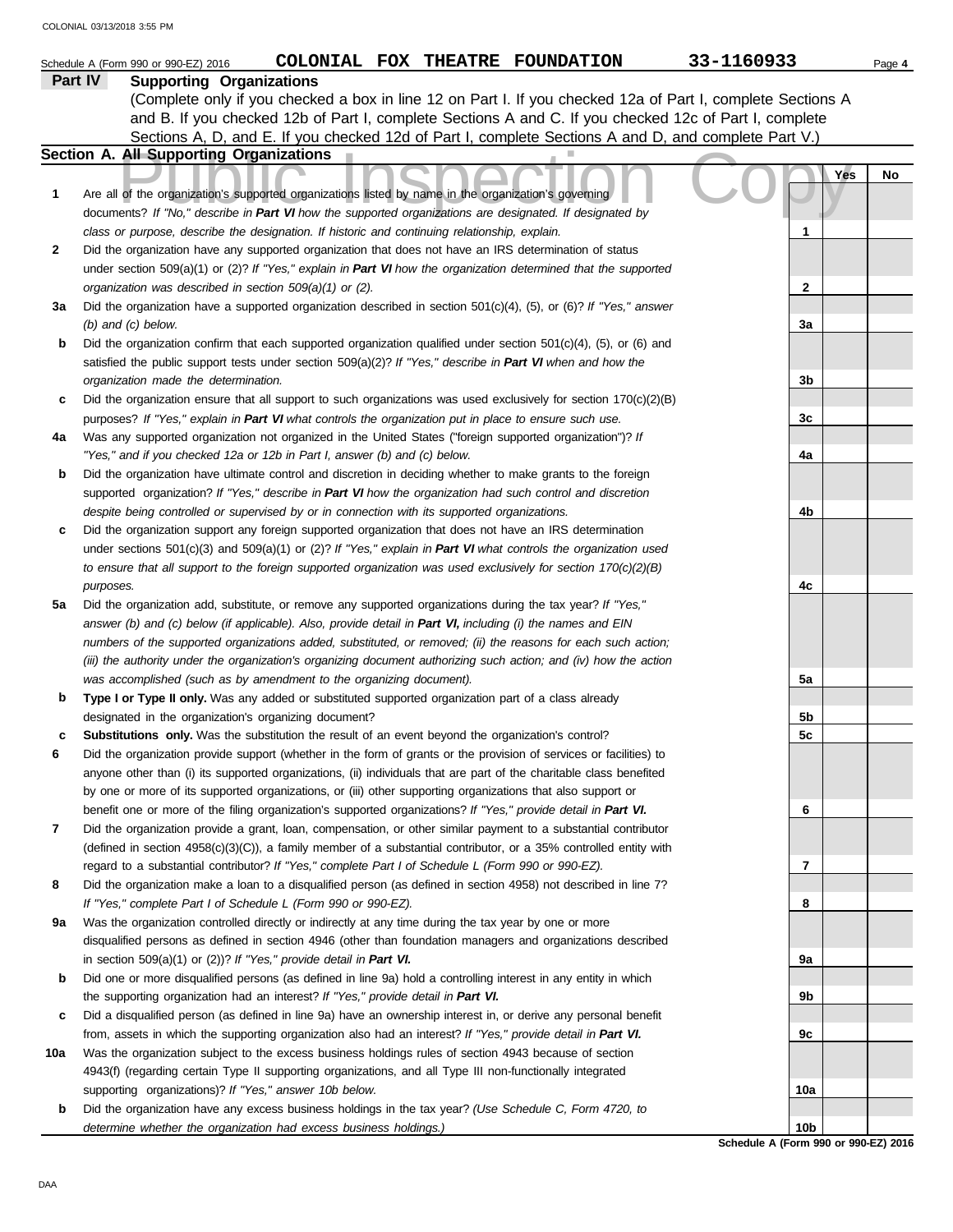|                | 33-1160933<br>COLONIAL FOX THEATRE FOUNDATION<br>Schedule A (Form 990 or 990-EZ) 2016                                                                                  |                 |     | Page 5 |
|----------------|------------------------------------------------------------------------------------------------------------------------------------------------------------------------|-----------------|-----|--------|
| <b>Part IV</b> | <b>Supporting Organizations (continued)</b>                                                                                                                            |                 |     |        |
|                |                                                                                                                                                                        |                 | Yes | No     |
| 11             | Has the organization accepted a gift or contribution from any of the following persons?                                                                                |                 |     |        |
| a              | A person who directly or indirectly controls, either alone or together with persons described in (b) and (c)<br>below, the governing body of a supported organization? | 11a             |     |        |
| b              | A family member of a person described in (a) above?                                                                                                                    | 11 <sub>b</sub> |     |        |
|                | c A 35% controlled entity of a person described in (a) or (b) above? If "Yes" to a, b, or c, provide detail in Part VI.                                                | 11 <sub>c</sub> |     |        |
|                | Section B. Type I Supporting Organizations                                                                                                                             |                 |     |        |
|                |                                                                                                                                                                        |                 | Yes | No     |
| 1              | Did the directors, trustees, or membership of one or more supported organizations have the power to                                                                    |                 |     |        |
|                | regularly appoint or elect at least a majority of the organization's directors or trustees at all times during the                                                     |                 |     |        |
|                | tax year? If "No," describe in Part VI how the supported organization(s) effectively operated, supervised, or                                                          |                 |     |        |
|                | controlled the organization's activities. If the organization had more than one supported organization,                                                                |                 |     |        |
|                | describe how the powers to appoint and/or remove directors or trustees were allocated among the supported                                                              |                 |     |        |
|                | organizations and what conditions or restrictions, if any, applied to such powers during the tax year.                                                                 | 1               |     |        |
| 2              | Did the organization operate for the benefit of any supported organization other than the supported                                                                    |                 |     |        |
|                | organization(s) that operated, supervised, or controlled the supporting organization? If "Yes," explain in Part                                                        |                 |     |        |
|                | VI how providing such benefit carried out the purposes of the supported organization(s) that operated,                                                                 |                 |     |        |
|                | supervised, or controlled the supporting organization.<br>Section C. Type II Supporting Organizations                                                                  | 2               |     |        |
|                |                                                                                                                                                                        |                 | Yes | No     |
| 1              | Were a majority of the organization's directors or trustees during the tax year also a majority of the directors                                                       |                 |     |        |
|                | or trustees of each of the organization's supported organization(s)? If "No," describe in Part VI how control                                                          |                 |     |        |
|                | or management of the supporting organization was vested in the same persons that controlled or managed                                                                 |                 |     |        |
|                | the supported organization(s).                                                                                                                                         | 1               |     |        |
|                | Section D. All Type III Supporting Organizations                                                                                                                       |                 |     |        |
|                |                                                                                                                                                                        |                 | Yes | No     |
| 1              | Did the organization provide to each of its supported organizations, by the last day of the fifth month of the                                                         |                 |     |        |
|                | organization's tax year, (i) a written notice describing the type and amount of support provided during the prior tax                                                  |                 |     |        |
|                | year, (ii) a copy of the Form 990 that was most recently filed as of the date of notification, and (iii) copies of the                                                 |                 |     |        |
|                | organization's governing documents in effect on the date of notification, to the extent not previously provided?                                                       | 1               |     |        |
| 2              | Were any of the organization's officers, directors, or trustees either (i) appointed or elected by the supported                                                       |                 |     |        |
|                | organization(s) or (ii) serving on the governing body of a supported organization? If "No," explain in Part VI how                                                     |                 |     |        |
|                | the organization maintained a close and continuous working relationship with the supported organization(s).                                                            | 2               |     |        |
| 3              | By reason of the relationship described in (2), did the organization's supported organizations have a                                                                  |                 |     |        |
|                | significant voice in the organization's investment policies and in directing the use of the organization's                                                             |                 |     |        |
|                | income or assets at all times during the tax year? If "Yes," describe in Part VI the role the organization's<br>supported organizations played in this regard.         | 3               |     |        |
|                | Section E. Type III Functionally-Integrated Supporting Organizations                                                                                                   |                 |     |        |
| 1              | Check the box next to the method that the organization used to satisfy the Integral Part Test during the year (see instructions).                                      |                 |     |        |
| a              | The organization satisfied the Activities Test. Complete line 2 below.                                                                                                 |                 |     |        |
| b              | The organization is the parent of each of its supported organizations. Complete line 3 below.                                                                          |                 |     |        |
| c              | The organization supported a governmental entity. Describe in Part VI how you supported a government entity (see instructions).                                        |                 |     |        |
|                |                                                                                                                                                                        |                 |     |        |
| 2              | Activities Test. Answer (a) and (b) below.                                                                                                                             |                 | Yes | No     |
| a              | Did substantially all of the organization's activities during the tax year directly further the exempt purposes of                                                     |                 |     |        |
|                | the supported organization(s) to which the organization was responsive? If "Yes," then in Part VI identify                                                             |                 |     |        |
|                | those supported organizations and explain how these activities directly furthered their exempt purposes,                                                               |                 |     |        |
|                | how the organization was responsive to those supported organizations, and how the organization determined                                                              |                 |     |        |
|                | that these activities constituted substantially all of its activities.                                                                                                 | 2a              |     |        |
| b              | Did the activities described in (a) constitute activities that, but for the organization's involvement, one or more                                                    |                 |     |        |
|                | of the organization's supported organization(s) would have been engaged in? If "Yes," explain in Part VI the                                                           |                 |     |        |
|                | reasons for the organization's position that its supported organization(s) would have engaged in these                                                                 |                 |     |        |
|                | activities but for the organization's involvement.<br>Parent of Supported Organizations. Answer (a) and (b) below.                                                     | 2b              |     |        |
| 3<br>а         | Did the organization have the power to regularly appoint or elect a majority of the officers, directors, or                                                            |                 |     |        |
|                | trustees of each of the supported organizations? Provide details in Part VI.                                                                                           | За              |     |        |
| b              | Did the organization exercise a substantial degree of direction over the policies, programs, and activities of each                                                    |                 |     |        |
|                | of its supported organizations? If "Yes," describe in Part VI the role played by the organization in this regard.                                                      | 3 <sub>b</sub>  |     |        |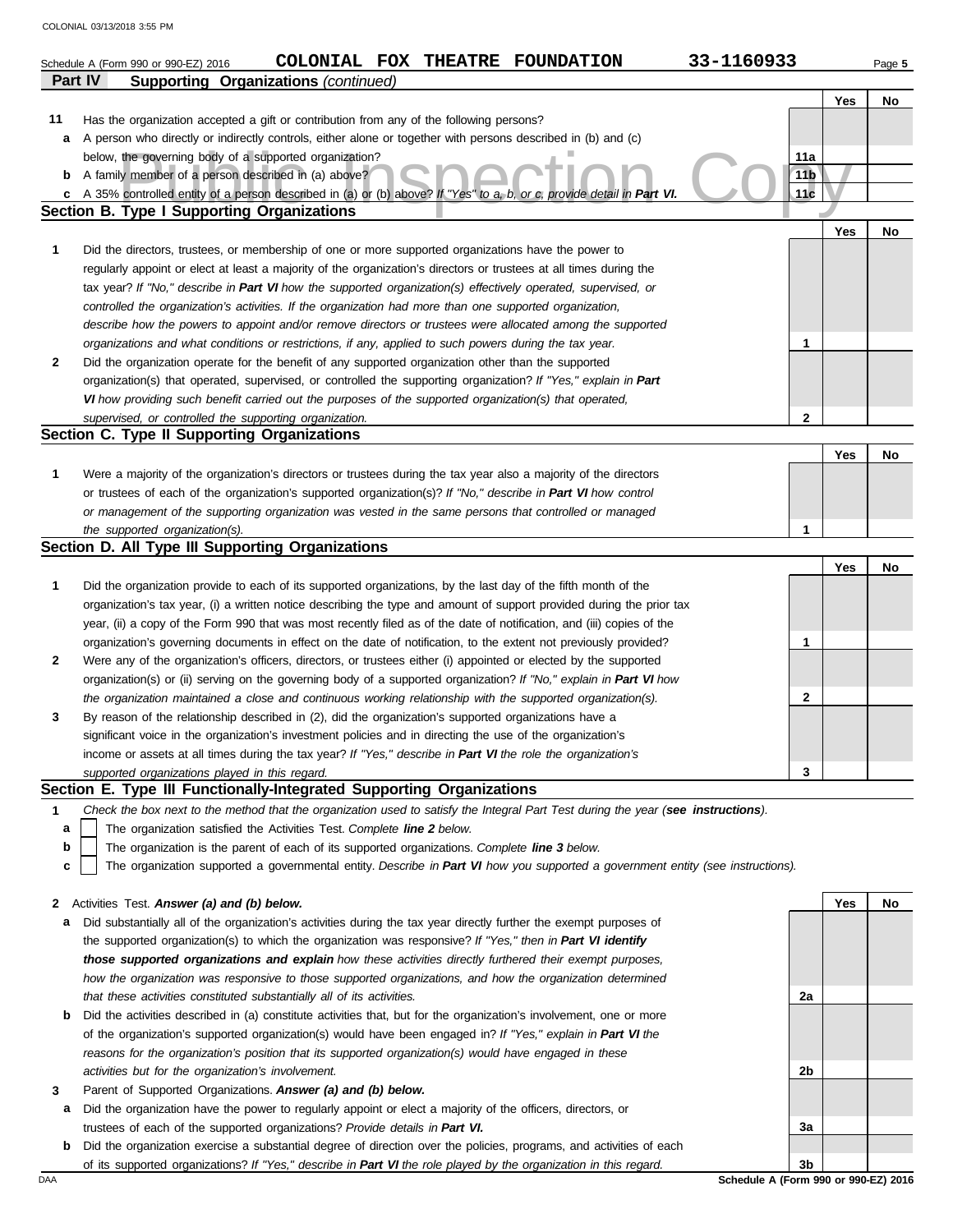| COLONIAL FOX THEATRE FOUNDATION<br>Schedule A (Form 990 or 990-EZ) 2016                                                   |                                                                                                                                  | 33-1160933     | Page 6                         |  |  |  |  |  |
|---------------------------------------------------------------------------------------------------------------------------|----------------------------------------------------------------------------------------------------------------------------------|----------------|--------------------------------|--|--|--|--|--|
| <b>Part V</b><br>Type III Non-Functionally Integrated 509(a)(3) Supporting Organizations                                  |                                                                                                                                  |                |                                |  |  |  |  |  |
| 1                                                                                                                         | Check here if the organization satisfied the Integral Part Test as a qualifying trust on Nov. 20, 1970 (explain in Part VI). See |                |                                |  |  |  |  |  |
| instructions. All other Type III non-functionally integrated supporting organizations must complete Sections A through E. |                                                                                                                                  |                |                                |  |  |  |  |  |
| Section A - Adjusted Net Income                                                                                           |                                                                                                                                  | (A) Prior Year | (B) Current Year               |  |  |  |  |  |
| ш                                                                                                                         |                                                                                                                                  |                | (optional)                     |  |  |  |  |  |
| Net short-term capital gain<br>1                                                                                          | $\overline{\mathbf{1}}$                                                                                                          |                |                                |  |  |  |  |  |
| $\mathbf{2}$<br>Recoveries of prior-year distributions                                                                    | 2 <sup>1</sup>                                                                                                                   |                |                                |  |  |  |  |  |
| 3<br>Other gross income (see instructions)                                                                                | 3                                                                                                                                |                |                                |  |  |  |  |  |
| 4<br>Add lines 1 through 3.                                                                                               | 4                                                                                                                                |                |                                |  |  |  |  |  |
| 5<br>Depreciation and depletion                                                                                           | 5                                                                                                                                |                |                                |  |  |  |  |  |
| 6<br>Portion of operating expenses paid or incurred for production or                                                     |                                                                                                                                  |                |                                |  |  |  |  |  |
| collection of gross income or for management, conservation, or                                                            |                                                                                                                                  |                |                                |  |  |  |  |  |
| maintenance of property held for production of income (see instructions)                                                  | 6                                                                                                                                |                |                                |  |  |  |  |  |
| $\mathbf{7}$<br>Other expenses (see instructions)                                                                         | $\overline{7}$                                                                                                                   |                |                                |  |  |  |  |  |
| 8<br>Adjusted Net Income (subtract lines 5, 6 and 7 from line 4).                                                         | 8                                                                                                                                |                |                                |  |  |  |  |  |
| <b>Section B - Minimum Asset Amount</b>                                                                                   |                                                                                                                                  | (A) Prior Year | (B) Current Year<br>(optional) |  |  |  |  |  |
| 1<br>Aggregate fair market value of all non-exempt-use assets (see                                                        |                                                                                                                                  |                |                                |  |  |  |  |  |
| instructions for short tax year or assets held for part of year):                                                         |                                                                                                                                  |                |                                |  |  |  |  |  |
| <b>a</b> Average monthly value of securities                                                                              | 1a                                                                                                                               |                |                                |  |  |  |  |  |
| <b>b</b> Average monthly cash balances                                                                                    | 1 <sub>b</sub>                                                                                                                   |                |                                |  |  |  |  |  |
| Fair market value of other non-exempt-use assets<br>C                                                                     | 1c                                                                                                                               |                |                                |  |  |  |  |  |
| <b>Total</b> (add lines 1a, 1b, and 1c)<br>d                                                                              | 1d                                                                                                                               |                |                                |  |  |  |  |  |
| <b>Discount</b> claimed for blockage or other<br>е                                                                        |                                                                                                                                  |                |                                |  |  |  |  |  |
| factors (explain in detail in <b>Part VI)</b> :                                                                           |                                                                                                                                  |                |                                |  |  |  |  |  |
| $\mathbf{2}$<br>Acquisition indebtedness applicable to non-exempt-use assets                                              | $\overline{2}$                                                                                                                   |                |                                |  |  |  |  |  |
| 3<br>Subtract line 2 from line 1d.                                                                                        | 3                                                                                                                                |                |                                |  |  |  |  |  |
| Cash deemed held for exempt use. Enter 1-1/2% of line 3 (for greater amount,<br>4                                         |                                                                                                                                  |                |                                |  |  |  |  |  |
| see instructions).                                                                                                        | 4                                                                                                                                |                |                                |  |  |  |  |  |
| Net value of non-exempt-use assets (subtract line 4 from line 3)<br>5                                                     | 5                                                                                                                                |                |                                |  |  |  |  |  |
| 6<br>Multiply line 5 by .035.                                                                                             | 6                                                                                                                                |                |                                |  |  |  |  |  |
| $\overline{7}$<br>Recoveries of prior-year distributions                                                                  | $\overline{7}$                                                                                                                   |                |                                |  |  |  |  |  |
| 8<br><b>Minimum Asset Amount (add line 7 to line 6)</b>                                                                   | 8                                                                                                                                |                |                                |  |  |  |  |  |
| Section C - Distributable Amount                                                                                          |                                                                                                                                  |                | <b>Current Year</b>            |  |  |  |  |  |
| Adjusted net income for prior year (from Section A, line 8, Column A)<br>1                                                | $\mathbf{1}$                                                                                                                     |                |                                |  |  |  |  |  |
| $\mathbf{2}$<br>Enter 85% of line 1.                                                                                      | $\mathbf{2}$                                                                                                                     |                |                                |  |  |  |  |  |
| 3<br>Minimum asset amount for prior year (from Section B, line 8, Column A)                                               | 3                                                                                                                                |                |                                |  |  |  |  |  |
| Enter greater of line 2 or line 3.<br>4                                                                                   | 4                                                                                                                                |                |                                |  |  |  |  |  |
| 5<br>Income tax imposed in prior year                                                                                     | 5                                                                                                                                |                |                                |  |  |  |  |  |
| <b>Distributable Amount.</b> Subtract line 5 from line 4, unless subject to<br>6                                          |                                                                                                                                  |                |                                |  |  |  |  |  |
| emergency temporary reduction (see instructions).                                                                         | 6                                                                                                                                |                |                                |  |  |  |  |  |

**7** | Check here if the current year is the organization's first as a non-functionally integrated Type III supporting organization (see instructions).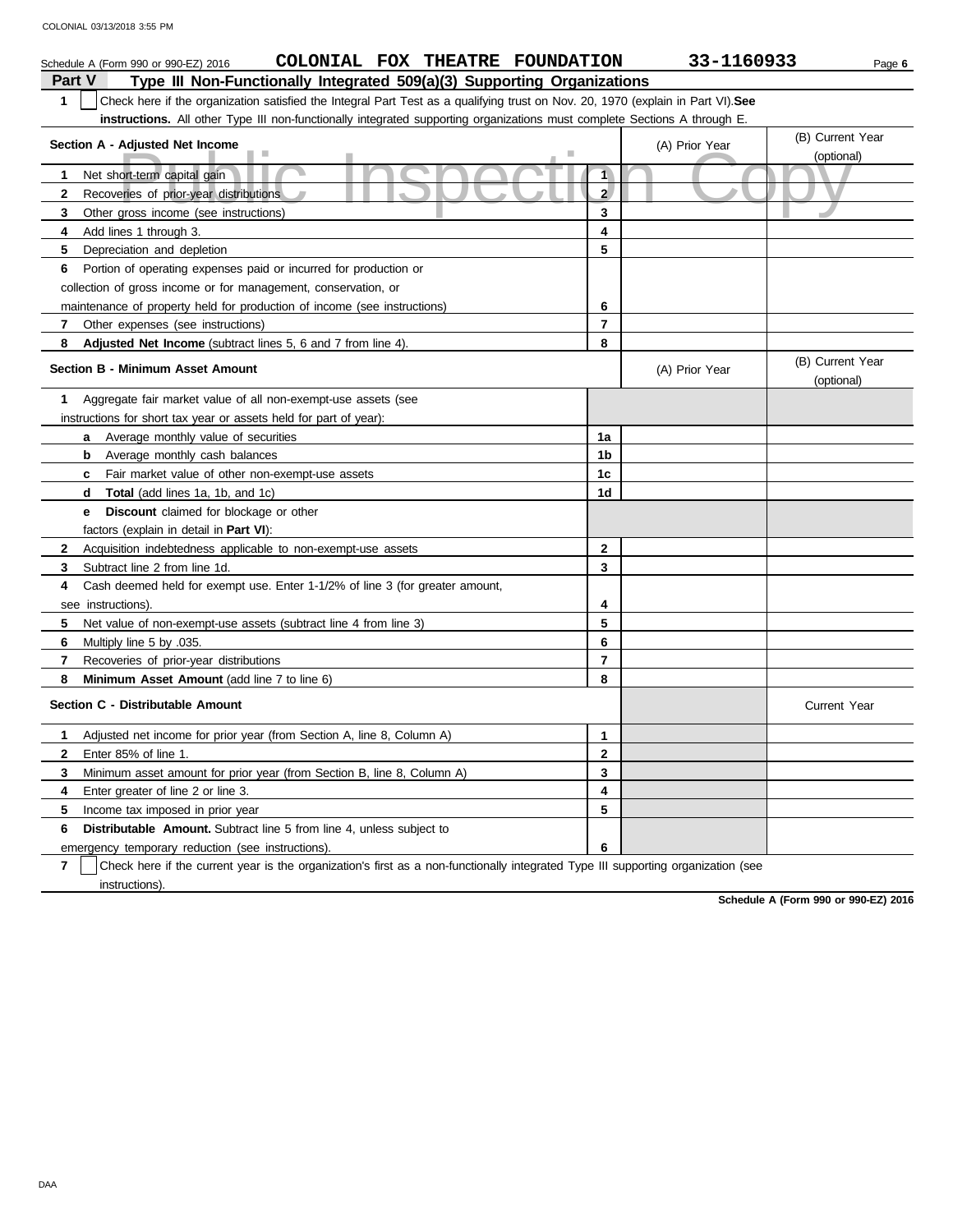|                                  | 33-1160933<br>COLONIAL FOX THEATRE FOUNDATION<br>Schedule A (Form 990 or 990-EZ) 2016<br>Page 7<br>Type III Non-Functionally Integrated 509(a)(3) Supporting Organizations (continued)<br><b>Part V</b> |                             |                           |                      |  |  |  |
|----------------------------------|---------------------------------------------------------------------------------------------------------------------------------------------------------------------------------------------------------|-----------------------------|---------------------------|----------------------|--|--|--|
| <b>Section D - Distributions</b> |                                                                                                                                                                                                         |                             |                           |                      |  |  |  |
| 1                                | Amounts paid to supported organizations to accomplish exempt purposes                                                                                                                                   |                             |                           | <b>Current Year</b>  |  |  |  |
| $\mathbf{2}$                     | Amounts paid to perform activity that directly furthers exempt purposes of supported                                                                                                                    |                             |                           |                      |  |  |  |
|                                  | organizations, in excess of income from activity                                                                                                                                                        |                             |                           |                      |  |  |  |
| 3                                | Administrative expenses paid to accomplish exempt purposes of supported organizations                                                                                                                   |                             |                           |                      |  |  |  |
| 4                                | Amounts paid to acquire exempt-use assets                                                                                                                                                               |                             |                           |                      |  |  |  |
| 5                                | Qualified set-aside amounts (prior IRS approval required)                                                                                                                                               |                             |                           |                      |  |  |  |
| 6                                | Other distributions (describe in Part VI). See instructions.                                                                                                                                            |                             |                           |                      |  |  |  |
| 7                                | <b>Total annual distributions.</b> Add lines 1 through 6.                                                                                                                                               |                             |                           |                      |  |  |  |
| 8                                | Distributions to attentive supported organizations to which the organization is responsive                                                                                                              |                             |                           |                      |  |  |  |
|                                  | (provide details in Part VI). See instructions.                                                                                                                                                         |                             |                           |                      |  |  |  |
| 9                                | Distributable amount for 2016 from Section C, line 6                                                                                                                                                    |                             |                           |                      |  |  |  |
| 10                               | Line 8 amount divided by Line 9 amount                                                                                                                                                                  |                             |                           |                      |  |  |  |
|                                  |                                                                                                                                                                                                         | (i)                         | (ii)                      | (iii)                |  |  |  |
|                                  | Section E - Distribution Allocations (see instructions)                                                                                                                                                 | <b>Excess Distributions</b> | <b>Underdistributions</b> | <b>Distributable</b> |  |  |  |
|                                  |                                                                                                                                                                                                         |                             | Pre-2016                  | Amount for 2016      |  |  |  |
| 1                                | Distributable amount for 2016 from Section C, line 6                                                                                                                                                    |                             |                           |                      |  |  |  |
|                                  | Underdistributions, if any, for years prior to 2016                                                                                                                                                     |                             |                           |                      |  |  |  |
| $\mathbf{2}$                     | (reasonable cause required-explain in Part VI). See                                                                                                                                                     |                             |                           |                      |  |  |  |
|                                  | instructions.                                                                                                                                                                                           |                             |                           |                      |  |  |  |
| 3                                | Excess distributions carryover, if any, to 2016:                                                                                                                                                        |                             |                           |                      |  |  |  |
| а                                |                                                                                                                                                                                                         |                             |                           |                      |  |  |  |
| b                                |                                                                                                                                                                                                         |                             |                           |                      |  |  |  |
|                                  |                                                                                                                                                                                                         |                             |                           |                      |  |  |  |
|                                  |                                                                                                                                                                                                         |                             |                           |                      |  |  |  |
|                                  | <b>e</b> From 2015                                                                                                                                                                                      |                             |                           |                      |  |  |  |
|                                  | f Total of lines 3a through e                                                                                                                                                                           |                             |                           |                      |  |  |  |
|                                  | g Applied to underdistributions of prior years                                                                                                                                                          |                             |                           |                      |  |  |  |
|                                  | <b>h</b> Applied to 2016 distributable amount                                                                                                                                                           |                             |                           |                      |  |  |  |
|                                  | Carryover from 2011 not applied (see instructions)                                                                                                                                                      |                             |                           |                      |  |  |  |
|                                  | Remainder. Subtract lines 3g, 3h, and 3i from 3f.                                                                                                                                                       |                             |                           |                      |  |  |  |
| 4                                | Distributions for 2016 from                                                                                                                                                                             |                             |                           |                      |  |  |  |
|                                  | \$<br>Section D, line 7:                                                                                                                                                                                |                             |                           |                      |  |  |  |
|                                  | <b>a</b> Applied to underdistributions of prior years                                                                                                                                                   |                             |                           |                      |  |  |  |
|                                  | <b>b</b> Applied to 2016 distributable amount                                                                                                                                                           |                             |                           |                      |  |  |  |
|                                  | c Remainder. Subtract lines 4a and 4b from 4.                                                                                                                                                           |                             |                           |                      |  |  |  |
| 5                                | Remaining underdistributions for years prior to 2016, if                                                                                                                                                |                             |                           |                      |  |  |  |
|                                  | any. Subtract lines 3g and 4a from line 2. For result                                                                                                                                                   |                             |                           |                      |  |  |  |
|                                  | greater than zero, explain in Part VI. See instructions.                                                                                                                                                |                             |                           |                      |  |  |  |
| 6                                | Remaining underdistributions for 2016. Subtract lines 3h                                                                                                                                                |                             |                           |                      |  |  |  |
|                                  | and 4b from line 1. For result greater than zero, explain in                                                                                                                                            |                             |                           |                      |  |  |  |
|                                  | Part VI. See instructions.                                                                                                                                                                              |                             |                           |                      |  |  |  |
| 7                                | Excess distributions carryover to 2017. Add lines 3j                                                                                                                                                    |                             |                           |                      |  |  |  |
|                                  | and 4c.<br>Breakdown of line 7:                                                                                                                                                                         |                             |                           |                      |  |  |  |
| 8                                |                                                                                                                                                                                                         |                             |                           |                      |  |  |  |
| а                                |                                                                                                                                                                                                         |                             |                           |                      |  |  |  |
|                                  | c Excess from 2014                                                                                                                                                                                      |                             |                           |                      |  |  |  |
|                                  | d Excess from 2015                                                                                                                                                                                      |                             |                           |                      |  |  |  |
|                                  | e Excess from 2016                                                                                                                                                                                      |                             |                           |                      |  |  |  |
|                                  |                                                                                                                                                                                                         |                             |                           |                      |  |  |  |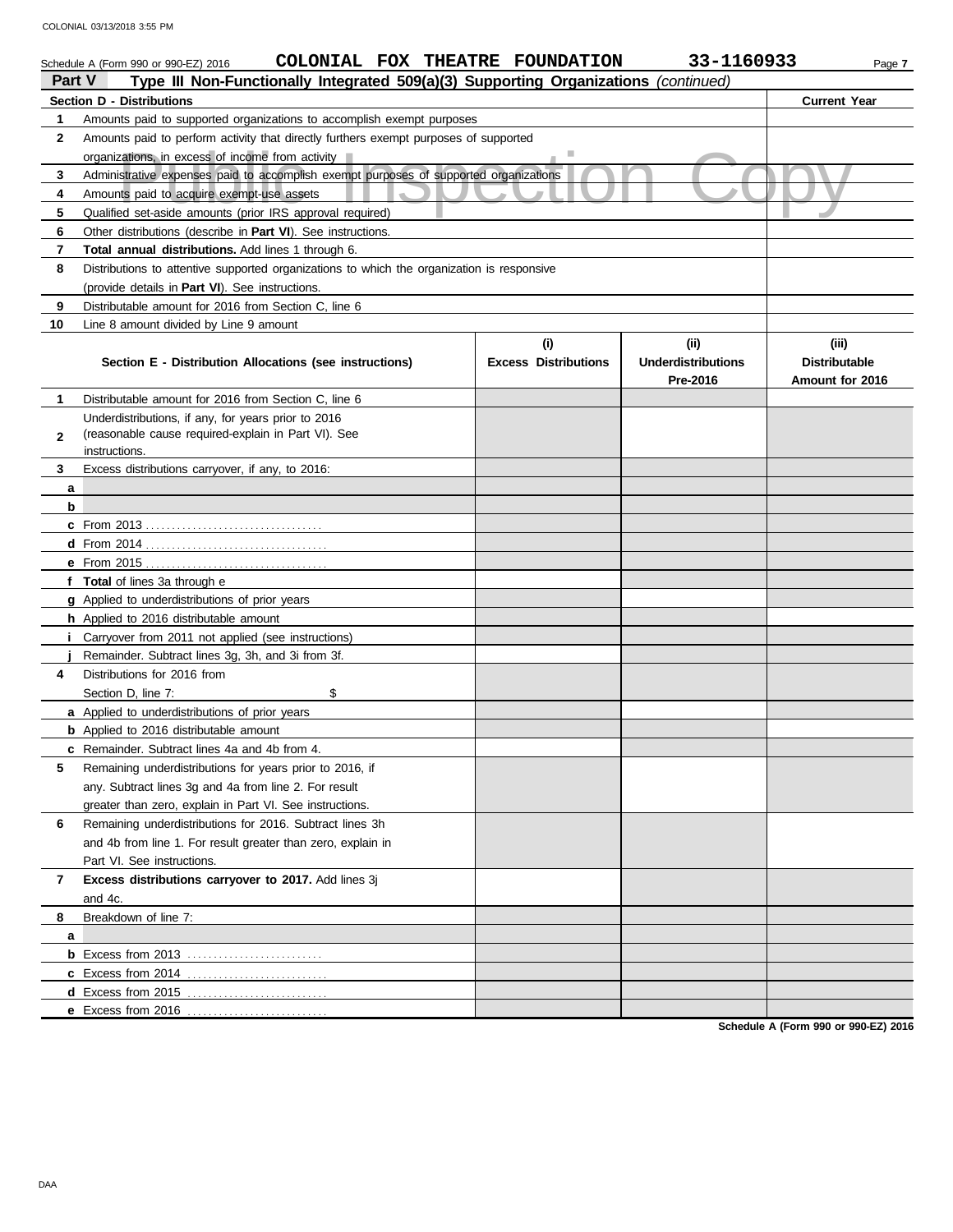|         | Schedule A (Form 990 or 990-EZ) 2016 |                                                                                                                                                                                                                                               |  | COLONIAL FOX THEATRE FOUNDATION | 33-1160933 | Page 8 |
|---------|--------------------------------------|-----------------------------------------------------------------------------------------------------------------------------------------------------------------------------------------------------------------------------------------------|--|---------------------------------|------------|--------|
| Part VI |                                      | Supplemental Information. Provide the explanations required by Part II, line 10; Part II, line 17a or 17b; Part<br>III, line 12; Part IV, Section A, lines 1, 2, 3b, 3c, 4b, 4c, 5a, 6, 9a, 9b, 9c, 11a, 11b, and 11c; Part IV, Section       |  |                                 |            |        |
|         |                                      | B, lines 1 and 2; Part IV, Section C, line 1; Part IV, Section D, lines 2 and 3; Part IV, Section E, lines 1c, 2a, 2b,<br>3a and 3b; Part V, line 1; Part V, Section B, line 1e; Part V, Section D, lines 5, 6, and 8; and Part V, Section E, |  |                                 |            |        |
|         |                                      | lines 2, 5, and 6. Also complete this part for any additional information. (See instructions.)                                                                                                                                                |  |                                 |            |        |
|         |                                      |                                                                                                                                                                                                                                               |  |                                 |            |        |
|         |                                      |                                                                                                                                                                                                                                               |  |                                 |            |        |
|         |                                      |                                                                                                                                                                                                                                               |  |                                 |            |        |
|         |                                      |                                                                                                                                                                                                                                               |  |                                 |            |        |
|         |                                      |                                                                                                                                                                                                                                               |  |                                 |            |        |
|         |                                      |                                                                                                                                                                                                                                               |  |                                 |            |        |
|         |                                      |                                                                                                                                                                                                                                               |  |                                 |            |        |
|         |                                      |                                                                                                                                                                                                                                               |  |                                 |            |        |
|         |                                      |                                                                                                                                                                                                                                               |  |                                 |            |        |
|         |                                      |                                                                                                                                                                                                                                               |  |                                 |            |        |
|         |                                      |                                                                                                                                                                                                                                               |  |                                 |            |        |
|         |                                      |                                                                                                                                                                                                                                               |  |                                 |            |        |
|         |                                      |                                                                                                                                                                                                                                               |  |                                 |            |        |
|         |                                      |                                                                                                                                                                                                                                               |  |                                 |            |        |
|         |                                      |                                                                                                                                                                                                                                               |  |                                 |            |        |
|         |                                      |                                                                                                                                                                                                                                               |  |                                 |            |        |
|         |                                      |                                                                                                                                                                                                                                               |  |                                 |            |        |
|         |                                      |                                                                                                                                                                                                                                               |  |                                 |            |        |
|         |                                      |                                                                                                                                                                                                                                               |  |                                 |            |        |
|         |                                      |                                                                                                                                                                                                                                               |  |                                 |            |        |
|         |                                      |                                                                                                                                                                                                                                               |  |                                 |            |        |
|         |                                      |                                                                                                                                                                                                                                               |  |                                 |            |        |
|         |                                      |                                                                                                                                                                                                                                               |  |                                 |            |        |
|         |                                      |                                                                                                                                                                                                                                               |  |                                 |            |        |
|         |                                      |                                                                                                                                                                                                                                               |  |                                 |            |        |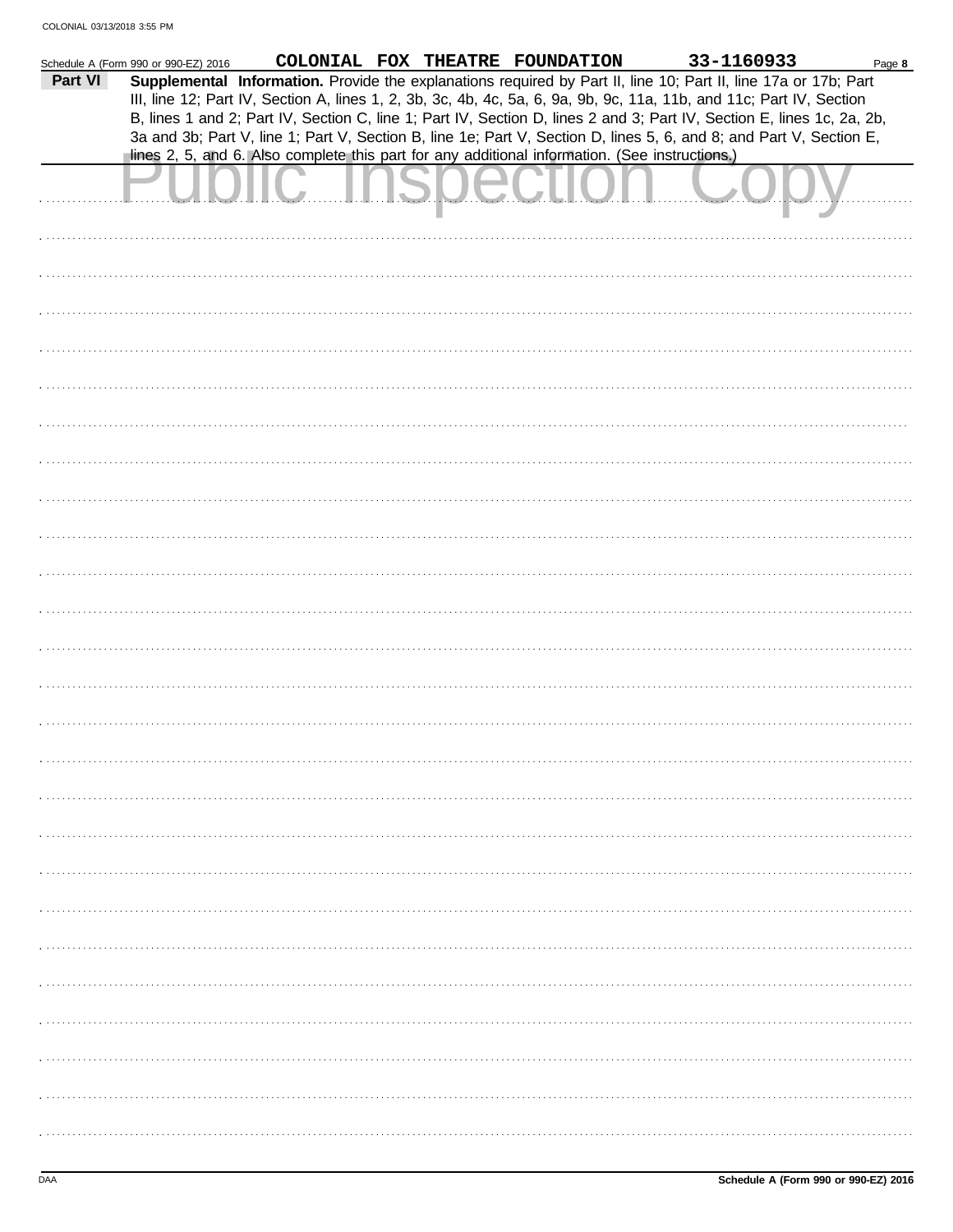| <b>Schedule B</b><br>(Form 990, 990-EZ,<br>or 990-PF)<br>Department of the Treasury<br>Internal Revenue Service<br>Name of the organization<br>COLONIAL FOX<br>Organization type (check one): | <b>Schedule of Contributors</b><br>u Attach to Form 990, Form 990-EZ, or Form 990-PF.<br>Lu Information about Schedule B (Form 990, 990-EZ, or 990-PF) and its instructions is at www.irs.gov/form990.<br>ш<br>33-1160933<br><b>THEATRE</b><br>FOUNDATION                           | OMB No. 1545-0047<br>2016<br>Employer identification number |  |  |  |  |  |
|-----------------------------------------------------------------------------------------------------------------------------------------------------------------------------------------------|-------------------------------------------------------------------------------------------------------------------------------------------------------------------------------------------------------------------------------------------------------------------------------------|-------------------------------------------------------------|--|--|--|--|--|
| Filers of:                                                                                                                                                                                    | Section:                                                                                                                                                                                                                                                                            |                                                             |  |  |  |  |  |
| Form 990 or 990-EZ                                                                                                                                                                            | ΙX<br>) (enter number) organization<br>501(c)<br>3.                                                                                                                                                                                                                                 |                                                             |  |  |  |  |  |
|                                                                                                                                                                                               | $4947(a)(1)$ nonexempt charitable trust not treated as a private foundation                                                                                                                                                                                                         |                                                             |  |  |  |  |  |
|                                                                                                                                                                                               | 527 political organization                                                                                                                                                                                                                                                          |                                                             |  |  |  |  |  |
| Form 990-PF                                                                                                                                                                                   | 501(c)(3) exempt private foundation                                                                                                                                                                                                                                                 |                                                             |  |  |  |  |  |
|                                                                                                                                                                                               | 4947(a)(1) nonexempt charitable trust treated as a private foundation                                                                                                                                                                                                               |                                                             |  |  |  |  |  |
|                                                                                                                                                                                               | 501(c)(3) taxable private foundation                                                                                                                                                                                                                                                |                                                             |  |  |  |  |  |
|                                                                                                                                                                                               |                                                                                                                                                                                                                                                                                     |                                                             |  |  |  |  |  |
| instructions.                                                                                                                                                                                 | Check if your organization is covered by the General Rule or a Special Rule.<br><b>Note:</b> Only a section 501(c)(7), (8), or (10) organization can check boxes for both the General Rule and a Special Rule. See                                                                  |                                                             |  |  |  |  |  |
| <b>General Rule</b>                                                                                                                                                                           |                                                                                                                                                                                                                                                                                     |                                                             |  |  |  |  |  |
| x                                                                                                                                                                                             | For an organization filing Form 990, 990-EZ, or 990-PF that received, during the year, contributions totaling \$5,000<br>or more (in money or property) from any one contributor. Complete Parts I and II. See instructions for determining a<br>contributor's total contributions. |                                                             |  |  |  |  |  |
| <b>Special Rules</b>                                                                                                                                                                          |                                                                                                                                                                                                                                                                                     |                                                             |  |  |  |  |  |
|                                                                                                                                                                                               | For an organization described in section 501(c)(3) filing Form 990 or 990-EZ that met the 33 <sup>1</sup> /3 % support test of the                                                                                                                                                  |                                                             |  |  |  |  |  |

| regulations under sections $509(a)(1)$ and $170(b)(1)(A)(vi)$ , that checked Schedule A (Form 990 or 990-EZ), Part II, line                                                                                                                                                                                                                                                                                                                                                                                                                                                                                                       |
|-----------------------------------------------------------------------------------------------------------------------------------------------------------------------------------------------------------------------------------------------------------------------------------------------------------------------------------------------------------------------------------------------------------------------------------------------------------------------------------------------------------------------------------------------------------------------------------------------------------------------------------|
| 13, 16a, or 16b, and that received from any one contributor, during the year, total contributions of the greater of (1)                                                                                                                                                                                                                                                                                                                                                                                                                                                                                                           |
| \$5,000 or (2) 2% of the amount on (i) Form 990, Part VIII, line 1h, or (ii) Form 990-EZ, line 1. Complete Parts I and II.                                                                                                                                                                                                                                                                                                                                                                                                                                                                                                        |
| For an organization described in section 501(c)(7), (8), or (10) filing Form 990 or 990-EZ that received from any one<br>contributor, during the year, total contributions of more than \$1,000 exclusively for religious, charitable, scientific,<br>literary, or educational purposes, or for the prevention of cruelty to children or animals. Complete Parts I, II, and III.                                                                                                                                                                                                                                                  |
| For an organization described in section 501(c)(7), (8), or (10) filing Form 990 or 990-EZ that received from any one<br>contributor, during the year, contributions exclusively for religious, charitable, etc., purposes, but no such<br>contributions totaled more than \$1,000. If this box is checked, enter here the total contributions that were received<br>during the year for an exclusively religious, charitable, etc., purpose. Don't complete any of the parts unless the<br><b>General Rule</b> applies to this organization because it received <i>nonexclusively</i> religious, charitable, etc., contributions |

990-EZ, or 990-PF), but it **must** answer "No" on Part IV, line 2, of its Form 990; or check the box on line H of its Form 990-EZ or on its Form 990-PF, Part I, line 2, to certify that it doesn't meet the filing requirements of Schedule B (Form 990, 990-EZ, or 990-PF). **Caution:** An organization that isn't covered by the General Rule and/or the Special Rules doesn't file Schedule B (Form 990,

totaling \$5,000 or more during the year . . . . . . . . . . . . . . . . . . . . . . . . . . . . . . . . . . . . . . . . . . . . . . . . . . . . . . . . . . . . . . . . . . . . . . . . . . . . . . . . .

**For Paperwork Reduction Act Notice, see the Instructions for Form 990, 990-EZ, or 990-PF.**

**Schedule B (Form 990, 990-EZ, or 990-PF) (2016)**

\$ . . . . . . . . . . . . . . . . . . . . . . . . . . . .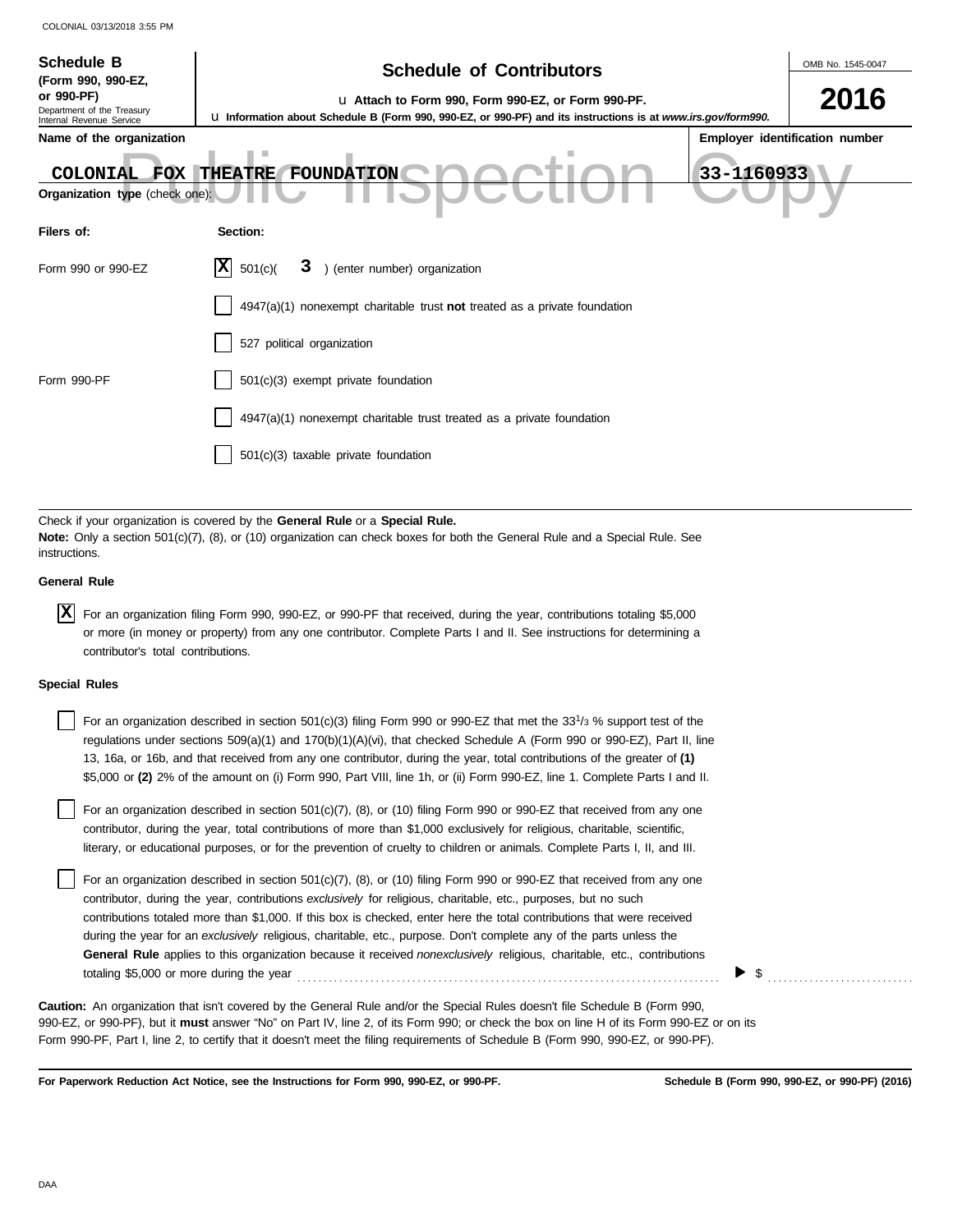|                            | COLONIAL 03/13/2018 3:55 PM                                                                    |                                           |                                                                                                               |
|----------------------------|------------------------------------------------------------------------------------------------|-------------------------------------------|---------------------------------------------------------------------------------------------------------------|
|                            | Schedule B (Form 990, 990-EZ, or 990-PF) (2016)                                                |                                           | PAGE 1 OF 1<br>Page 2                                                                                         |
| Name of organization       | COLONIAL FOX<br><b>THEATRE</b><br><b>FOUNDATION</b>                                            |                                           | Employer identification number<br>33-1160933                                                                  |
| Part I                     | Contributors (See instructions). Use duplicate copies of Part I if additional space is needed. |                                           |                                                                                                               |
| (a)<br>No.<br>$\mathbf{1}$ | (b)<br>Name, address, and ZIP + 4                                                              | (c)<br><b>Total contributions</b>         | (d)<br>Type of contribution<br>Х<br>Person                                                                    |
|                            |                                                                                                | 5,000<br>\$                               | Payroll<br><b>Noncash</b><br>(Complete Part II for<br>noncash contributions.)                                 |
| (a)<br>No.                 | (b)<br>Name, address, and ZIP + 4                                                              | (c)<br><b>Total contributions</b>         | (d)<br>Type of contribution                                                                                   |
| $\mathbf{2}$               |                                                                                                | 163,000<br>\$                             | х<br>Person<br>Payroll<br><b>Noncash</b><br>(Complete Part II for<br>noncash contributions.)                  |
| (a)<br>No.                 | (b)<br>Name, address, and ZIP + 4                                                              | (c)<br><b>Total contributions</b>         | (d)<br>Type of contribution                                                                                   |
| 3                          |                                                                                                | 5,000<br>\$                               | х<br>Person<br>Payroll<br><b>Noncash</b><br>(Complete Part II for<br>noncash contributions.)                  |
| (a)                        | (b)                                                                                            | (c)                                       | (d)                                                                                                           |
| No.<br>4                   | Name, address, and ZIP + 4                                                                     | <b>Total contributions</b><br>6,302<br>\$ | Type of contribution<br>х<br>Person<br>Payroll<br>Noncash<br>(Complete Part II for<br>noncash contributions.) |
| (a)<br>No.                 | (b)<br>Name, address, and ZIP + 4                                                              | (c)<br><b>Total contributions</b>         | (d)<br>Type of contribution                                                                                   |
| 5 <sub>1</sub>             |                                                                                                | 11,000<br>\$                              | х<br>Person<br>Payroll<br><b>Noncash</b><br>(Complete Part II for<br>noncash contributions.)                  |
| (a)<br>No.                 | (b)<br>Name, address, and ZIP + 4                                                              | (c)<br><b>Total contributions</b>         | (d)<br>Type of contribution                                                                                   |
| 6                          |                                                                                                |                                           | $\overline{\mathbf{x}}$<br>Person                                                                             |

. . . . . . . . . . . . . . . . . . . . . . . . . . . . . . . . . . . . . . . . . . . . . . . . . . . . . . . . . . . . . . . . . . . . . . . . . . . . . . . . . . . . . . . . . . . . . . . . . . . . . . . . . . . . . . . . . . . . . . . . . . . . . . . . . . . . . . . . . . . . . . . . . . . . . . . . . . . .

(Complete Part II for noncash contributions.)

**Payroll Noncash**

\$ . . . . . . . . . . . . . . . . . . . . . . . . . . . . **250,466**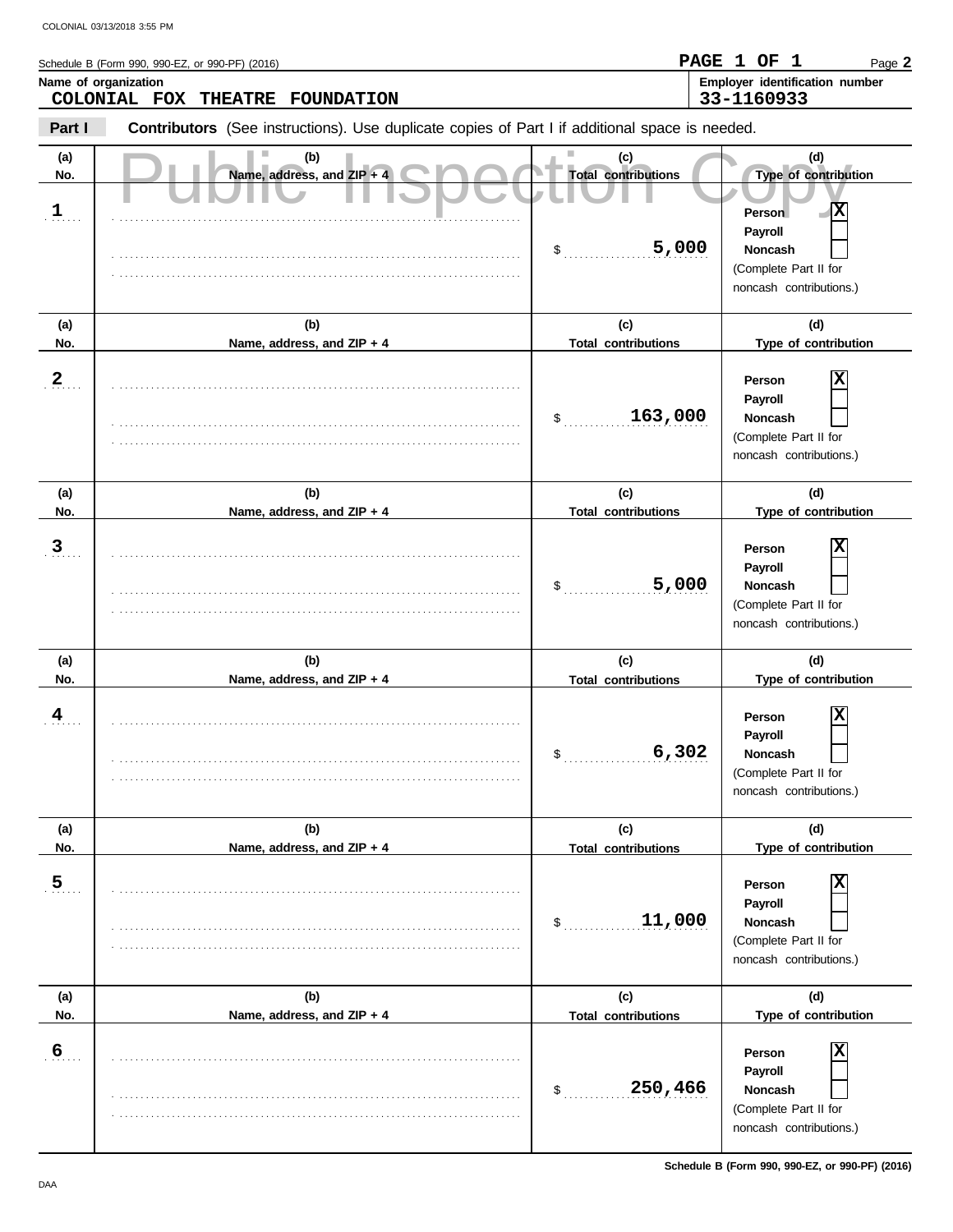| u Complete if the organization answered "Yes" on Form 990,<br>(Form 990)<br>16<br>Part IV, line 6, 7, 8, 9, 10, 11a, 11b, 11c, 11d, 11e, 11f, 12a, or 12b.<br><b>Open to Public</b><br>u Attach to Form 990.<br>Department of the Treasury<br>Internal Revenue Service<br><b>Inspection</b><br>La Information about Schedule D (Form 990) and its instructions is at www.irs.gov/form990.<br>Employer identification number<br>Name of the organization<br>COLONIAL FOX THEATRE FOUNDATION<br>33-1160933<br>Organizations Maintaining Donor Advised Funds or Other Similar Funds or Accounts.<br>Part I<br>Complete if the organization answered "Yes" on Form 990, Part IV, line 6.<br>(a) Donor advised funds<br>(b) Funds and other accounts<br>1<br>2<br>Aggregate value of grants from (during year)<br>3<br>4<br>Did the organization inform all donors and donor advisors in writing that the assets held in donor advised<br>5<br>Yes<br>No<br>Did the organization inform all grantees, donors, and donor advisors in writing that grant funds can be used<br>6<br>only for charitable purposes and not for the benefit of the donor or donor advisor, or for any other purpose<br>Yes<br>No<br>Part II<br><b>Conservation Easements.</b><br>Complete if the organization answered "Yes" on Form 990, Part IV, line 7.<br>1<br>Purpose(s) of conservation easements held by the organization (check all that apply).<br>Preservation of land for public use (e.g., recreation or education)<br>Preservation of a historically important land area<br>Protection of natural habitat<br>Preservation of a certified historic structure<br>Preservation of open space<br>Complete lines 2a through 2d if the organization held a qualified conservation contribution in the form of a conservation<br>2<br>easement on the last day of the tax year.<br>Held at the End of the Tax Year<br>2a<br>2 <sub>b</sub><br>b<br>2c<br>Number of conservation easements on a certified historic structure included in (a) [[[[[[[[[[[[[[[[[[[[[[[[[]]]]]]]<br><b>d</b> Number of conservation easements included in (c) acquired after 8/17/06, and not on a<br>2d<br>Number of conservation easements modified, transferred, released, extinguished, or terminated by the organization during the<br>3<br>tax year $\mathbf u$<br>Number of states where property subject to conservation easement is located <b>u</b><br>Does the organization have a written policy regarding the periodic monitoring, inspection, handling of<br><b>Yes</b><br>No<br>violations, and enforcement of the conservation easements it holds?<br>Staff and volunteer hours devoted to monitoring, inspecting, handling of violations, and enforcing conservation easements during the year<br>6<br>u <sub></sub><br>Amount of expenses incurred in monitoring, inspecting, handling of violations, and enforcing conservation easements during the year<br>7<br>$\mathbf{u}$ \$<br>Does each conservation easement reported on line 2(d) above satisfy the requirements of section 170(h)(4)(B)(i)<br>8<br>Yes    <br>No<br>In Part XIII, describe how the organization reports conservation easements in its revenue and expense statement, and<br>9<br>balance sheet, and include, if applicable, the text of the footnote to the organization's financial statements that describes the<br>organization's accounting for conservation easements.<br>Organizations Maintaining Collections of Art, Historical Treasures, or Other Similar Assets.<br>Part III<br>Complete if the organization answered "Yes" on Form 990, Part IV, line 8.<br>1a If the organization elected, as permitted under SFAS 116 (ASC 958), not to report in its revenue statement and balance sheet<br>works of art, historical treasures, or other similar assets held for public exhibition, education, or research in furtherance of<br>public service, provide, in Part XIII, the text of the footnote to its financial statements that describes these items.<br><b>b</b> If the organization elected, as permitted under SFAS 116 (ASC 958), to report in its revenue statement and balance sheet<br>works of art, historical treasures, or other similar assets held for public exhibition, education, or research in furtherance of<br>public service, provide the following amounts relating to these items:<br>If the organization received or held works of art, historical treasures, or other similar assets for financial gain, provide the<br>2<br>following amounts required to be reported under SFAS 116 (ASC 958) relating to these items:<br>$\frac{11}{5}$ | <b>SCHEDULE D</b> | <b>Supplemental Financial Statements</b> |  |  |  | OMB No. 1545-0047 |  |
|-----------------------------------------------------------------------------------------------------------------------------------------------------------------------------------------------------------------------------------------------------------------------------------------------------------------------------------------------------------------------------------------------------------------------------------------------------------------------------------------------------------------------------------------------------------------------------------------------------------------------------------------------------------------------------------------------------------------------------------------------------------------------------------------------------------------------------------------------------------------------------------------------------------------------------------------------------------------------------------------------------------------------------------------------------------------------------------------------------------------------------------------------------------------------------------------------------------------------------------------------------------------------------------------------------------------------------------------------------------------------------------------------------------------------------------------------------------------------------------------------------------------------------------------------------------------------------------------------------------------------------------------------------------------------------------------------------------------------------------------------------------------------------------------------------------------------------------------------------------------------------------------------------------------------------------------------------------------------------------------------------------------------------------------------------------------------------------------------------------------------------------------------------------------------------------------------------------------------------------------------------------------------------------------------------------------------------------------------------------------------------------------------------------------------------------------------------------------------------------------------------------------------------------------------------------------------------------------------------------------------------------------------------------------------------------------------------------------------------------------------------------------------------------------------------------------------------------------------------------------------------------------------------------------------------------------------------------------------------------------------------------------------------------------------------------------------------------------------------------------------------------------------------------------------------------------------------------------------------------------------------------------------------------------------------------------------------------------------------------------------------------------------------------------------------------------------------------------------------------------------------------------------------------------------------------------------------------------------------------------------------------------------------------------------------------------------------------------------------------------------------------------------------------------------------------------------------------------------------------------------------------------------------------------------------------------------------------------------------------------------------------------------------------------------------------------------------------------------------------------------------------------------------------------------------------------------------------------------------------------------------------------------------------------------------------------------------------------------------------------------------------------------------------------------------------------------------------------------------------------------------------------------------------------------------------------------------------------------------------------------------------------|-------------------|------------------------------------------|--|--|--|-------------------|--|
|                                                                                                                                                                                                                                                                                                                                                                                                                                                                                                                                                                                                                                                                                                                                                                                                                                                                                                                                                                                                                                                                                                                                                                                                                                                                                                                                                                                                                                                                                                                                                                                                                                                                                                                                                                                                                                                                                                                                                                                                                                                                                                                                                                                                                                                                                                                                                                                                                                                                                                                                                                                                                                                                                                                                                                                                                                                                                                                                                                                                                                                                                                                                                                                                                                                                                                                                                                                                                                                                                                                                                                                                                                                                                                                                                                                                                                                                                                                                                                                                                                                                                                                                                                                                                                                                                                                                                                                                                                                                                                                                                                                                                                         |                   |                                          |  |  |  |                   |  |
|                                                                                                                                                                                                                                                                                                                                                                                                                                                                                                                                                                                                                                                                                                                                                                                                                                                                                                                                                                                                                                                                                                                                                                                                                                                                                                                                                                                                                                                                                                                                                                                                                                                                                                                                                                                                                                                                                                                                                                                                                                                                                                                                                                                                                                                                                                                                                                                                                                                                                                                                                                                                                                                                                                                                                                                                                                                                                                                                                                                                                                                                                                                                                                                                                                                                                                                                                                                                                                                                                                                                                                                                                                                                                                                                                                                                                                                                                                                                                                                                                                                                                                                                                                                                                                                                                                                                                                                                                                                                                                                                                                                                                                         |                   |                                          |  |  |  |                   |  |
|                                                                                                                                                                                                                                                                                                                                                                                                                                                                                                                                                                                                                                                                                                                                                                                                                                                                                                                                                                                                                                                                                                                                                                                                                                                                                                                                                                                                                                                                                                                                                                                                                                                                                                                                                                                                                                                                                                                                                                                                                                                                                                                                                                                                                                                                                                                                                                                                                                                                                                                                                                                                                                                                                                                                                                                                                                                                                                                                                                                                                                                                                                                                                                                                                                                                                                                                                                                                                                                                                                                                                                                                                                                                                                                                                                                                                                                                                                                                                                                                                                                                                                                                                                                                                                                                                                                                                                                                                                                                                                                                                                                                                                         |                   |                                          |  |  |  |                   |  |
|                                                                                                                                                                                                                                                                                                                                                                                                                                                                                                                                                                                                                                                                                                                                                                                                                                                                                                                                                                                                                                                                                                                                                                                                                                                                                                                                                                                                                                                                                                                                                                                                                                                                                                                                                                                                                                                                                                                                                                                                                                                                                                                                                                                                                                                                                                                                                                                                                                                                                                                                                                                                                                                                                                                                                                                                                                                                                                                                                                                                                                                                                                                                                                                                                                                                                                                                                                                                                                                                                                                                                                                                                                                                                                                                                                                                                                                                                                                                                                                                                                                                                                                                                                                                                                                                                                                                                                                                                                                                                                                                                                                                                                         |                   |                                          |  |  |  |                   |  |
|                                                                                                                                                                                                                                                                                                                                                                                                                                                                                                                                                                                                                                                                                                                                                                                                                                                                                                                                                                                                                                                                                                                                                                                                                                                                                                                                                                                                                                                                                                                                                                                                                                                                                                                                                                                                                                                                                                                                                                                                                                                                                                                                                                                                                                                                                                                                                                                                                                                                                                                                                                                                                                                                                                                                                                                                                                                                                                                                                                                                                                                                                                                                                                                                                                                                                                                                                                                                                                                                                                                                                                                                                                                                                                                                                                                                                                                                                                                                                                                                                                                                                                                                                                                                                                                                                                                                                                                                                                                                                                                                                                                                                                         |                   |                                          |  |  |  |                   |  |
|                                                                                                                                                                                                                                                                                                                                                                                                                                                                                                                                                                                                                                                                                                                                                                                                                                                                                                                                                                                                                                                                                                                                                                                                                                                                                                                                                                                                                                                                                                                                                                                                                                                                                                                                                                                                                                                                                                                                                                                                                                                                                                                                                                                                                                                                                                                                                                                                                                                                                                                                                                                                                                                                                                                                                                                                                                                                                                                                                                                                                                                                                                                                                                                                                                                                                                                                                                                                                                                                                                                                                                                                                                                                                                                                                                                                                                                                                                                                                                                                                                                                                                                                                                                                                                                                                                                                                                                                                                                                                                                                                                                                                                         |                   |                                          |  |  |  |                   |  |
|                                                                                                                                                                                                                                                                                                                                                                                                                                                                                                                                                                                                                                                                                                                                                                                                                                                                                                                                                                                                                                                                                                                                                                                                                                                                                                                                                                                                                                                                                                                                                                                                                                                                                                                                                                                                                                                                                                                                                                                                                                                                                                                                                                                                                                                                                                                                                                                                                                                                                                                                                                                                                                                                                                                                                                                                                                                                                                                                                                                                                                                                                                                                                                                                                                                                                                                                                                                                                                                                                                                                                                                                                                                                                                                                                                                                                                                                                                                                                                                                                                                                                                                                                                                                                                                                                                                                                                                                                                                                                                                                                                                                                                         |                   |                                          |  |  |  |                   |  |
| $\mathbf{u}$ \$                                                                                                                                                                                                                                                                                                                                                                                                                                                                                                                                                                                                                                                                                                                                                                                                                                                                                                                                                                                                                                                                                                                                                                                                                                                                                                                                                                                                                                                                                                                                                                                                                                                                                                                                                                                                                                                                                                                                                                                                                                                                                                                                                                                                                                                                                                                                                                                                                                                                                                                                                                                                                                                                                                                                                                                                                                                                                                                                                                                                                                                                                                                                                                                                                                                                                                                                                                                                                                                                                                                                                                                                                                                                                                                                                                                                                                                                                                                                                                                                                                                                                                                                                                                                                                                                                                                                                                                                                                                                                                                                                                                                                         |                   |                                          |  |  |  |                   |  |
|                                                                                                                                                                                                                                                                                                                                                                                                                                                                                                                                                                                                                                                                                                                                                                                                                                                                                                                                                                                                                                                                                                                                                                                                                                                                                                                                                                                                                                                                                                                                                                                                                                                                                                                                                                                                                                                                                                                                                                                                                                                                                                                                                                                                                                                                                                                                                                                                                                                                                                                                                                                                                                                                                                                                                                                                                                                                                                                                                                                                                                                                                                                                                                                                                                                                                                                                                                                                                                                                                                                                                                                                                                                                                                                                                                                                                                                                                                                                                                                                                                                                                                                                                                                                                                                                                                                                                                                                                                                                                                                                                                                                                                         |                   |                                          |  |  |  |                   |  |
|                                                                                                                                                                                                                                                                                                                                                                                                                                                                                                                                                                                                                                                                                                                                                                                                                                                                                                                                                                                                                                                                                                                                                                                                                                                                                                                                                                                                                                                                                                                                                                                                                                                                                                                                                                                                                                                                                                                                                                                                                                                                                                                                                                                                                                                                                                                                                                                                                                                                                                                                                                                                                                                                                                                                                                                                                                                                                                                                                                                                                                                                                                                                                                                                                                                                                                                                                                                                                                                                                                                                                                                                                                                                                                                                                                                                                                                                                                                                                                                                                                                                                                                                                                                                                                                                                                                                                                                                                                                                                                                                                                                                                                         |                   |                                          |  |  |  |                   |  |
|                                                                                                                                                                                                                                                                                                                                                                                                                                                                                                                                                                                                                                                                                                                                                                                                                                                                                                                                                                                                                                                                                                                                                                                                                                                                                                                                                                                                                                                                                                                                                                                                                                                                                                                                                                                                                                                                                                                                                                                                                                                                                                                                                                                                                                                                                                                                                                                                                                                                                                                                                                                                                                                                                                                                                                                                                                                                                                                                                                                                                                                                                                                                                                                                                                                                                                                                                                                                                                                                                                                                                                                                                                                                                                                                                                                                                                                                                                                                                                                                                                                                                                                                                                                                                                                                                                                                                                                                                                                                                                                                                                                                                                         |                   |                                          |  |  |  |                   |  |
|                                                                                                                                                                                                                                                                                                                                                                                                                                                                                                                                                                                                                                                                                                                                                                                                                                                                                                                                                                                                                                                                                                                                                                                                                                                                                                                                                                                                                                                                                                                                                                                                                                                                                                                                                                                                                                                                                                                                                                                                                                                                                                                                                                                                                                                                                                                                                                                                                                                                                                                                                                                                                                                                                                                                                                                                                                                                                                                                                                                                                                                                                                                                                                                                                                                                                                                                                                                                                                                                                                                                                                                                                                                                                                                                                                                                                                                                                                                                                                                                                                                                                                                                                                                                                                                                                                                                                                                                                                                                                                                                                                                                                                         |                   |                                          |  |  |  |                   |  |
|                                                                                                                                                                                                                                                                                                                                                                                                                                                                                                                                                                                                                                                                                                                                                                                                                                                                                                                                                                                                                                                                                                                                                                                                                                                                                                                                                                                                                                                                                                                                                                                                                                                                                                                                                                                                                                                                                                                                                                                                                                                                                                                                                                                                                                                                                                                                                                                                                                                                                                                                                                                                                                                                                                                                                                                                                                                                                                                                                                                                                                                                                                                                                                                                                                                                                                                                                                                                                                                                                                                                                                                                                                                                                                                                                                                                                                                                                                                                                                                                                                                                                                                                                                                                                                                                                                                                                                                                                                                                                                                                                                                                                                         |                   |                                          |  |  |  |                   |  |
|                                                                                                                                                                                                                                                                                                                                                                                                                                                                                                                                                                                                                                                                                                                                                                                                                                                                                                                                                                                                                                                                                                                                                                                                                                                                                                                                                                                                                                                                                                                                                                                                                                                                                                                                                                                                                                                                                                                                                                                                                                                                                                                                                                                                                                                                                                                                                                                                                                                                                                                                                                                                                                                                                                                                                                                                                                                                                                                                                                                                                                                                                                                                                                                                                                                                                                                                                                                                                                                                                                                                                                                                                                                                                                                                                                                                                                                                                                                                                                                                                                                                                                                                                                                                                                                                                                                                                                                                                                                                                                                                                                                                                                         |                   |                                          |  |  |  |                   |  |
|                                                                                                                                                                                                                                                                                                                                                                                                                                                                                                                                                                                                                                                                                                                                                                                                                                                                                                                                                                                                                                                                                                                                                                                                                                                                                                                                                                                                                                                                                                                                                                                                                                                                                                                                                                                                                                                                                                                                                                                                                                                                                                                                                                                                                                                                                                                                                                                                                                                                                                                                                                                                                                                                                                                                                                                                                                                                                                                                                                                                                                                                                                                                                                                                                                                                                                                                                                                                                                                                                                                                                                                                                                                                                                                                                                                                                                                                                                                                                                                                                                                                                                                                                                                                                                                                                                                                                                                                                                                                                                                                                                                                                                         |                   |                                          |  |  |  |                   |  |
|                                                                                                                                                                                                                                                                                                                                                                                                                                                                                                                                                                                                                                                                                                                                                                                                                                                                                                                                                                                                                                                                                                                                                                                                                                                                                                                                                                                                                                                                                                                                                                                                                                                                                                                                                                                                                                                                                                                                                                                                                                                                                                                                                                                                                                                                                                                                                                                                                                                                                                                                                                                                                                                                                                                                                                                                                                                                                                                                                                                                                                                                                                                                                                                                                                                                                                                                                                                                                                                                                                                                                                                                                                                                                                                                                                                                                                                                                                                                                                                                                                                                                                                                                                                                                                                                                                                                                                                                                                                                                                                                                                                                                                         |                   |                                          |  |  |  |                   |  |
|                                                                                                                                                                                                                                                                                                                                                                                                                                                                                                                                                                                                                                                                                                                                                                                                                                                                                                                                                                                                                                                                                                                                                                                                                                                                                                                                                                                                                                                                                                                                                                                                                                                                                                                                                                                                                                                                                                                                                                                                                                                                                                                                                                                                                                                                                                                                                                                                                                                                                                                                                                                                                                                                                                                                                                                                                                                                                                                                                                                                                                                                                                                                                                                                                                                                                                                                                                                                                                                                                                                                                                                                                                                                                                                                                                                                                                                                                                                                                                                                                                                                                                                                                                                                                                                                                                                                                                                                                                                                                                                                                                                                                                         |                   |                                          |  |  |  |                   |  |
|                                                                                                                                                                                                                                                                                                                                                                                                                                                                                                                                                                                                                                                                                                                                                                                                                                                                                                                                                                                                                                                                                                                                                                                                                                                                                                                                                                                                                                                                                                                                                                                                                                                                                                                                                                                                                                                                                                                                                                                                                                                                                                                                                                                                                                                                                                                                                                                                                                                                                                                                                                                                                                                                                                                                                                                                                                                                                                                                                                                                                                                                                                                                                                                                                                                                                                                                                                                                                                                                                                                                                                                                                                                                                                                                                                                                                                                                                                                                                                                                                                                                                                                                                                                                                                                                                                                                                                                                                                                                                                                                                                                                                                         |                   |                                          |  |  |  |                   |  |
|                                                                                                                                                                                                                                                                                                                                                                                                                                                                                                                                                                                                                                                                                                                                                                                                                                                                                                                                                                                                                                                                                                                                                                                                                                                                                                                                                                                                                                                                                                                                                                                                                                                                                                                                                                                                                                                                                                                                                                                                                                                                                                                                                                                                                                                                                                                                                                                                                                                                                                                                                                                                                                                                                                                                                                                                                                                                                                                                                                                                                                                                                                                                                                                                                                                                                                                                                                                                                                                                                                                                                                                                                                                                                                                                                                                                                                                                                                                                                                                                                                                                                                                                                                                                                                                                                                                                                                                                                                                                                                                                                                                                                                         |                   |                                          |  |  |  |                   |  |
|                                                                                                                                                                                                                                                                                                                                                                                                                                                                                                                                                                                                                                                                                                                                                                                                                                                                                                                                                                                                                                                                                                                                                                                                                                                                                                                                                                                                                                                                                                                                                                                                                                                                                                                                                                                                                                                                                                                                                                                                                                                                                                                                                                                                                                                                                                                                                                                                                                                                                                                                                                                                                                                                                                                                                                                                                                                                                                                                                                                                                                                                                                                                                                                                                                                                                                                                                                                                                                                                                                                                                                                                                                                                                                                                                                                                                                                                                                                                                                                                                                                                                                                                                                                                                                                                                                                                                                                                                                                                                                                                                                                                                                         |                   |                                          |  |  |  |                   |  |
|                                                                                                                                                                                                                                                                                                                                                                                                                                                                                                                                                                                                                                                                                                                                                                                                                                                                                                                                                                                                                                                                                                                                                                                                                                                                                                                                                                                                                                                                                                                                                                                                                                                                                                                                                                                                                                                                                                                                                                                                                                                                                                                                                                                                                                                                                                                                                                                                                                                                                                                                                                                                                                                                                                                                                                                                                                                                                                                                                                                                                                                                                                                                                                                                                                                                                                                                                                                                                                                                                                                                                                                                                                                                                                                                                                                                                                                                                                                                                                                                                                                                                                                                                                                                                                                                                                                                                                                                                                                                                                                                                                                                                                         |                   |                                          |  |  |  |                   |  |
|                                                                                                                                                                                                                                                                                                                                                                                                                                                                                                                                                                                                                                                                                                                                                                                                                                                                                                                                                                                                                                                                                                                                                                                                                                                                                                                                                                                                                                                                                                                                                                                                                                                                                                                                                                                                                                                                                                                                                                                                                                                                                                                                                                                                                                                                                                                                                                                                                                                                                                                                                                                                                                                                                                                                                                                                                                                                                                                                                                                                                                                                                                                                                                                                                                                                                                                                                                                                                                                                                                                                                                                                                                                                                                                                                                                                                                                                                                                                                                                                                                                                                                                                                                                                                                                                                                                                                                                                                                                                                                                                                                                                                                         |                   |                                          |  |  |  |                   |  |
|                                                                                                                                                                                                                                                                                                                                                                                                                                                                                                                                                                                                                                                                                                                                                                                                                                                                                                                                                                                                                                                                                                                                                                                                                                                                                                                                                                                                                                                                                                                                                                                                                                                                                                                                                                                                                                                                                                                                                                                                                                                                                                                                                                                                                                                                                                                                                                                                                                                                                                                                                                                                                                                                                                                                                                                                                                                                                                                                                                                                                                                                                                                                                                                                                                                                                                                                                                                                                                                                                                                                                                                                                                                                                                                                                                                                                                                                                                                                                                                                                                                                                                                                                                                                                                                                                                                                                                                                                                                                                                                                                                                                                                         |                   |                                          |  |  |  |                   |  |
|                                                                                                                                                                                                                                                                                                                                                                                                                                                                                                                                                                                                                                                                                                                                                                                                                                                                                                                                                                                                                                                                                                                                                                                                                                                                                                                                                                                                                                                                                                                                                                                                                                                                                                                                                                                                                                                                                                                                                                                                                                                                                                                                                                                                                                                                                                                                                                                                                                                                                                                                                                                                                                                                                                                                                                                                                                                                                                                                                                                                                                                                                                                                                                                                                                                                                                                                                                                                                                                                                                                                                                                                                                                                                                                                                                                                                                                                                                                                                                                                                                                                                                                                                                                                                                                                                                                                                                                                                                                                                                                                                                                                                                         |                   |                                          |  |  |  |                   |  |
|                                                                                                                                                                                                                                                                                                                                                                                                                                                                                                                                                                                                                                                                                                                                                                                                                                                                                                                                                                                                                                                                                                                                                                                                                                                                                                                                                                                                                                                                                                                                                                                                                                                                                                                                                                                                                                                                                                                                                                                                                                                                                                                                                                                                                                                                                                                                                                                                                                                                                                                                                                                                                                                                                                                                                                                                                                                                                                                                                                                                                                                                                                                                                                                                                                                                                                                                                                                                                                                                                                                                                                                                                                                                                                                                                                                                                                                                                                                                                                                                                                                                                                                                                                                                                                                                                                                                                                                                                                                                                                                                                                                                                                         |                   |                                          |  |  |  |                   |  |
|                                                                                                                                                                                                                                                                                                                                                                                                                                                                                                                                                                                                                                                                                                                                                                                                                                                                                                                                                                                                                                                                                                                                                                                                                                                                                                                                                                                                                                                                                                                                                                                                                                                                                                                                                                                                                                                                                                                                                                                                                                                                                                                                                                                                                                                                                                                                                                                                                                                                                                                                                                                                                                                                                                                                                                                                                                                                                                                                                                                                                                                                                                                                                                                                                                                                                                                                                                                                                                                                                                                                                                                                                                                                                                                                                                                                                                                                                                                                                                                                                                                                                                                                                                                                                                                                                                                                                                                                                                                                                                                                                                                                                                         |                   |                                          |  |  |  |                   |  |
|                                                                                                                                                                                                                                                                                                                                                                                                                                                                                                                                                                                                                                                                                                                                                                                                                                                                                                                                                                                                                                                                                                                                                                                                                                                                                                                                                                                                                                                                                                                                                                                                                                                                                                                                                                                                                                                                                                                                                                                                                                                                                                                                                                                                                                                                                                                                                                                                                                                                                                                                                                                                                                                                                                                                                                                                                                                                                                                                                                                                                                                                                                                                                                                                                                                                                                                                                                                                                                                                                                                                                                                                                                                                                                                                                                                                                                                                                                                                                                                                                                                                                                                                                                                                                                                                                                                                                                                                                                                                                                                                                                                                                                         |                   |                                          |  |  |  |                   |  |
|                                                                                                                                                                                                                                                                                                                                                                                                                                                                                                                                                                                                                                                                                                                                                                                                                                                                                                                                                                                                                                                                                                                                                                                                                                                                                                                                                                                                                                                                                                                                                                                                                                                                                                                                                                                                                                                                                                                                                                                                                                                                                                                                                                                                                                                                                                                                                                                                                                                                                                                                                                                                                                                                                                                                                                                                                                                                                                                                                                                                                                                                                                                                                                                                                                                                                                                                                                                                                                                                                                                                                                                                                                                                                                                                                                                                                                                                                                                                                                                                                                                                                                                                                                                                                                                                                                                                                                                                                                                                                                                                                                                                                                         |                   |                                          |  |  |  |                   |  |
|                                                                                                                                                                                                                                                                                                                                                                                                                                                                                                                                                                                                                                                                                                                                                                                                                                                                                                                                                                                                                                                                                                                                                                                                                                                                                                                                                                                                                                                                                                                                                                                                                                                                                                                                                                                                                                                                                                                                                                                                                                                                                                                                                                                                                                                                                                                                                                                                                                                                                                                                                                                                                                                                                                                                                                                                                                                                                                                                                                                                                                                                                                                                                                                                                                                                                                                                                                                                                                                                                                                                                                                                                                                                                                                                                                                                                                                                                                                                                                                                                                                                                                                                                                                                                                                                                                                                                                                                                                                                                                                                                                                                                                         |                   |                                          |  |  |  |                   |  |
|                                                                                                                                                                                                                                                                                                                                                                                                                                                                                                                                                                                                                                                                                                                                                                                                                                                                                                                                                                                                                                                                                                                                                                                                                                                                                                                                                                                                                                                                                                                                                                                                                                                                                                                                                                                                                                                                                                                                                                                                                                                                                                                                                                                                                                                                                                                                                                                                                                                                                                                                                                                                                                                                                                                                                                                                                                                                                                                                                                                                                                                                                                                                                                                                                                                                                                                                                                                                                                                                                                                                                                                                                                                                                                                                                                                                                                                                                                                                                                                                                                                                                                                                                                                                                                                                                                                                                                                                                                                                                                                                                                                                                                         |                   |                                          |  |  |  |                   |  |
|                                                                                                                                                                                                                                                                                                                                                                                                                                                                                                                                                                                                                                                                                                                                                                                                                                                                                                                                                                                                                                                                                                                                                                                                                                                                                                                                                                                                                                                                                                                                                                                                                                                                                                                                                                                                                                                                                                                                                                                                                                                                                                                                                                                                                                                                                                                                                                                                                                                                                                                                                                                                                                                                                                                                                                                                                                                                                                                                                                                                                                                                                                                                                                                                                                                                                                                                                                                                                                                                                                                                                                                                                                                                                                                                                                                                                                                                                                                                                                                                                                                                                                                                                                                                                                                                                                                                                                                                                                                                                                                                                                                                                                         |                   |                                          |  |  |  |                   |  |
|                                                                                                                                                                                                                                                                                                                                                                                                                                                                                                                                                                                                                                                                                                                                                                                                                                                                                                                                                                                                                                                                                                                                                                                                                                                                                                                                                                                                                                                                                                                                                                                                                                                                                                                                                                                                                                                                                                                                                                                                                                                                                                                                                                                                                                                                                                                                                                                                                                                                                                                                                                                                                                                                                                                                                                                                                                                                                                                                                                                                                                                                                                                                                                                                                                                                                                                                                                                                                                                                                                                                                                                                                                                                                                                                                                                                                                                                                                                                                                                                                                                                                                                                                                                                                                                                                                                                                                                                                                                                                                                                                                                                                                         |                   |                                          |  |  |  |                   |  |
|                                                                                                                                                                                                                                                                                                                                                                                                                                                                                                                                                                                                                                                                                                                                                                                                                                                                                                                                                                                                                                                                                                                                                                                                                                                                                                                                                                                                                                                                                                                                                                                                                                                                                                                                                                                                                                                                                                                                                                                                                                                                                                                                                                                                                                                                                                                                                                                                                                                                                                                                                                                                                                                                                                                                                                                                                                                                                                                                                                                                                                                                                                                                                                                                                                                                                                                                                                                                                                                                                                                                                                                                                                                                                                                                                                                                                                                                                                                                                                                                                                                                                                                                                                                                                                                                                                                                                                                                                                                                                                                                                                                                                                         |                   |                                          |  |  |  |                   |  |
|                                                                                                                                                                                                                                                                                                                                                                                                                                                                                                                                                                                                                                                                                                                                                                                                                                                                                                                                                                                                                                                                                                                                                                                                                                                                                                                                                                                                                                                                                                                                                                                                                                                                                                                                                                                                                                                                                                                                                                                                                                                                                                                                                                                                                                                                                                                                                                                                                                                                                                                                                                                                                                                                                                                                                                                                                                                                                                                                                                                                                                                                                                                                                                                                                                                                                                                                                                                                                                                                                                                                                                                                                                                                                                                                                                                                                                                                                                                                                                                                                                                                                                                                                                                                                                                                                                                                                                                                                                                                                                                                                                                                                                         |                   |                                          |  |  |  |                   |  |
|                                                                                                                                                                                                                                                                                                                                                                                                                                                                                                                                                                                                                                                                                                                                                                                                                                                                                                                                                                                                                                                                                                                                                                                                                                                                                                                                                                                                                                                                                                                                                                                                                                                                                                                                                                                                                                                                                                                                                                                                                                                                                                                                                                                                                                                                                                                                                                                                                                                                                                                                                                                                                                                                                                                                                                                                                                                                                                                                                                                                                                                                                                                                                                                                                                                                                                                                                                                                                                                                                                                                                                                                                                                                                                                                                                                                                                                                                                                                                                                                                                                                                                                                                                                                                                                                                                                                                                                                                                                                                                                                                                                                                                         |                   |                                          |  |  |  |                   |  |
|                                                                                                                                                                                                                                                                                                                                                                                                                                                                                                                                                                                                                                                                                                                                                                                                                                                                                                                                                                                                                                                                                                                                                                                                                                                                                                                                                                                                                                                                                                                                                                                                                                                                                                                                                                                                                                                                                                                                                                                                                                                                                                                                                                                                                                                                                                                                                                                                                                                                                                                                                                                                                                                                                                                                                                                                                                                                                                                                                                                                                                                                                                                                                                                                                                                                                                                                                                                                                                                                                                                                                                                                                                                                                                                                                                                                                                                                                                                                                                                                                                                                                                                                                                                                                                                                                                                                                                                                                                                                                                                                                                                                                                         |                   |                                          |  |  |  |                   |  |
|                                                                                                                                                                                                                                                                                                                                                                                                                                                                                                                                                                                                                                                                                                                                                                                                                                                                                                                                                                                                                                                                                                                                                                                                                                                                                                                                                                                                                                                                                                                                                                                                                                                                                                                                                                                                                                                                                                                                                                                                                                                                                                                                                                                                                                                                                                                                                                                                                                                                                                                                                                                                                                                                                                                                                                                                                                                                                                                                                                                                                                                                                                                                                                                                                                                                                                                                                                                                                                                                                                                                                                                                                                                                                                                                                                                                                                                                                                                                                                                                                                                                                                                                                                                                                                                                                                                                                                                                                                                                                                                                                                                                                                         |                   |                                          |  |  |  |                   |  |
|                                                                                                                                                                                                                                                                                                                                                                                                                                                                                                                                                                                                                                                                                                                                                                                                                                                                                                                                                                                                                                                                                                                                                                                                                                                                                                                                                                                                                                                                                                                                                                                                                                                                                                                                                                                                                                                                                                                                                                                                                                                                                                                                                                                                                                                                                                                                                                                                                                                                                                                                                                                                                                                                                                                                                                                                                                                                                                                                                                                                                                                                                                                                                                                                                                                                                                                                                                                                                                                                                                                                                                                                                                                                                                                                                                                                                                                                                                                                                                                                                                                                                                                                                                                                                                                                                                                                                                                                                                                                                                                                                                                                                                         |                   |                                          |  |  |  |                   |  |
|                                                                                                                                                                                                                                                                                                                                                                                                                                                                                                                                                                                                                                                                                                                                                                                                                                                                                                                                                                                                                                                                                                                                                                                                                                                                                                                                                                                                                                                                                                                                                                                                                                                                                                                                                                                                                                                                                                                                                                                                                                                                                                                                                                                                                                                                                                                                                                                                                                                                                                                                                                                                                                                                                                                                                                                                                                                                                                                                                                                                                                                                                                                                                                                                                                                                                                                                                                                                                                                                                                                                                                                                                                                                                                                                                                                                                                                                                                                                                                                                                                                                                                                                                                                                                                                                                                                                                                                                                                                                                                                                                                                                                                         |                   |                                          |  |  |  |                   |  |
|                                                                                                                                                                                                                                                                                                                                                                                                                                                                                                                                                                                                                                                                                                                                                                                                                                                                                                                                                                                                                                                                                                                                                                                                                                                                                                                                                                                                                                                                                                                                                                                                                                                                                                                                                                                                                                                                                                                                                                                                                                                                                                                                                                                                                                                                                                                                                                                                                                                                                                                                                                                                                                                                                                                                                                                                                                                                                                                                                                                                                                                                                                                                                                                                                                                                                                                                                                                                                                                                                                                                                                                                                                                                                                                                                                                                                                                                                                                                                                                                                                                                                                                                                                                                                                                                                                                                                                                                                                                                                                                                                                                                                                         |                   |                                          |  |  |  |                   |  |
|                                                                                                                                                                                                                                                                                                                                                                                                                                                                                                                                                                                                                                                                                                                                                                                                                                                                                                                                                                                                                                                                                                                                                                                                                                                                                                                                                                                                                                                                                                                                                                                                                                                                                                                                                                                                                                                                                                                                                                                                                                                                                                                                                                                                                                                                                                                                                                                                                                                                                                                                                                                                                                                                                                                                                                                                                                                                                                                                                                                                                                                                                                                                                                                                                                                                                                                                                                                                                                                                                                                                                                                                                                                                                                                                                                                                                                                                                                                                                                                                                                                                                                                                                                                                                                                                                                                                                                                                                                                                                                                                                                                                                                         |                   |                                          |  |  |  |                   |  |
|                                                                                                                                                                                                                                                                                                                                                                                                                                                                                                                                                                                                                                                                                                                                                                                                                                                                                                                                                                                                                                                                                                                                                                                                                                                                                                                                                                                                                                                                                                                                                                                                                                                                                                                                                                                                                                                                                                                                                                                                                                                                                                                                                                                                                                                                                                                                                                                                                                                                                                                                                                                                                                                                                                                                                                                                                                                                                                                                                                                                                                                                                                                                                                                                                                                                                                                                                                                                                                                                                                                                                                                                                                                                                                                                                                                                                                                                                                                                                                                                                                                                                                                                                                                                                                                                                                                                                                                                                                                                                                                                                                                                                                         |                   |                                          |  |  |  |                   |  |
|                                                                                                                                                                                                                                                                                                                                                                                                                                                                                                                                                                                                                                                                                                                                                                                                                                                                                                                                                                                                                                                                                                                                                                                                                                                                                                                                                                                                                                                                                                                                                                                                                                                                                                                                                                                                                                                                                                                                                                                                                                                                                                                                                                                                                                                                                                                                                                                                                                                                                                                                                                                                                                                                                                                                                                                                                                                                                                                                                                                                                                                                                                                                                                                                                                                                                                                                                                                                                                                                                                                                                                                                                                                                                                                                                                                                                                                                                                                                                                                                                                                                                                                                                                                                                                                                                                                                                                                                                                                                                                                                                                                                                                         |                   |                                          |  |  |  |                   |  |
|                                                                                                                                                                                                                                                                                                                                                                                                                                                                                                                                                                                                                                                                                                                                                                                                                                                                                                                                                                                                                                                                                                                                                                                                                                                                                                                                                                                                                                                                                                                                                                                                                                                                                                                                                                                                                                                                                                                                                                                                                                                                                                                                                                                                                                                                                                                                                                                                                                                                                                                                                                                                                                                                                                                                                                                                                                                                                                                                                                                                                                                                                                                                                                                                                                                                                                                                                                                                                                                                                                                                                                                                                                                                                                                                                                                                                                                                                                                                                                                                                                                                                                                                                                                                                                                                                                                                                                                                                                                                                                                                                                                                                                         |                   |                                          |  |  |  |                   |  |
|                                                                                                                                                                                                                                                                                                                                                                                                                                                                                                                                                                                                                                                                                                                                                                                                                                                                                                                                                                                                                                                                                                                                                                                                                                                                                                                                                                                                                                                                                                                                                                                                                                                                                                                                                                                                                                                                                                                                                                                                                                                                                                                                                                                                                                                                                                                                                                                                                                                                                                                                                                                                                                                                                                                                                                                                                                                                                                                                                                                                                                                                                                                                                                                                                                                                                                                                                                                                                                                                                                                                                                                                                                                                                                                                                                                                                                                                                                                                                                                                                                                                                                                                                                                                                                                                                                                                                                                                                                                                                                                                                                                                                                         |                   |                                          |  |  |  |                   |  |
|                                                                                                                                                                                                                                                                                                                                                                                                                                                                                                                                                                                                                                                                                                                                                                                                                                                                                                                                                                                                                                                                                                                                                                                                                                                                                                                                                                                                                                                                                                                                                                                                                                                                                                                                                                                                                                                                                                                                                                                                                                                                                                                                                                                                                                                                                                                                                                                                                                                                                                                                                                                                                                                                                                                                                                                                                                                                                                                                                                                                                                                                                                                                                                                                                                                                                                                                                                                                                                                                                                                                                                                                                                                                                                                                                                                                                                                                                                                                                                                                                                                                                                                                                                                                                                                                                                                                                                                                                                                                                                                                                                                                                                         |                   |                                          |  |  |  |                   |  |
|                                                                                                                                                                                                                                                                                                                                                                                                                                                                                                                                                                                                                                                                                                                                                                                                                                                                                                                                                                                                                                                                                                                                                                                                                                                                                                                                                                                                                                                                                                                                                                                                                                                                                                                                                                                                                                                                                                                                                                                                                                                                                                                                                                                                                                                                                                                                                                                                                                                                                                                                                                                                                                                                                                                                                                                                                                                                                                                                                                                                                                                                                                                                                                                                                                                                                                                                                                                                                                                                                                                                                                                                                                                                                                                                                                                                                                                                                                                                                                                                                                                                                                                                                                                                                                                                                                                                                                                                                                                                                                                                                                                                                                         |                   |                                          |  |  |  |                   |  |
|                                                                                                                                                                                                                                                                                                                                                                                                                                                                                                                                                                                                                                                                                                                                                                                                                                                                                                                                                                                                                                                                                                                                                                                                                                                                                                                                                                                                                                                                                                                                                                                                                                                                                                                                                                                                                                                                                                                                                                                                                                                                                                                                                                                                                                                                                                                                                                                                                                                                                                                                                                                                                                                                                                                                                                                                                                                                                                                                                                                                                                                                                                                                                                                                                                                                                                                                                                                                                                                                                                                                                                                                                                                                                                                                                                                                                                                                                                                                                                                                                                                                                                                                                                                                                                                                                                                                                                                                                                                                                                                                                                                                                                         |                   |                                          |  |  |  |                   |  |
|                                                                                                                                                                                                                                                                                                                                                                                                                                                                                                                                                                                                                                                                                                                                                                                                                                                                                                                                                                                                                                                                                                                                                                                                                                                                                                                                                                                                                                                                                                                                                                                                                                                                                                                                                                                                                                                                                                                                                                                                                                                                                                                                                                                                                                                                                                                                                                                                                                                                                                                                                                                                                                                                                                                                                                                                                                                                                                                                                                                                                                                                                                                                                                                                                                                                                                                                                                                                                                                                                                                                                                                                                                                                                                                                                                                                                                                                                                                                                                                                                                                                                                                                                                                                                                                                                                                                                                                                                                                                                                                                                                                                                                         |                   |                                          |  |  |  |                   |  |
|                                                                                                                                                                                                                                                                                                                                                                                                                                                                                                                                                                                                                                                                                                                                                                                                                                                                                                                                                                                                                                                                                                                                                                                                                                                                                                                                                                                                                                                                                                                                                                                                                                                                                                                                                                                                                                                                                                                                                                                                                                                                                                                                                                                                                                                                                                                                                                                                                                                                                                                                                                                                                                                                                                                                                                                                                                                                                                                                                                                                                                                                                                                                                                                                                                                                                                                                                                                                                                                                                                                                                                                                                                                                                                                                                                                                                                                                                                                                                                                                                                                                                                                                                                                                                                                                                                                                                                                                                                                                                                                                                                                                                                         |                   |                                          |  |  |  |                   |  |
|                                                                                                                                                                                                                                                                                                                                                                                                                                                                                                                                                                                                                                                                                                                                                                                                                                                                                                                                                                                                                                                                                                                                                                                                                                                                                                                                                                                                                                                                                                                                                                                                                                                                                                                                                                                                                                                                                                                                                                                                                                                                                                                                                                                                                                                                                                                                                                                                                                                                                                                                                                                                                                                                                                                                                                                                                                                                                                                                                                                                                                                                                                                                                                                                                                                                                                                                                                                                                                                                                                                                                                                                                                                                                                                                                                                                                                                                                                                                                                                                                                                                                                                                                                                                                                                                                                                                                                                                                                                                                                                                                                                                                                         |                   |                                          |  |  |  |                   |  |
|                                                                                                                                                                                                                                                                                                                                                                                                                                                                                                                                                                                                                                                                                                                                                                                                                                                                                                                                                                                                                                                                                                                                                                                                                                                                                                                                                                                                                                                                                                                                                                                                                                                                                                                                                                                                                                                                                                                                                                                                                                                                                                                                                                                                                                                                                                                                                                                                                                                                                                                                                                                                                                                                                                                                                                                                                                                                                                                                                                                                                                                                                                                                                                                                                                                                                                                                                                                                                                                                                                                                                                                                                                                                                                                                                                                                                                                                                                                                                                                                                                                                                                                                                                                                                                                                                                                                                                                                                                                                                                                                                                                                                                         |                   |                                          |  |  |  |                   |  |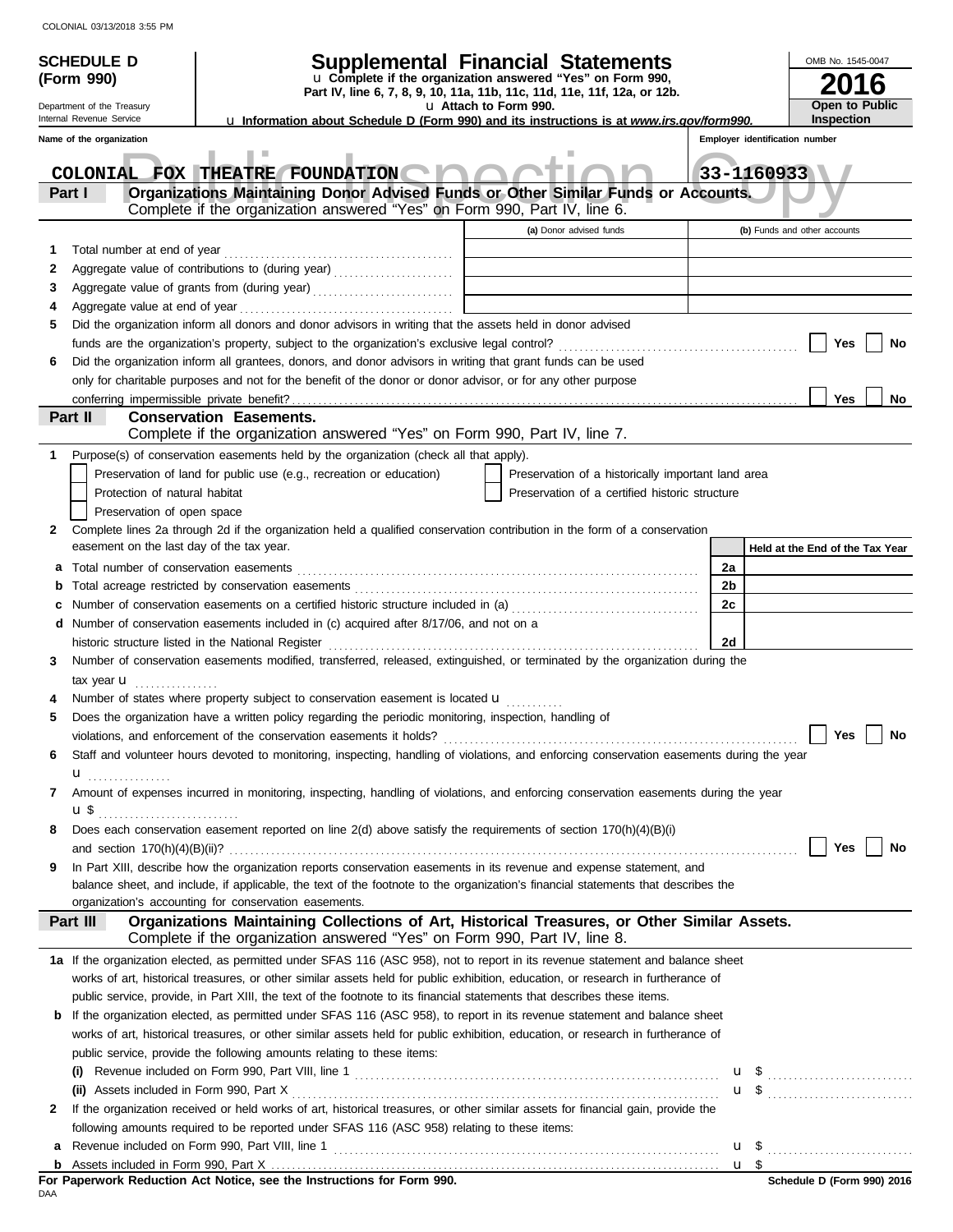|    | Schedule D (Form 990) 2016                                                                                                                                                   | COLONIAL FOX THEATRE FOUNDATION |                           |                    | 33-1160933           |                     | Page 2     |  |
|----|------------------------------------------------------------------------------------------------------------------------------------------------------------------------------|---------------------------------|---------------------------|--------------------|----------------------|---------------------|------------|--|
|    | Organizations Maintaining Collections of Art, Historical Treasures, or Other Similar Assets (continued)<br>Part III                                                          |                                 |                           |                    |                      |                     |            |  |
| 3. | Using the organization's acquisition, accession, and other records, check any of the following that are a significant use of its<br>collection items (check all that apply): |                                 |                           |                    |                      |                     |            |  |
| a  | Public exhibition                                                                                                                                                            | d                               | Loan or exchange programs |                    |                      |                     |            |  |
| b  | <b>Continnelled</b><br>Scholarly research<br>e                                                                                                                               |                                 |                           |                    |                      |                     |            |  |
| c  | Preservation for future generations                                                                                                                                          |                                 |                           |                    |                      |                     |            |  |
|    | Provide a description of the organization's collections and explain how they further the organization's exempt purpose in Part                                               |                                 |                           |                    |                      |                     |            |  |
|    | XIII.                                                                                                                                                                        |                                 |                           |                    |                      |                     |            |  |
| 5  | During the year, did the organization solicit or receive donations of art, historical treasures, or other similar                                                            |                                 |                           |                    |                      |                     |            |  |
|    |                                                                                                                                                                              |                                 |                           |                    |                      | <b>Yes</b>          | No         |  |
|    | <b>Escrow and Custodial Arrangements.</b><br>Part IV                                                                                                                         |                                 |                           |                    |                      |                     |            |  |
|    | Complete if the organization answered "Yes" on Form 990, Part IV, line 9, or reported an amount on Form                                                                      |                                 |                           |                    |                      |                     |            |  |
|    | 990, Part X, line 21.                                                                                                                                                        |                                 |                           |                    |                      |                     |            |  |
|    | 1a Is the organization an agent, trustee, custodian or other intermediary for contributions or other assets not                                                              |                                 |                           |                    |                      |                     |            |  |
|    |                                                                                                                                                                              |                                 |                           |                    |                      | Yes                 | No         |  |
|    | <b>b</b> If "Yes," explain the arrangement in Part XIII and complete the following table:                                                                                    |                                 |                           |                    |                      |                     |            |  |
|    |                                                                                                                                                                              |                                 |                           |                    |                      | Amount              |            |  |
| c  |                                                                                                                                                                              |                                 |                           |                    | 1c                   |                     |            |  |
|    |                                                                                                                                                                              |                                 |                           |                    | 1d                   |                     |            |  |
| е  |                                                                                                                                                                              |                                 |                           |                    | 1е                   |                     |            |  |
| f. |                                                                                                                                                                              |                                 |                           |                    | 1f                   |                     |            |  |
|    | 2a Did the organization include an amount on Form 990, Part X, line 21, for escrow or custodial account liability?                                                           |                                 |                           |                    |                      | Yes                 | <b>No</b>  |  |
|    |                                                                                                                                                                              |                                 |                           |                    |                      |                     |            |  |
|    | <b>Endowment Funds.</b><br><b>Part V</b>                                                                                                                                     |                                 |                           |                    |                      |                     |            |  |
|    | Complete if the organization answered "Yes" on Form 990, Part IV, line 10.                                                                                                   |                                 |                           |                    |                      |                     |            |  |
|    |                                                                                                                                                                              | (a) Current year                | (b) Prior year            | (c) Two years back | (d) Three years back | (e) Four years back |            |  |
|    | 1a Beginning of year balance                                                                                                                                                 |                                 |                           |                    |                      |                     |            |  |
|    | <b>b</b> Contributions                                                                                                                                                       |                                 |                           |                    |                      |                     |            |  |
|    | c Net investment earnings, gains, and                                                                                                                                        |                                 |                           |                    |                      |                     |            |  |
|    |                                                                                                                                                                              |                                 |                           |                    |                      |                     |            |  |
|    | d Grants or scholarships                                                                                                                                                     |                                 |                           |                    |                      |                     |            |  |
|    | e Other expenditures for facilities and                                                                                                                                      |                                 |                           |                    |                      |                     |            |  |
|    |                                                                                                                                                                              |                                 |                           |                    |                      |                     |            |  |
|    | f Administrative expenses                                                                                                                                                    |                                 |                           |                    |                      |                     |            |  |
|    |                                                                                                                                                                              |                                 |                           |                    |                      |                     |            |  |
|    | 2 Provide the estimated percentage of the current year end balance (line 1g, column (a)) held as:                                                                            |                                 |                           |                    |                      |                     |            |  |
|    | a Board designated or quasi-endowment <b>u</b>                                                                                                                               |                                 |                           |                    |                      |                     |            |  |
| b  | Permanent endowment <b>u</b> %                                                                                                                                               |                                 |                           |                    |                      |                     |            |  |
| c  | Temporarily restricted endowment <b>u</b>                                                                                                                                    | %                               |                           |                    |                      |                     |            |  |
|    | The percentages on lines 2a, 2b, and 2c should equal 100%.                                                                                                                   |                                 |                           |                    |                      |                     |            |  |
|    | 3a Are there endowment funds not in the possession of the organization that are held and administered for the                                                                |                                 |                           |                    |                      |                     |            |  |
|    | organization by:                                                                                                                                                             |                                 |                           |                    |                      |                     | Yes<br>No. |  |
|    |                                                                                                                                                                              |                                 |                           |                    |                      | 3a(i)               |            |  |
|    | (ii) related organizations                                                                                                                                                   |                                 |                           |                    |                      | 3a(ii)              |            |  |
|    |                                                                                                                                                                              |                                 |                           |                    |                      | 3b                  |            |  |
|    | Describe in Part XIII the intended uses of the organization's endowment funds.                                                                                               |                                 |                           |                    |                      |                     |            |  |
|    | Part VI<br>Land, Buildings, and Equipment.                                                                                                                                   |                                 |                           |                    |                      |                     |            |  |
|    | Complete if the organization answered "Yes" on Form 990, Part IV, line 11a. See Form 990, Part X, line 10.<br>Description of property                                        | (a) Cost or other basis         | (b) Cost or other basis   |                    | (c) Accumulated      | (d) Book value      |            |  |
|    |                                                                                                                                                                              | (investment)                    | (other)                   |                    | depreciation         |                     |            |  |
|    |                                                                                                                                                                              |                                 |                           |                    |                      |                     |            |  |
|    |                                                                                                                                                                              |                                 |                           |                    |                      |                     |            |  |
|    |                                                                                                                                                                              |                                 |                           |                    |                      |                     |            |  |
|    | c Leasehold improvements                                                                                                                                                     |                                 |                           |                    |                      |                     |            |  |
|    |                                                                                                                                                                              |                                 |                           | 1,897,397          | 11,537               |                     | 1,885,860  |  |
|    | Total. Add lines 1a through 1e. (Column (d) must equal Form 990, Part X, column (B), line 10c.)                                                                              |                                 |                           |                    |                      | u                   | 1,885,860  |  |
|    |                                                                                                                                                                              |                                 |                           |                    |                      |                     |            |  |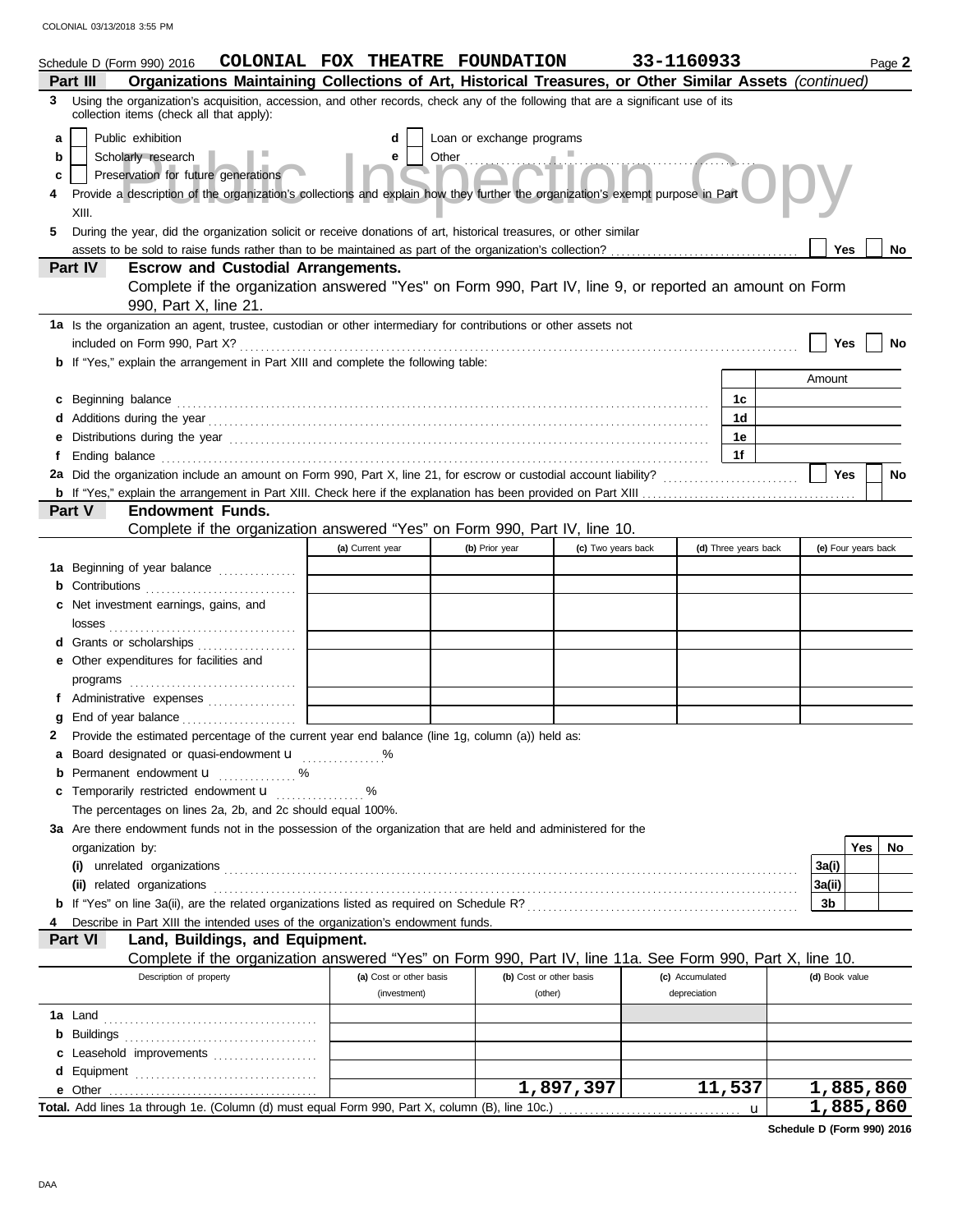|                           | COLONIAL FOX<br><b>THEATRE</b><br>Schedule D (Form 990) 2016                                               | <b>FOUNDATION</b> | 33-1160933                       | Page 3         |
|---------------------------|------------------------------------------------------------------------------------------------------------|-------------------|----------------------------------|----------------|
| Part VII                  | Investments-Other Securities.                                                                              |                   |                                  |                |
|                           | Complete if the organization answered "Yes" on Form 990, Part IV, line 11b. See Form 990, Part X, line 12. |                   |                                  |                |
|                           | (a) Description of security or category                                                                    | (b) Book value    | (c) Method of valuation:         |                |
|                           | (including name of security)                                                                               |                   | Cost or end-of-year market value |                |
| (1) Financial derivatives |                                                                                                            | ш                 |                                  |                |
|                           | (2) Closely-held equity interests                                                                          |                   |                                  |                |
| (3) Other                 |                                                                                                            |                   |                                  |                |
| (A)                       |                                                                                                            |                   |                                  |                |
| (B)                       |                                                                                                            |                   |                                  |                |
| (C)                       |                                                                                                            |                   |                                  |                |
| $\mathbf{D}$ (D)          |                                                                                                            |                   |                                  |                |
| (E)                       |                                                                                                            |                   |                                  |                |
| (F)                       |                                                                                                            |                   |                                  |                |
| (G)                       |                                                                                                            |                   |                                  |                |
| (H)                       | Total. (Column (b) must equal Form 990, Part X, col. (B) line 12.) u                                       |                   |                                  |                |
| Part VIII                 | Investments-Program Related.                                                                               |                   |                                  |                |
|                           | Complete if the organization answered "Yes" on Form 990, Part IV, line 11c. See Form 990, Part X, line 13. |                   |                                  |                |
|                           | (a) Description of investment                                                                              | (b) Book value    | (c) Method of valuation:         |                |
|                           |                                                                                                            |                   | Cost or end-of-year market value |                |
| (1)                       |                                                                                                            |                   |                                  |                |
| (2)                       |                                                                                                            |                   |                                  |                |
| (3)                       |                                                                                                            |                   |                                  |                |
| (4)                       |                                                                                                            |                   |                                  |                |
| (5)                       |                                                                                                            |                   |                                  |                |
| (6)                       |                                                                                                            |                   |                                  |                |
| (7)                       |                                                                                                            |                   |                                  |                |
| (8)                       |                                                                                                            |                   |                                  |                |
| (9)                       |                                                                                                            |                   |                                  |                |
|                           | Total. (Column (b) must equal Form 990, Part X, col. (B) line 13.) $\mathbf u$                             |                   |                                  |                |
| Part IX                   | <b>Other Assets.</b>                                                                                       |                   |                                  |                |
|                           | Complete if the organization answered "Yes" on Form 990, Part IV, line 11d. See Form 990, Part X, line 15. |                   |                                  |                |
|                           | (a) Description                                                                                            |                   |                                  | (b) Book value |
| (1)                       |                                                                                                            |                   |                                  |                |
| (2)                       |                                                                                                            |                   |                                  |                |
| (3)                       |                                                                                                            |                   |                                  |                |
| (4)                       |                                                                                                            |                   |                                  |                |
| (5)                       |                                                                                                            |                   |                                  |                |
| (6)                       |                                                                                                            |                   |                                  |                |
| (7)                       |                                                                                                            |                   |                                  |                |
| (8)<br>(9)                |                                                                                                            |                   |                                  |                |
|                           |                                                                                                            |                   | $\mathbf u$                      |                |
| Part X                    | Other Liabilities.                                                                                         |                   |                                  |                |
|                           | Complete if the organization answered "Yes" on Form 990, Part IV, line 11e or 11f. See Form 990, Part X,   |                   |                                  |                |
|                           | line 25.                                                                                                   |                   |                                  |                |
| 1.                        | (a) Description of liability                                                                               | (b) Book value    |                                  |                |
| (1)                       | Federal income taxes                                                                                       |                   |                                  |                |
| (2)                       |                                                                                                            |                   |                                  |                |
| (3)                       |                                                                                                            |                   |                                  |                |
| (4)                       |                                                                                                            |                   |                                  |                |
| (5)                       |                                                                                                            |                   |                                  |                |
| (6)                       |                                                                                                            |                   |                                  |                |

**Total.** *(Column (b) must equal Form 990, Part X, col. (B) line 25.)* u

Liability for uncertain tax positions. In Part XIII, provide the text of the footnote to the organization's financial statements that reports the **2.** organization's liability for uncertain tax positions under FIN 48 (ASC 740). Check here if the text of the footnote has been provided in Part XIII .

 $(9)$ (8) (7)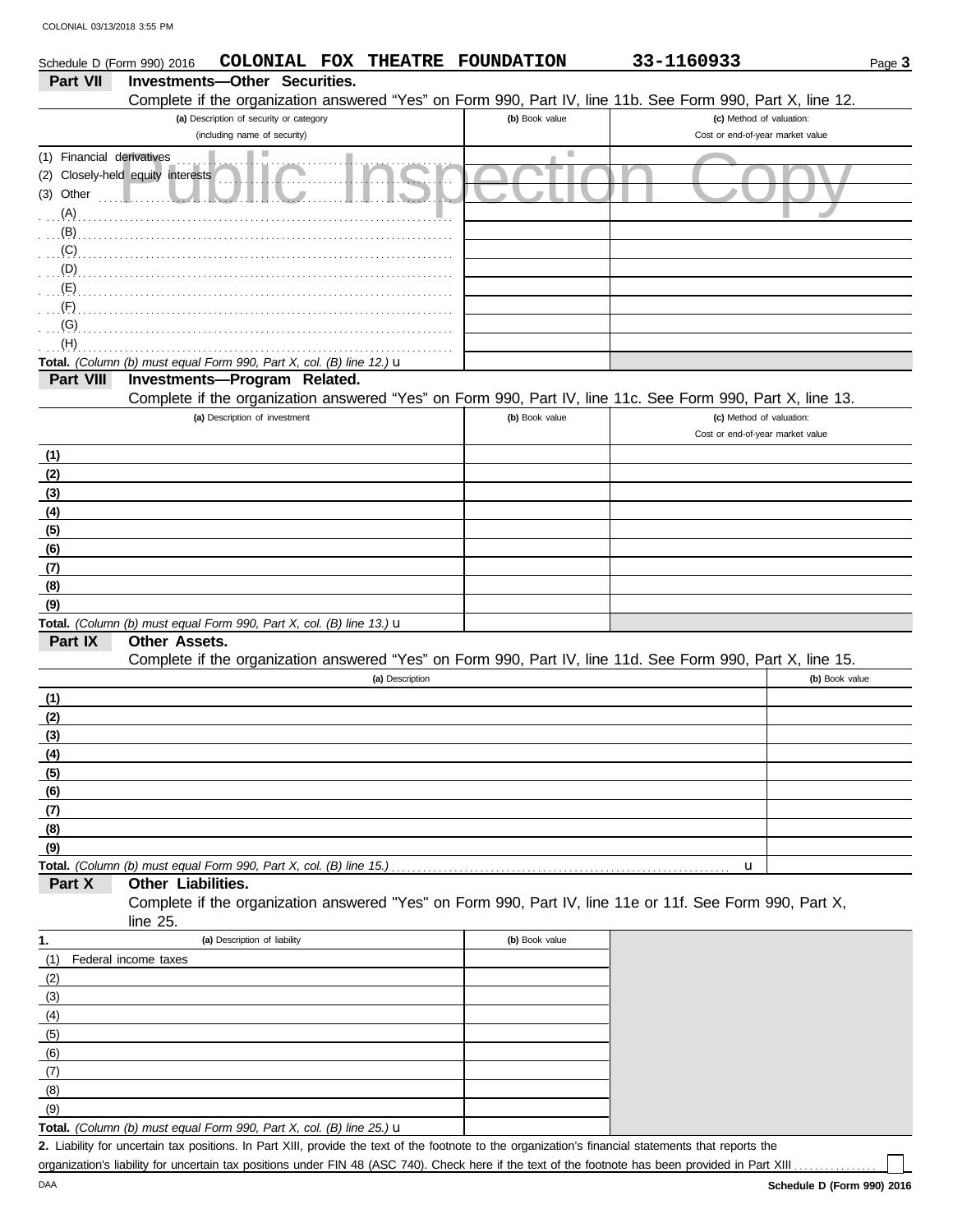| COLONIAL 03/13/2018 3:55 PM |  |  |
|-----------------------------|--|--|
|                             |  |  |

|              | COLONIAL FOX THEATRE FOUNDATION<br>Schedule D (Form 990) 2016                                                                                                                                                                                                                    |                | 33-1160933   | Page 4 |
|--------------|----------------------------------------------------------------------------------------------------------------------------------------------------------------------------------------------------------------------------------------------------------------------------------|----------------|--------------|--------|
|              | Reconciliation of Revenue per Audited Financial Statements With Revenue per Return.<br>Part XI<br>Complete if the organization answered "Yes" on Form 990, Part IV, line 12a.                                                                                                    |                |              |        |
|              |                                                                                                                                                                                                                                                                                  |                |              |        |
| 1            |                                                                                                                                                                                                                                                                                  |                | 1            |        |
| $\mathbf{2}$ | Amounts included on line 1 but not on Form 990, Part VIII, line 12:                                                                                                                                                                                                              |                |              |        |
| a            | Net unrealized gains (losses) on investments<br>Donated services and use of facilities                                                                                                                                                                                           | 2a             |              |        |
| b            |                                                                                                                                                                                                                                                                                  | 2 <sub>b</sub> |              |        |
| c            | Recoveries of prior year grants <b>All Constitution Recoveries</b> of prior year grants                                                                                                                                                                                          | 2c             |              |        |
| d            |                                                                                                                                                                                                                                                                                  | 2d             |              |        |
| е            | Add lines 2a through 2d <b>contained a contained a contained a contained a contained a contained a contained a contained a contained a contained a contained a contained a contained a contained a contained a contained a conta</b>                                             |                | 2e           |        |
| 3            |                                                                                                                                                                                                                                                                                  |                | 3            |        |
| 4            | Amounts included on Form 990, Part VIII, line 12, but not on line 1:                                                                                                                                                                                                             |                |              |        |
| a            |                                                                                                                                                                                                                                                                                  | 4a             |              |        |
| b            |                                                                                                                                                                                                                                                                                  | 4b             |              |        |
| c            | Add lines 4a and 4b                                                                                                                                                                                                                                                              |                | 4c<br>5      |        |
| 5            |                                                                                                                                                                                                                                                                                  |                |              |        |
|              | Reconciliation of Expenses per Audited Financial Statements With Expenses per Return.<br>Part XII<br>Complete if the organization answered "Yes" on Form 990, Part IV, line 12a.                                                                                                 |                |              |        |
| 1            |                                                                                                                                                                                                                                                                                  |                | $\mathbf{1}$ |        |
| 2            | Amounts included on line 1 but not on Form 990, Part IX, line 25:                                                                                                                                                                                                                |                |              |        |
| a            |                                                                                                                                                                                                                                                                                  | 2a             |              |        |
| b            |                                                                                                                                                                                                                                                                                  | 2 <sub>b</sub> |              |        |
| c            |                                                                                                                                                                                                                                                                                  | 2c             |              |        |
| d            |                                                                                                                                                                                                                                                                                  | 2d             |              |        |
| е            | Add lines 2a through 2d [11] Add [12] Add [12] Add lines 2a through 2d [12] Add lines 2a through 2d [12] Add [12] Add [12] Add [12] Add [12] Add [12] Add [12] Add [12] Add [12] Add [12] Add [12] Add [12] Add [12] Add [12]                                                    |                | 2e           |        |
| 3            |                                                                                                                                                                                                                                                                                  |                | 3            |        |
| 4            | Amounts included on Form 990, Part IX, line 25, but not on line 1:                                                                                                                                                                                                               |                |              |        |
| a            |                                                                                                                                                                                                                                                                                  | 4a             |              |        |
| b            |                                                                                                                                                                                                                                                                                  | 4b             |              |        |
| c            | Add lines 4a and 4b                                                                                                                                                                                                                                                              |                | 4c           |        |
| 5.           |                                                                                                                                                                                                                                                                                  |                |              |        |
|              | Part XIII Supplemental Information.                                                                                                                                                                                                                                              |                |              |        |
|              | Provide the descriptions required for Part II, lines 3, 5, and 9; Part III, lines 1a and 4; Part IV, lines 1b and 2b; Part V, line 4; Part X, line<br>2; Part XI, lines 2d and 4b; and Part XII, lines 2d and 4b. Also complete this part to provide any additional information. |                |              |        |
|              |                                                                                                                                                                                                                                                                                  |                |              |        |
|              |                                                                                                                                                                                                                                                                                  |                |              |        |
|              |                                                                                                                                                                                                                                                                                  |                |              |        |
|              |                                                                                                                                                                                                                                                                                  |                |              |        |
|              |                                                                                                                                                                                                                                                                                  |                |              |        |
|              |                                                                                                                                                                                                                                                                                  |                |              |        |
|              |                                                                                                                                                                                                                                                                                  |                |              |        |
|              |                                                                                                                                                                                                                                                                                  |                |              |        |
|              |                                                                                                                                                                                                                                                                                  |                |              |        |
|              |                                                                                                                                                                                                                                                                                  |                |              |        |
|              |                                                                                                                                                                                                                                                                                  |                |              |        |
|              |                                                                                                                                                                                                                                                                                  |                |              |        |
|              |                                                                                                                                                                                                                                                                                  |                |              |        |
|              |                                                                                                                                                                                                                                                                                  |                |              |        |
|              |                                                                                                                                                                                                                                                                                  |                |              |        |
|              |                                                                                                                                                                                                                                                                                  |                |              |        |
|              |                                                                                                                                                                                                                                                                                  |                |              |        |
|              |                                                                                                                                                                                                                                                                                  |                |              |        |
|              |                                                                                                                                                                                                                                                                                  |                |              |        |
|              |                                                                                                                                                                                                                                                                                  |                |              |        |
|              |                                                                                                                                                                                                                                                                                  |                |              |        |
|              |                                                                                                                                                                                                                                                                                  |                |              |        |
|              |                                                                                                                                                                                                                                                                                  |                |              |        |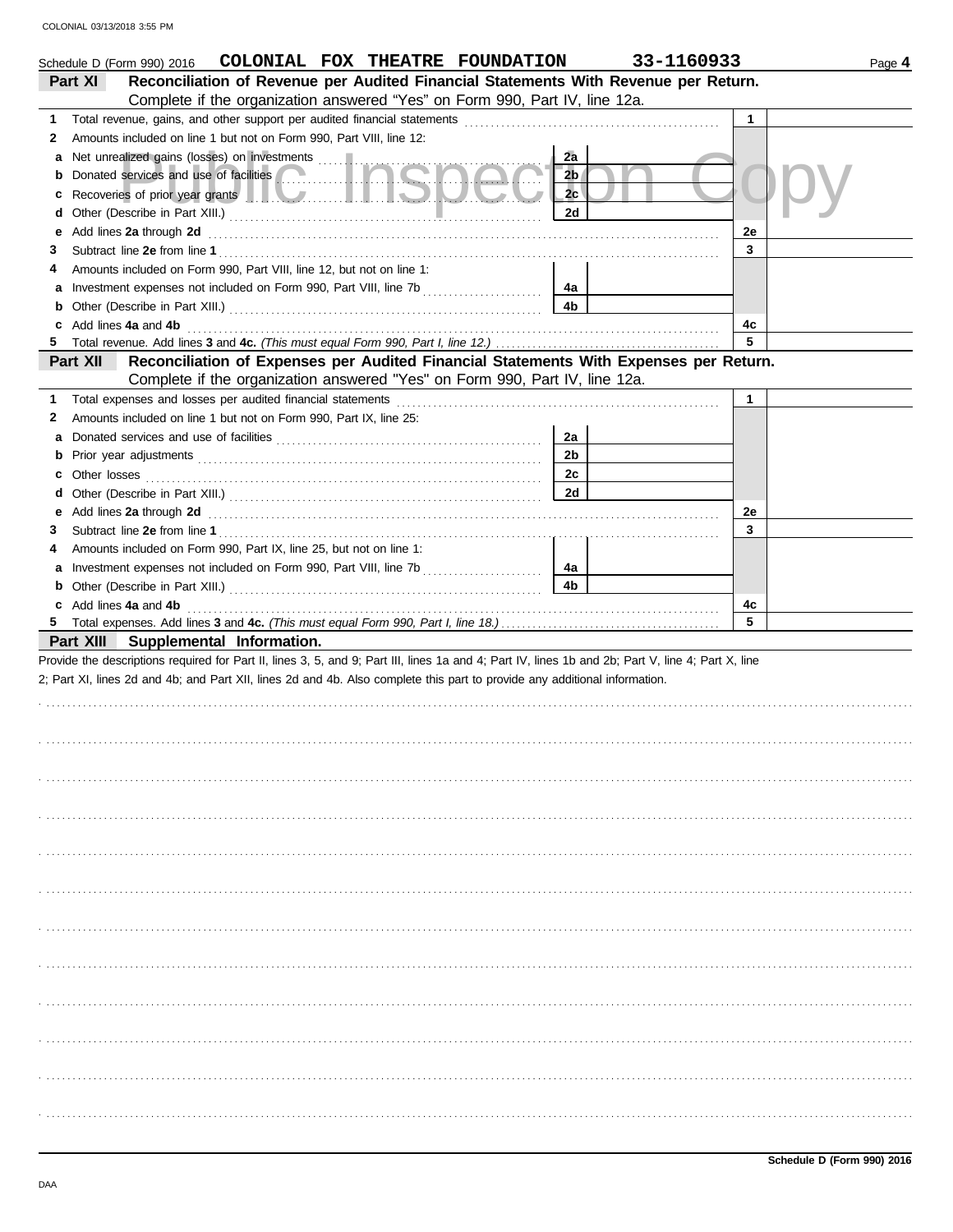|                  |                                      |  | Schedule D (Form 990) 2016 COLONIAL FOX THEATRE FOUNDATION | 33-1160933            | Page 5 |
|------------------|--------------------------------------|--|------------------------------------------------------------|-----------------------|--------|
| <b>Part XIII</b> | Supplemental Information (continued) |  |                                                            |                       |        |
|                  |                                      |  |                                                            |                       |        |
|                  |                                      |  |                                                            | Public Inspection Cor |        |
|                  |                                      |  |                                                            |                       |        |
|                  |                                      |  |                                                            |                       |        |
|                  |                                      |  |                                                            |                       |        |
|                  |                                      |  |                                                            |                       |        |
|                  |                                      |  |                                                            |                       |        |
|                  |                                      |  |                                                            |                       |        |
|                  |                                      |  |                                                            |                       |        |
|                  |                                      |  |                                                            |                       |        |
|                  |                                      |  |                                                            |                       |        |
|                  |                                      |  |                                                            |                       |        |
|                  |                                      |  |                                                            |                       |        |
|                  |                                      |  |                                                            |                       |        |
|                  |                                      |  |                                                            |                       |        |
|                  |                                      |  |                                                            |                       |        |
|                  |                                      |  |                                                            |                       |        |
|                  |                                      |  |                                                            |                       |        |
|                  |                                      |  |                                                            |                       |        |
|                  |                                      |  |                                                            |                       |        |
|                  |                                      |  |                                                            |                       |        |
|                  |                                      |  |                                                            |                       |        |
|                  |                                      |  |                                                            |                       |        |
|                  |                                      |  |                                                            |                       |        |
|                  |                                      |  |                                                            |                       |        |
|                  |                                      |  |                                                            |                       |        |
|                  |                                      |  |                                                            |                       |        |
|                  |                                      |  |                                                            |                       |        |
|                  |                                      |  |                                                            |                       |        |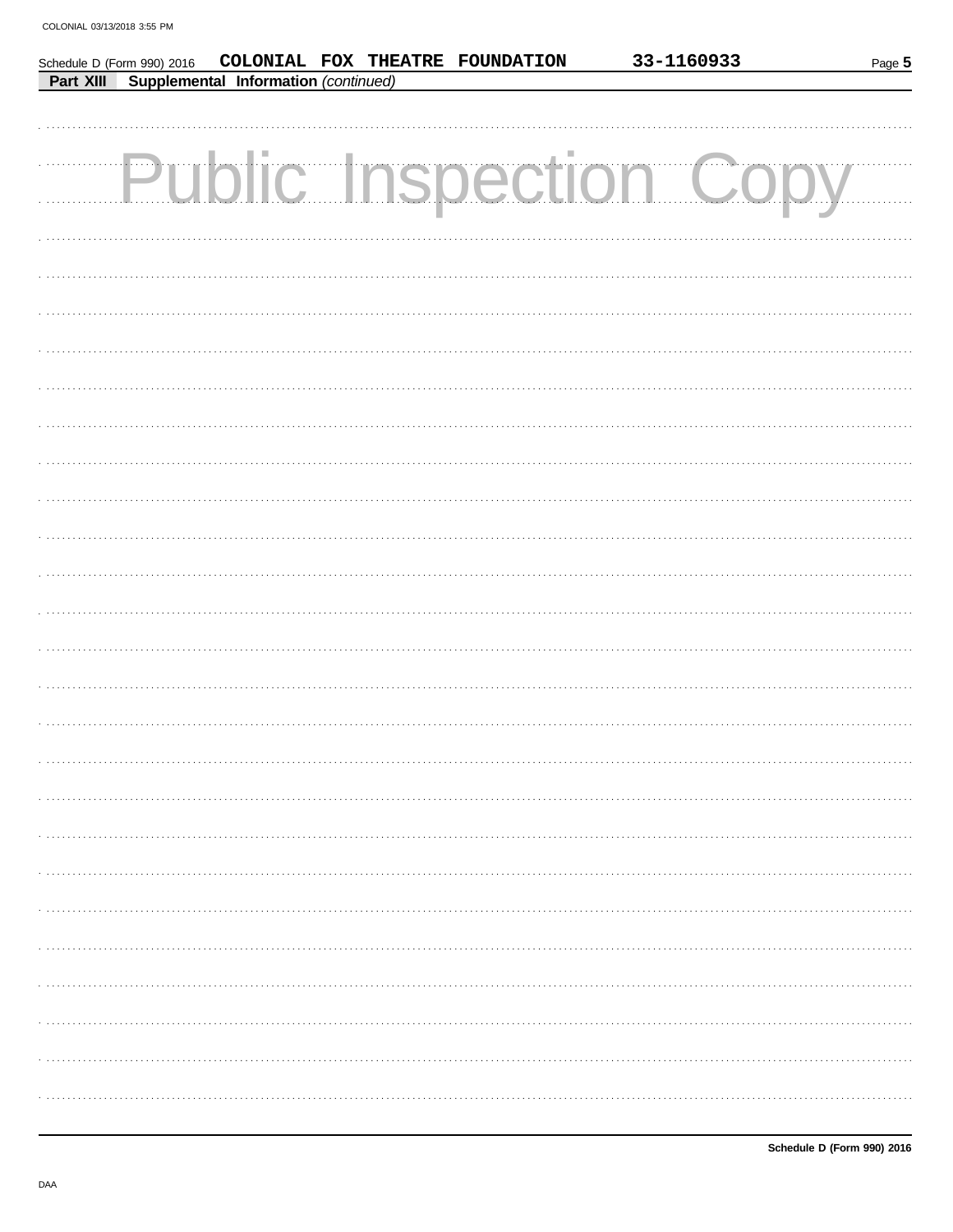| <b>SCHEDULE O</b>                                      | Supplemental Information to Form 990 or 990-EZ                                                                                           | OMB No. 1545-0047                          |
|--------------------------------------------------------|------------------------------------------------------------------------------------------------------------------------------------------|--------------------------------------------|
| (Form 990 or 990-EZ)                                   | Complete to provide information for responses to specific questions on<br>Form 990 or 990-EZ or to provide any additional information.   | 2016                                       |
| Department of the Treasury<br>Internal Revenue Service | Lu Attach to Form 990 or 990-EZ.<br>La Information about Schedule O (Form 990 or 990-EZ) and its instructions is at www.irs.gov/form990. | <b>Open to Public</b><br><b>Inspection</b> |
| Name of the organization                               | Employer identification number<br>33-1160933<br>THEATRE FOUNDATION<br><b>COLONIAL FOX</b>                                                |                                            |
| FORM 990                                               | ORGANIZATION'S MISSION                                                                                                                   |                                            |
| <b>ACQUIRE,</b><br>TO                                  | MAINTAIN AND OPERATE THE HISTORICAL COLONIAL FOX THEATRE                                                                                 |                                            |
|                                                        | BUILDING IN PITTSBURG, KS,<br>IN ORDER TO BE AN ENDURING DYANMIC                                                                         | <b>CULTURAL</b>                            |
|                                                        | CENTER ENRICHING THE QUALITY OF LIFE AND ECONOMIC VITALITY OF                                                                            | <b>PITTSBURG AND</b>                       |
| <b>SURROUNDING</b>                                     | COMMUNITIES.                                                                                                                             |                                            |
|                                                        |                                                                                                                                          |                                            |
|                                                        | CLASSES OF MEMBERS OR STOCKHOLDERS<br><b>FORM 990, PART VI, LINE 6</b><br>$\overline{\phantom{0}}$                                       |                                            |
| <b>ACTIVE MEMBERS</b>                                  | WILL BE DESIGNATED EACH YEAR BY<br>THE BOARD OF<br>TRUSTEES AS                                                                           |                                            |
|                                                        | THOSE WHO MAKE A MINIMUSM CONTRIBUTION<br><b>CORPORATION AS</b><br>TO.<br>THE                                                            | SPECIFIED BY                               |
| BOARD<br>THE                                           | <b>TRUSTEES EACH YEAR AT</b><br>THE ANNUAL MEETING.<br><b>MEMBERSHIP</b><br>OF                                                           | <b>RIGHTS</b>                              |
| WILL BE BASED                                          | IN A CURRENT<br>CALENDAR YEAR ON A MINIMUM GIFT DURING THE                                                                               |                                            |
|                                                        | PREVIOUS OR CURRENT CALENDAR YEAR.                                                                                                       |                                            |
|                                                        |                                                                                                                                          |                                            |
| FORM 990,                                              | ELECTION OF MEMBERS<br>LINE<br>7A<br>AND THEIR RIGHTS<br><b>PART</b><br>VI,<br>$\overline{\phantom{0}}$                                  |                                            |
|                                                        | TRUSTEES ARE ELECTED BY A MAJORITY VOTE<br><b>CURRENT</b><br>TRUSTEES,<br>OF<br><b>NOT</b>                                               | <b>MEMBERS :</b>                           |
|                                                        | HOWEVER MEMBERS MAY VOTE ON SPECIFIED ISSUES AND DECISIONS.                                                                              |                                            |
|                                                        |                                                                                                                                          |                                            |
|                                                        | FORM 990, PART VI, LINE 7B - DECISIONS SUBJECT TO APPROVAL OF MEMBERS                                                                    |                                            |
|                                                        | AT EVERY MEETING, EACH MEMBER SHALL BE ABLE TO CAST ONE VOTE, WHICH MAY BE                                                               |                                            |
|                                                        | CAST EITHER IN PERSON OR BY PROXY. ALL PROXIES SHALL BE FILED IN WRITING                                                                 |                                            |
|                                                        | WITH THE SECRETARY AND ENTERED IN THE MINUTES OF THE MEETING.                                                                            |                                            |
|                                                        |                                                                                                                                          |                                            |
|                                                        | FORM 990, PART VI, LINE 11B - ORGANIZATION'S PROCESS TO REVIEW FORM 990                                                                  |                                            |
|                                                        | FORM 990 IS PREPARD BY AN INDEPENDENT ACCOUNTING FIRM BASED ON INFORMATION                                                               |                                            |
|                                                        | PROVIDED BY THE ORGANIZATION. THE FINAL VERSION OF THE FORM 990 IS                                                                       |                                            |
|                                                        |                                                                                                                                          |                                            |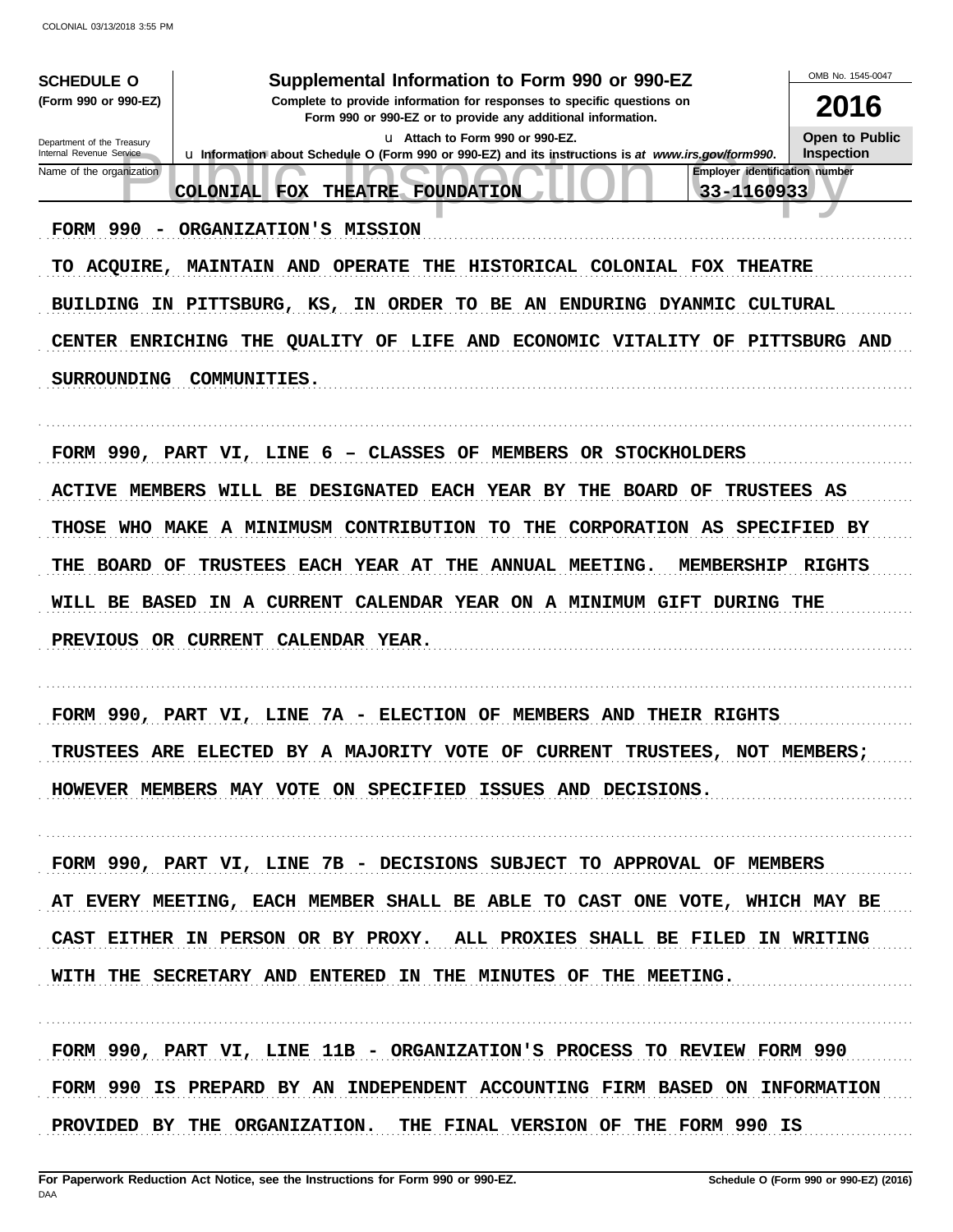| COLONIAL 03/13/2018 3:55 PM                                        |                                                                                                                                                     |                                                                             |
|--------------------------------------------------------------------|-----------------------------------------------------------------------------------------------------------------------------------------------------|-----------------------------------------------------------------------------|
| Schedule O (Form 990 or 990-EZ) (2016)<br>Name of the organization |                                                                                                                                                     | Page 2<br>Employer identification number                                    |
| COLONIAL FOX THEATRE FOUNDATION                                    |                                                                                                                                                     | 33-1160933                                                                  |
| FORM WITH THE IRS.                                                 | PROVIDED TO EACH BOARD MEMBER BEFORE THE FORM IS FILED WITH THE IRS.<br>THE PRESIDENT OF THE ORGANIZATION PRESIDES AND THE                          | FURTHER, THE FORM 990 IS REVIEWED BY THE BOARD MEMBERS PRIOR TO FILING THE  |
| TREASURER LEADS THE REVIEW.                                        |                                                                                                                                                     |                                                                             |
|                                                                    | FORM 990, PART VI, LINE 12C - ENFORCEMENT OF CONFLICTS POLICY                                                                                       |                                                                             |
|                                                                    |                                                                                                                                                     | BOARD MEMBERS AND ANY PARTIES WITH DELEGATED POWERS ARE REQUIRED TO SIGN A  |
|                                                                    |                                                                                                                                                     | WRITTEN CONFLICT OF INTEREST POLICY ON AN ANNUAL BASIS. ANY MEMBER WITH A   |
|                                                                    |                                                                                                                                                     |                                                                             |
|                                                                    | CONFLICT OR POTENTIAL CONFLICT OF INTEREST WOULD ABSTAIN FROM VOTING ON ANY                                                                         |                                                                             |
| SISSUE RELATED TO THAT CONFLICT.                                   | FORM 990, PART VI, LINE 19 - GOVERNING DOCUMENTS DISCLOSURE EXPLANATION<br>THE ORGANIZATION'S GOVERNING DOCUMENTS, CONFLICT OF INTEREST POLICY, AND |                                                                             |
|                                                                    |                                                                                                                                                     |                                                                             |
| <b>BUSINESS.</b>                                                   |                                                                                                                                                     |                                                                             |
|                                                                    |                                                                                                                                                     |                                                                             |
|                                                                    |                                                                                                                                                     |                                                                             |
|                                                                    |                                                                                                                                                     |                                                                             |
|                                                                    |                                                                                                                                                     |                                                                             |
|                                                                    |                                                                                                                                                     |                                                                             |
|                                                                    |                                                                                                                                                     |                                                                             |
|                                                                    |                                                                                                                                                     |                                                                             |
|                                                                    |                                                                                                                                                     |                                                                             |
|                                                                    |                                                                                                                                                     |                                                                             |
|                                                                    |                                                                                                                                                     | FINANCIAL STATEMENTS ARE AVAILABLE TO BE VIEWED AT THE ORGANIZATION'S PLACE |

| -<br>ובו בי |  |  |  |  |
|-------------|--|--|--|--|
|-------------|--|--|--|--|